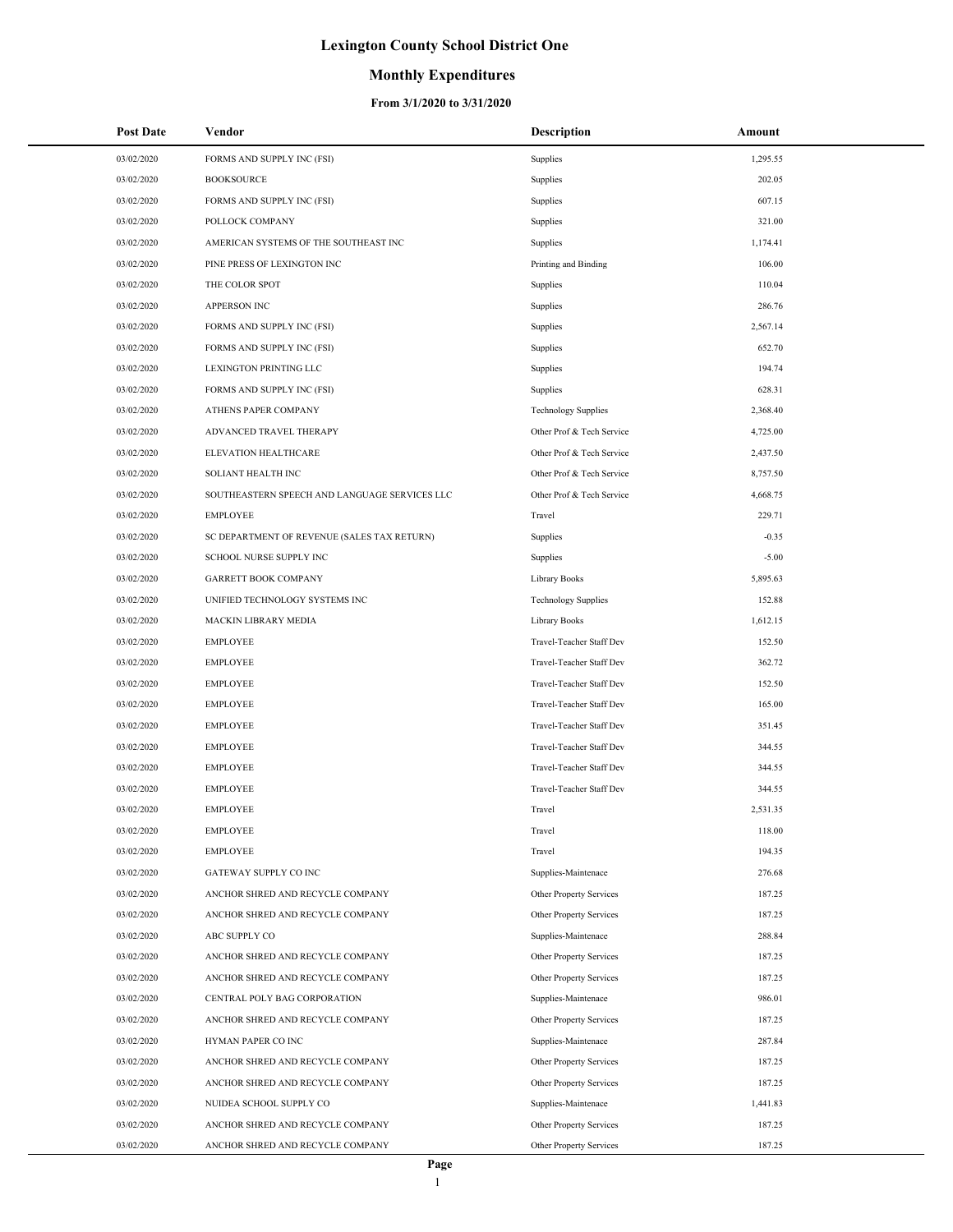### **Monthly Expenditures**

| 03/02/2020<br>ABC SUPPLY CO<br>Supplies-Maintenace<br>296.95<br>03/02/2020<br>187.25<br>ANCHOR SHRED AND RECYCLE COMPANY<br>Other Property Services<br>03/02/2020<br>ANCHOR SHRED AND RECYCLE COMPANY<br>187.25<br>Other Property Services<br>03/02/2020<br>ANCHOR SHRED AND RECYCLE COMPANY<br>187.25<br>Other Property Services<br>03/02/2020<br>ANCHOR SHRED AND RECYCLE COMPANY<br>187.25<br>Other Property Services<br>03/02/2020<br>111.84<br>SMITH AND JONES JANITORIAL SUPPLIES AND EQUIP INC<br>Supplies-Maintenace<br>03/02/2020<br>187.25<br>ANCHOR SHRED AND RECYCLE COMPANY<br>Other Property Services<br>03/02/2020<br>187.25<br>ANCHOR SHRED AND RECYCLE COMPANY<br>Other Property Services<br>03/02/2020<br>ANCHOR SHRED AND RECYCLE COMPANY<br>1,356.85<br>Other Property Services<br>03/02/2020<br>ABC SUPPLY CO<br>288.85<br>Supplies-Maintenace<br>03/02/2020<br>ANCHOR SHRED AND RECYCLE COMPANY<br>187.25<br>Other Property Services<br>03/02/2020<br>187.25<br>ANCHOR SHRED AND RECYCLE COMPANY<br>Other Property Services<br>03/02/2020<br>187.25<br>ANCHOR SHRED AND RECYCLE COMPANY<br>Other Property Services<br>03/02/2020<br>187.25<br>ANCHOR SHRED AND RECYCLE COMPANY<br>Other Property Services<br>03/02/2020<br>ANCHOR SHRED AND RECYCLE COMPANY<br>187.25<br>Other Property Services<br>03/02/2020<br>187.25<br>ANCHOR SHRED AND RECYCLE COMPANY<br>Other Property Services<br>03/02/2020<br>187.25<br>ANCHOR SHRED AND RECYCLE COMPANY<br>Other Property Services<br>03/02/2020<br>187.25<br>ANCHOR SHRED AND RECYCLE COMPANY<br>Other Property Services<br>03/02/2020<br>ANCHOR SHRED AND RECYCLE COMPANY<br>187.25<br>Other Property Services<br>03/02/2020<br>HYMAN PAPER CO INC<br>219.38<br>Supplies-Maintenace<br>03/02/2020<br>ANCHOR SHRED AND RECYCLE COMPANY<br>187.25<br>Other Property Services<br>03/02/2020<br>187.25<br>ANCHOR SHRED AND RECYCLE COMPANY<br>Other Property Services<br>03/02/2020<br>CITY ELECTRIC SUPPLY CO<br>1,023.95<br>Supplies-Maintenace<br>03/02/2020<br>187.25<br>ANCHOR SHRED AND RECYCLE COMPANY<br>Other Property Services<br>03/02/2020<br>ANCHOR SHRED AND RECYCLE COMPANY<br>187.25<br>Other Property Services<br>03/02/2020<br>187.25<br>ANCHOR SHRED AND RECYCLE COMPANY<br>Other Property Services<br>03/02/2020<br>187.25<br>ANCHOR SHRED AND RECYCLE COMPANY<br>Other Property Services<br>03/02/2020<br>187.25<br>ANCHOR SHRED AND RECYCLE COMPANY<br>Other Property Services<br>03/02/2020<br>CITY ELECTRIC SUPPLY CO<br>1,023.98<br>Supplies-Maintenace<br>03/02/2020<br>Other Property Services<br>187.25<br>ANCHOR SHRED AND RECYCLE COMPANY<br>03/02/2020<br>DADE PAPER AND BAG LLC DBA IMPERIAL DADE<br>138.35<br>Supplies-Maintenace<br>03/02/2020<br>ANCHOR SHRED AND RECYCLE COMPANY<br>187.25<br>Other Property Services<br>03/02/2020<br>3,000.00<br>MARKETVOLT LLC<br>Software Renewal/Agreemen<br>03/02/2020<br>210.00<br>SC DEPARTMENT OF REVENUE (SALES TAX RETURN)<br>Software Renewal/Agreemen<br>03/02/2020<br>SPLASH OMNIMEDIA LLC<br>Software Renewal/Agreemen<br>1,800.00<br>03/02/2020<br>AZURA INVESTIGATIONS LLC<br>Other Prof & Tech Service<br>1,013.00<br>03/02/2020<br>FORMS AND SUPPLY INC (FSI)<br>326.35<br>Supplies<br>03/02/2020<br>Technology Supplies-Copiers<br>1,495.83<br><b>CAMCOR</b><br>03/02/2020<br>CAMCOR<br>997.22<br>Technology Supplies-Copiers<br>03/02/2020<br>EAI (ERIC ARMIN INC)<br>1,201.78<br>Supplies<br>03/02/2020<br><b>EMPLOYEE</b><br>Travel<br>186.30<br>03/02/2020<br><b>GROVE MEDICAL</b><br>147.07<br>Supplies<br>03/02/2020<br>NANCY K PERRY CHILDREN'S SHELTER<br><b>Instructional Services</b><br>1,195.50<br>03/02/2020<br>AIKIDO ACADEMY OF SELF DEFENSE LLC<br>Other Prof & Tech Service<br>200.00<br>03/02/2020<br>MANN TOOL AND SUPPLY<br>Supplies<br>2,107.90<br>03/02/2020<br>6,668.04<br><b>BISHOP, CATHERINE H</b><br>Inst Prog Improvement<br>03/02/2020<br>CONVERSE COLLEGE<br>3,000.00<br>Inst Prog Improvement<br>03/02/2020<br>Software Renewal/Agreemen<br>1,330.00<br>CAMCOR | <b>Post Date</b> | Vendor | <b>Description</b> | Amount |
|-------------------------------------------------------------------------------------------------------------------------------------------------------------------------------------------------------------------------------------------------------------------------------------------------------------------------------------------------------------------------------------------------------------------------------------------------------------------------------------------------------------------------------------------------------------------------------------------------------------------------------------------------------------------------------------------------------------------------------------------------------------------------------------------------------------------------------------------------------------------------------------------------------------------------------------------------------------------------------------------------------------------------------------------------------------------------------------------------------------------------------------------------------------------------------------------------------------------------------------------------------------------------------------------------------------------------------------------------------------------------------------------------------------------------------------------------------------------------------------------------------------------------------------------------------------------------------------------------------------------------------------------------------------------------------------------------------------------------------------------------------------------------------------------------------------------------------------------------------------------------------------------------------------------------------------------------------------------------------------------------------------------------------------------------------------------------------------------------------------------------------------------------------------------------------------------------------------------------------------------------------------------------------------------------------------------------------------------------------------------------------------------------------------------------------------------------------------------------------------------------------------------------------------------------------------------------------------------------------------------------------------------------------------------------------------------------------------------------------------------------------------------------------------------------------------------------------------------------------------------------------------------------------------------------------------------------------------------------------------------------------------------------------------------------------------------------------------------------------------------------------------------------------------------------------------------------------------------------------------------------------------------------------------------------------------------------------------------------------------------------------------------------------------------------------------------------------------------------------------------------------------------------------------------------------------------------------------------------------------------------------------------------------------------------------------------------------------------------------------------------------------------------------------------------------------------------------------------------------------------------------------------------------------------------------------------------------------------------------------------------------------------------------------------------------|------------------|--------|--------------------|--------|
|                                                                                                                                                                                                                                                                                                                                                                                                                                                                                                                                                                                                                                                                                                                                                                                                                                                                                                                                                                                                                                                                                                                                                                                                                                                                                                                                                                                                                                                                                                                                                                                                                                                                                                                                                                                                                                                                                                                                                                                                                                                                                                                                                                                                                                                                                                                                                                                                                                                                                                                                                                                                                                                                                                                                                                                                                                                                                                                                                                                                                                                                                                                                                                                                                                                                                                                                                                                                                                                                                                                                                                                                                                                                                                                                                                                                                                                                                                                                                                                                                                                       |                  |        |                    |        |
|                                                                                                                                                                                                                                                                                                                                                                                                                                                                                                                                                                                                                                                                                                                                                                                                                                                                                                                                                                                                                                                                                                                                                                                                                                                                                                                                                                                                                                                                                                                                                                                                                                                                                                                                                                                                                                                                                                                                                                                                                                                                                                                                                                                                                                                                                                                                                                                                                                                                                                                                                                                                                                                                                                                                                                                                                                                                                                                                                                                                                                                                                                                                                                                                                                                                                                                                                                                                                                                                                                                                                                                                                                                                                                                                                                                                                                                                                                                                                                                                                                                       |                  |        |                    |        |
|                                                                                                                                                                                                                                                                                                                                                                                                                                                                                                                                                                                                                                                                                                                                                                                                                                                                                                                                                                                                                                                                                                                                                                                                                                                                                                                                                                                                                                                                                                                                                                                                                                                                                                                                                                                                                                                                                                                                                                                                                                                                                                                                                                                                                                                                                                                                                                                                                                                                                                                                                                                                                                                                                                                                                                                                                                                                                                                                                                                                                                                                                                                                                                                                                                                                                                                                                                                                                                                                                                                                                                                                                                                                                                                                                                                                                                                                                                                                                                                                                                                       |                  |        |                    |        |
|                                                                                                                                                                                                                                                                                                                                                                                                                                                                                                                                                                                                                                                                                                                                                                                                                                                                                                                                                                                                                                                                                                                                                                                                                                                                                                                                                                                                                                                                                                                                                                                                                                                                                                                                                                                                                                                                                                                                                                                                                                                                                                                                                                                                                                                                                                                                                                                                                                                                                                                                                                                                                                                                                                                                                                                                                                                                                                                                                                                                                                                                                                                                                                                                                                                                                                                                                                                                                                                                                                                                                                                                                                                                                                                                                                                                                                                                                                                                                                                                                                                       |                  |        |                    |        |
|                                                                                                                                                                                                                                                                                                                                                                                                                                                                                                                                                                                                                                                                                                                                                                                                                                                                                                                                                                                                                                                                                                                                                                                                                                                                                                                                                                                                                                                                                                                                                                                                                                                                                                                                                                                                                                                                                                                                                                                                                                                                                                                                                                                                                                                                                                                                                                                                                                                                                                                                                                                                                                                                                                                                                                                                                                                                                                                                                                                                                                                                                                                                                                                                                                                                                                                                                                                                                                                                                                                                                                                                                                                                                                                                                                                                                                                                                                                                                                                                                                                       |                  |        |                    |        |
|                                                                                                                                                                                                                                                                                                                                                                                                                                                                                                                                                                                                                                                                                                                                                                                                                                                                                                                                                                                                                                                                                                                                                                                                                                                                                                                                                                                                                                                                                                                                                                                                                                                                                                                                                                                                                                                                                                                                                                                                                                                                                                                                                                                                                                                                                                                                                                                                                                                                                                                                                                                                                                                                                                                                                                                                                                                                                                                                                                                                                                                                                                                                                                                                                                                                                                                                                                                                                                                                                                                                                                                                                                                                                                                                                                                                                                                                                                                                                                                                                                                       |                  |        |                    |        |
|                                                                                                                                                                                                                                                                                                                                                                                                                                                                                                                                                                                                                                                                                                                                                                                                                                                                                                                                                                                                                                                                                                                                                                                                                                                                                                                                                                                                                                                                                                                                                                                                                                                                                                                                                                                                                                                                                                                                                                                                                                                                                                                                                                                                                                                                                                                                                                                                                                                                                                                                                                                                                                                                                                                                                                                                                                                                                                                                                                                                                                                                                                                                                                                                                                                                                                                                                                                                                                                                                                                                                                                                                                                                                                                                                                                                                                                                                                                                                                                                                                                       |                  |        |                    |        |
|                                                                                                                                                                                                                                                                                                                                                                                                                                                                                                                                                                                                                                                                                                                                                                                                                                                                                                                                                                                                                                                                                                                                                                                                                                                                                                                                                                                                                                                                                                                                                                                                                                                                                                                                                                                                                                                                                                                                                                                                                                                                                                                                                                                                                                                                                                                                                                                                                                                                                                                                                                                                                                                                                                                                                                                                                                                                                                                                                                                                                                                                                                                                                                                                                                                                                                                                                                                                                                                                                                                                                                                                                                                                                                                                                                                                                                                                                                                                                                                                                                                       |                  |        |                    |        |
|                                                                                                                                                                                                                                                                                                                                                                                                                                                                                                                                                                                                                                                                                                                                                                                                                                                                                                                                                                                                                                                                                                                                                                                                                                                                                                                                                                                                                                                                                                                                                                                                                                                                                                                                                                                                                                                                                                                                                                                                                                                                                                                                                                                                                                                                                                                                                                                                                                                                                                                                                                                                                                                                                                                                                                                                                                                                                                                                                                                                                                                                                                                                                                                                                                                                                                                                                                                                                                                                                                                                                                                                                                                                                                                                                                                                                                                                                                                                                                                                                                                       |                  |        |                    |        |
|                                                                                                                                                                                                                                                                                                                                                                                                                                                                                                                                                                                                                                                                                                                                                                                                                                                                                                                                                                                                                                                                                                                                                                                                                                                                                                                                                                                                                                                                                                                                                                                                                                                                                                                                                                                                                                                                                                                                                                                                                                                                                                                                                                                                                                                                                                                                                                                                                                                                                                                                                                                                                                                                                                                                                                                                                                                                                                                                                                                                                                                                                                                                                                                                                                                                                                                                                                                                                                                                                                                                                                                                                                                                                                                                                                                                                                                                                                                                                                                                                                                       |                  |        |                    |        |
|                                                                                                                                                                                                                                                                                                                                                                                                                                                                                                                                                                                                                                                                                                                                                                                                                                                                                                                                                                                                                                                                                                                                                                                                                                                                                                                                                                                                                                                                                                                                                                                                                                                                                                                                                                                                                                                                                                                                                                                                                                                                                                                                                                                                                                                                                                                                                                                                                                                                                                                                                                                                                                                                                                                                                                                                                                                                                                                                                                                                                                                                                                                                                                                                                                                                                                                                                                                                                                                                                                                                                                                                                                                                                                                                                                                                                                                                                                                                                                                                                                                       |                  |        |                    |        |
|                                                                                                                                                                                                                                                                                                                                                                                                                                                                                                                                                                                                                                                                                                                                                                                                                                                                                                                                                                                                                                                                                                                                                                                                                                                                                                                                                                                                                                                                                                                                                                                                                                                                                                                                                                                                                                                                                                                                                                                                                                                                                                                                                                                                                                                                                                                                                                                                                                                                                                                                                                                                                                                                                                                                                                                                                                                                                                                                                                                                                                                                                                                                                                                                                                                                                                                                                                                                                                                                                                                                                                                                                                                                                                                                                                                                                                                                                                                                                                                                                                                       |                  |        |                    |        |
|                                                                                                                                                                                                                                                                                                                                                                                                                                                                                                                                                                                                                                                                                                                                                                                                                                                                                                                                                                                                                                                                                                                                                                                                                                                                                                                                                                                                                                                                                                                                                                                                                                                                                                                                                                                                                                                                                                                                                                                                                                                                                                                                                                                                                                                                                                                                                                                                                                                                                                                                                                                                                                                                                                                                                                                                                                                                                                                                                                                                                                                                                                                                                                                                                                                                                                                                                                                                                                                                                                                                                                                                                                                                                                                                                                                                                                                                                                                                                                                                                                                       |                  |        |                    |        |
|                                                                                                                                                                                                                                                                                                                                                                                                                                                                                                                                                                                                                                                                                                                                                                                                                                                                                                                                                                                                                                                                                                                                                                                                                                                                                                                                                                                                                                                                                                                                                                                                                                                                                                                                                                                                                                                                                                                                                                                                                                                                                                                                                                                                                                                                                                                                                                                                                                                                                                                                                                                                                                                                                                                                                                                                                                                                                                                                                                                                                                                                                                                                                                                                                                                                                                                                                                                                                                                                                                                                                                                                                                                                                                                                                                                                                                                                                                                                                                                                                                                       |                  |        |                    |        |
|                                                                                                                                                                                                                                                                                                                                                                                                                                                                                                                                                                                                                                                                                                                                                                                                                                                                                                                                                                                                                                                                                                                                                                                                                                                                                                                                                                                                                                                                                                                                                                                                                                                                                                                                                                                                                                                                                                                                                                                                                                                                                                                                                                                                                                                                                                                                                                                                                                                                                                                                                                                                                                                                                                                                                                                                                                                                                                                                                                                                                                                                                                                                                                                                                                                                                                                                                                                                                                                                                                                                                                                                                                                                                                                                                                                                                                                                                                                                                                                                                                                       |                  |        |                    |        |
|                                                                                                                                                                                                                                                                                                                                                                                                                                                                                                                                                                                                                                                                                                                                                                                                                                                                                                                                                                                                                                                                                                                                                                                                                                                                                                                                                                                                                                                                                                                                                                                                                                                                                                                                                                                                                                                                                                                                                                                                                                                                                                                                                                                                                                                                                                                                                                                                                                                                                                                                                                                                                                                                                                                                                                                                                                                                                                                                                                                                                                                                                                                                                                                                                                                                                                                                                                                                                                                                                                                                                                                                                                                                                                                                                                                                                                                                                                                                                                                                                                                       |                  |        |                    |        |
|                                                                                                                                                                                                                                                                                                                                                                                                                                                                                                                                                                                                                                                                                                                                                                                                                                                                                                                                                                                                                                                                                                                                                                                                                                                                                                                                                                                                                                                                                                                                                                                                                                                                                                                                                                                                                                                                                                                                                                                                                                                                                                                                                                                                                                                                                                                                                                                                                                                                                                                                                                                                                                                                                                                                                                                                                                                                                                                                                                                                                                                                                                                                                                                                                                                                                                                                                                                                                                                                                                                                                                                                                                                                                                                                                                                                                                                                                                                                                                                                                                                       |                  |        |                    |        |
|                                                                                                                                                                                                                                                                                                                                                                                                                                                                                                                                                                                                                                                                                                                                                                                                                                                                                                                                                                                                                                                                                                                                                                                                                                                                                                                                                                                                                                                                                                                                                                                                                                                                                                                                                                                                                                                                                                                                                                                                                                                                                                                                                                                                                                                                                                                                                                                                                                                                                                                                                                                                                                                                                                                                                                                                                                                                                                                                                                                                                                                                                                                                                                                                                                                                                                                                                                                                                                                                                                                                                                                                                                                                                                                                                                                                                                                                                                                                                                                                                                                       |                  |        |                    |        |
|                                                                                                                                                                                                                                                                                                                                                                                                                                                                                                                                                                                                                                                                                                                                                                                                                                                                                                                                                                                                                                                                                                                                                                                                                                                                                                                                                                                                                                                                                                                                                                                                                                                                                                                                                                                                                                                                                                                                                                                                                                                                                                                                                                                                                                                                                                                                                                                                                                                                                                                                                                                                                                                                                                                                                                                                                                                                                                                                                                                                                                                                                                                                                                                                                                                                                                                                                                                                                                                                                                                                                                                                                                                                                                                                                                                                                                                                                                                                                                                                                                                       |                  |        |                    |        |
|                                                                                                                                                                                                                                                                                                                                                                                                                                                                                                                                                                                                                                                                                                                                                                                                                                                                                                                                                                                                                                                                                                                                                                                                                                                                                                                                                                                                                                                                                                                                                                                                                                                                                                                                                                                                                                                                                                                                                                                                                                                                                                                                                                                                                                                                                                                                                                                                                                                                                                                                                                                                                                                                                                                                                                                                                                                                                                                                                                                                                                                                                                                                                                                                                                                                                                                                                                                                                                                                                                                                                                                                                                                                                                                                                                                                                                                                                                                                                                                                                                                       |                  |        |                    |        |
|                                                                                                                                                                                                                                                                                                                                                                                                                                                                                                                                                                                                                                                                                                                                                                                                                                                                                                                                                                                                                                                                                                                                                                                                                                                                                                                                                                                                                                                                                                                                                                                                                                                                                                                                                                                                                                                                                                                                                                                                                                                                                                                                                                                                                                                                                                                                                                                                                                                                                                                                                                                                                                                                                                                                                                                                                                                                                                                                                                                                                                                                                                                                                                                                                                                                                                                                                                                                                                                                                                                                                                                                                                                                                                                                                                                                                                                                                                                                                                                                                                                       |                  |        |                    |        |
|                                                                                                                                                                                                                                                                                                                                                                                                                                                                                                                                                                                                                                                                                                                                                                                                                                                                                                                                                                                                                                                                                                                                                                                                                                                                                                                                                                                                                                                                                                                                                                                                                                                                                                                                                                                                                                                                                                                                                                                                                                                                                                                                                                                                                                                                                                                                                                                                                                                                                                                                                                                                                                                                                                                                                                                                                                                                                                                                                                                                                                                                                                                                                                                                                                                                                                                                                                                                                                                                                                                                                                                                                                                                                                                                                                                                                                                                                                                                                                                                                                                       |                  |        |                    |        |
|                                                                                                                                                                                                                                                                                                                                                                                                                                                                                                                                                                                                                                                                                                                                                                                                                                                                                                                                                                                                                                                                                                                                                                                                                                                                                                                                                                                                                                                                                                                                                                                                                                                                                                                                                                                                                                                                                                                                                                                                                                                                                                                                                                                                                                                                                                                                                                                                                                                                                                                                                                                                                                                                                                                                                                                                                                                                                                                                                                                                                                                                                                                                                                                                                                                                                                                                                                                                                                                                                                                                                                                                                                                                                                                                                                                                                                                                                                                                                                                                                                                       |                  |        |                    |        |
|                                                                                                                                                                                                                                                                                                                                                                                                                                                                                                                                                                                                                                                                                                                                                                                                                                                                                                                                                                                                                                                                                                                                                                                                                                                                                                                                                                                                                                                                                                                                                                                                                                                                                                                                                                                                                                                                                                                                                                                                                                                                                                                                                                                                                                                                                                                                                                                                                                                                                                                                                                                                                                                                                                                                                                                                                                                                                                                                                                                                                                                                                                                                                                                                                                                                                                                                                                                                                                                                                                                                                                                                                                                                                                                                                                                                                                                                                                                                                                                                                                                       |                  |        |                    |        |
|                                                                                                                                                                                                                                                                                                                                                                                                                                                                                                                                                                                                                                                                                                                                                                                                                                                                                                                                                                                                                                                                                                                                                                                                                                                                                                                                                                                                                                                                                                                                                                                                                                                                                                                                                                                                                                                                                                                                                                                                                                                                                                                                                                                                                                                                                                                                                                                                                                                                                                                                                                                                                                                                                                                                                                                                                                                                                                                                                                                                                                                                                                                                                                                                                                                                                                                                                                                                                                                                                                                                                                                                                                                                                                                                                                                                                                                                                                                                                                                                                                                       |                  |        |                    |        |
|                                                                                                                                                                                                                                                                                                                                                                                                                                                                                                                                                                                                                                                                                                                                                                                                                                                                                                                                                                                                                                                                                                                                                                                                                                                                                                                                                                                                                                                                                                                                                                                                                                                                                                                                                                                                                                                                                                                                                                                                                                                                                                                                                                                                                                                                                                                                                                                                                                                                                                                                                                                                                                                                                                                                                                                                                                                                                                                                                                                                                                                                                                                                                                                                                                                                                                                                                                                                                                                                                                                                                                                                                                                                                                                                                                                                                                                                                                                                                                                                                                                       |                  |        |                    |        |
|                                                                                                                                                                                                                                                                                                                                                                                                                                                                                                                                                                                                                                                                                                                                                                                                                                                                                                                                                                                                                                                                                                                                                                                                                                                                                                                                                                                                                                                                                                                                                                                                                                                                                                                                                                                                                                                                                                                                                                                                                                                                                                                                                                                                                                                                                                                                                                                                                                                                                                                                                                                                                                                                                                                                                                                                                                                                                                                                                                                                                                                                                                                                                                                                                                                                                                                                                                                                                                                                                                                                                                                                                                                                                                                                                                                                                                                                                                                                                                                                                                                       |                  |        |                    |        |
|                                                                                                                                                                                                                                                                                                                                                                                                                                                                                                                                                                                                                                                                                                                                                                                                                                                                                                                                                                                                                                                                                                                                                                                                                                                                                                                                                                                                                                                                                                                                                                                                                                                                                                                                                                                                                                                                                                                                                                                                                                                                                                                                                                                                                                                                                                                                                                                                                                                                                                                                                                                                                                                                                                                                                                                                                                                                                                                                                                                                                                                                                                                                                                                                                                                                                                                                                                                                                                                                                                                                                                                                                                                                                                                                                                                                                                                                                                                                                                                                                                                       |                  |        |                    |        |
|                                                                                                                                                                                                                                                                                                                                                                                                                                                                                                                                                                                                                                                                                                                                                                                                                                                                                                                                                                                                                                                                                                                                                                                                                                                                                                                                                                                                                                                                                                                                                                                                                                                                                                                                                                                                                                                                                                                                                                                                                                                                                                                                                                                                                                                                                                                                                                                                                                                                                                                                                                                                                                                                                                                                                                                                                                                                                                                                                                                                                                                                                                                                                                                                                                                                                                                                                                                                                                                                                                                                                                                                                                                                                                                                                                                                                                                                                                                                                                                                                                                       |                  |        |                    |        |
|                                                                                                                                                                                                                                                                                                                                                                                                                                                                                                                                                                                                                                                                                                                                                                                                                                                                                                                                                                                                                                                                                                                                                                                                                                                                                                                                                                                                                                                                                                                                                                                                                                                                                                                                                                                                                                                                                                                                                                                                                                                                                                                                                                                                                                                                                                                                                                                                                                                                                                                                                                                                                                                                                                                                                                                                                                                                                                                                                                                                                                                                                                                                                                                                                                                                                                                                                                                                                                                                                                                                                                                                                                                                                                                                                                                                                                                                                                                                                                                                                                                       |                  |        |                    |        |
|                                                                                                                                                                                                                                                                                                                                                                                                                                                                                                                                                                                                                                                                                                                                                                                                                                                                                                                                                                                                                                                                                                                                                                                                                                                                                                                                                                                                                                                                                                                                                                                                                                                                                                                                                                                                                                                                                                                                                                                                                                                                                                                                                                                                                                                                                                                                                                                                                                                                                                                                                                                                                                                                                                                                                                                                                                                                                                                                                                                                                                                                                                                                                                                                                                                                                                                                                                                                                                                                                                                                                                                                                                                                                                                                                                                                                                                                                                                                                                                                                                                       |                  |        |                    |        |
|                                                                                                                                                                                                                                                                                                                                                                                                                                                                                                                                                                                                                                                                                                                                                                                                                                                                                                                                                                                                                                                                                                                                                                                                                                                                                                                                                                                                                                                                                                                                                                                                                                                                                                                                                                                                                                                                                                                                                                                                                                                                                                                                                                                                                                                                                                                                                                                                                                                                                                                                                                                                                                                                                                                                                                                                                                                                                                                                                                                                                                                                                                                                                                                                                                                                                                                                                                                                                                                                                                                                                                                                                                                                                                                                                                                                                                                                                                                                                                                                                                                       |                  |        |                    |        |
|                                                                                                                                                                                                                                                                                                                                                                                                                                                                                                                                                                                                                                                                                                                                                                                                                                                                                                                                                                                                                                                                                                                                                                                                                                                                                                                                                                                                                                                                                                                                                                                                                                                                                                                                                                                                                                                                                                                                                                                                                                                                                                                                                                                                                                                                                                                                                                                                                                                                                                                                                                                                                                                                                                                                                                                                                                                                                                                                                                                                                                                                                                                                                                                                                                                                                                                                                                                                                                                                                                                                                                                                                                                                                                                                                                                                                                                                                                                                                                                                                                                       |                  |        |                    |        |
|                                                                                                                                                                                                                                                                                                                                                                                                                                                                                                                                                                                                                                                                                                                                                                                                                                                                                                                                                                                                                                                                                                                                                                                                                                                                                                                                                                                                                                                                                                                                                                                                                                                                                                                                                                                                                                                                                                                                                                                                                                                                                                                                                                                                                                                                                                                                                                                                                                                                                                                                                                                                                                                                                                                                                                                                                                                                                                                                                                                                                                                                                                                                                                                                                                                                                                                                                                                                                                                                                                                                                                                                                                                                                                                                                                                                                                                                                                                                                                                                                                                       |                  |        |                    |        |
|                                                                                                                                                                                                                                                                                                                                                                                                                                                                                                                                                                                                                                                                                                                                                                                                                                                                                                                                                                                                                                                                                                                                                                                                                                                                                                                                                                                                                                                                                                                                                                                                                                                                                                                                                                                                                                                                                                                                                                                                                                                                                                                                                                                                                                                                                                                                                                                                                                                                                                                                                                                                                                                                                                                                                                                                                                                                                                                                                                                                                                                                                                                                                                                                                                                                                                                                                                                                                                                                                                                                                                                                                                                                                                                                                                                                                                                                                                                                                                                                                                                       |                  |        |                    |        |
|                                                                                                                                                                                                                                                                                                                                                                                                                                                                                                                                                                                                                                                                                                                                                                                                                                                                                                                                                                                                                                                                                                                                                                                                                                                                                                                                                                                                                                                                                                                                                                                                                                                                                                                                                                                                                                                                                                                                                                                                                                                                                                                                                                                                                                                                                                                                                                                                                                                                                                                                                                                                                                                                                                                                                                                                                                                                                                                                                                                                                                                                                                                                                                                                                                                                                                                                                                                                                                                                                                                                                                                                                                                                                                                                                                                                                                                                                                                                                                                                                                                       |                  |        |                    |        |
|                                                                                                                                                                                                                                                                                                                                                                                                                                                                                                                                                                                                                                                                                                                                                                                                                                                                                                                                                                                                                                                                                                                                                                                                                                                                                                                                                                                                                                                                                                                                                                                                                                                                                                                                                                                                                                                                                                                                                                                                                                                                                                                                                                                                                                                                                                                                                                                                                                                                                                                                                                                                                                                                                                                                                                                                                                                                                                                                                                                                                                                                                                                                                                                                                                                                                                                                                                                                                                                                                                                                                                                                                                                                                                                                                                                                                                                                                                                                                                                                                                                       |                  |        |                    |        |
|                                                                                                                                                                                                                                                                                                                                                                                                                                                                                                                                                                                                                                                                                                                                                                                                                                                                                                                                                                                                                                                                                                                                                                                                                                                                                                                                                                                                                                                                                                                                                                                                                                                                                                                                                                                                                                                                                                                                                                                                                                                                                                                                                                                                                                                                                                                                                                                                                                                                                                                                                                                                                                                                                                                                                                                                                                                                                                                                                                                                                                                                                                                                                                                                                                                                                                                                                                                                                                                                                                                                                                                                                                                                                                                                                                                                                                                                                                                                                                                                                                                       |                  |        |                    |        |
|                                                                                                                                                                                                                                                                                                                                                                                                                                                                                                                                                                                                                                                                                                                                                                                                                                                                                                                                                                                                                                                                                                                                                                                                                                                                                                                                                                                                                                                                                                                                                                                                                                                                                                                                                                                                                                                                                                                                                                                                                                                                                                                                                                                                                                                                                                                                                                                                                                                                                                                                                                                                                                                                                                                                                                                                                                                                                                                                                                                                                                                                                                                                                                                                                                                                                                                                                                                                                                                                                                                                                                                                                                                                                                                                                                                                                                                                                                                                                                                                                                                       |                  |        |                    |        |
|                                                                                                                                                                                                                                                                                                                                                                                                                                                                                                                                                                                                                                                                                                                                                                                                                                                                                                                                                                                                                                                                                                                                                                                                                                                                                                                                                                                                                                                                                                                                                                                                                                                                                                                                                                                                                                                                                                                                                                                                                                                                                                                                                                                                                                                                                                                                                                                                                                                                                                                                                                                                                                                                                                                                                                                                                                                                                                                                                                                                                                                                                                                                                                                                                                                                                                                                                                                                                                                                                                                                                                                                                                                                                                                                                                                                                                                                                                                                                                                                                                                       |                  |        |                    |        |
|                                                                                                                                                                                                                                                                                                                                                                                                                                                                                                                                                                                                                                                                                                                                                                                                                                                                                                                                                                                                                                                                                                                                                                                                                                                                                                                                                                                                                                                                                                                                                                                                                                                                                                                                                                                                                                                                                                                                                                                                                                                                                                                                                                                                                                                                                                                                                                                                                                                                                                                                                                                                                                                                                                                                                                                                                                                                                                                                                                                                                                                                                                                                                                                                                                                                                                                                                                                                                                                                                                                                                                                                                                                                                                                                                                                                                                                                                                                                                                                                                                                       |                  |        |                    |        |
|                                                                                                                                                                                                                                                                                                                                                                                                                                                                                                                                                                                                                                                                                                                                                                                                                                                                                                                                                                                                                                                                                                                                                                                                                                                                                                                                                                                                                                                                                                                                                                                                                                                                                                                                                                                                                                                                                                                                                                                                                                                                                                                                                                                                                                                                                                                                                                                                                                                                                                                                                                                                                                                                                                                                                                                                                                                                                                                                                                                                                                                                                                                                                                                                                                                                                                                                                                                                                                                                                                                                                                                                                                                                                                                                                                                                                                                                                                                                                                                                                                                       |                  |        |                    |        |
|                                                                                                                                                                                                                                                                                                                                                                                                                                                                                                                                                                                                                                                                                                                                                                                                                                                                                                                                                                                                                                                                                                                                                                                                                                                                                                                                                                                                                                                                                                                                                                                                                                                                                                                                                                                                                                                                                                                                                                                                                                                                                                                                                                                                                                                                                                                                                                                                                                                                                                                                                                                                                                                                                                                                                                                                                                                                                                                                                                                                                                                                                                                                                                                                                                                                                                                                                                                                                                                                                                                                                                                                                                                                                                                                                                                                                                                                                                                                                                                                                                                       |                  |        |                    |        |
|                                                                                                                                                                                                                                                                                                                                                                                                                                                                                                                                                                                                                                                                                                                                                                                                                                                                                                                                                                                                                                                                                                                                                                                                                                                                                                                                                                                                                                                                                                                                                                                                                                                                                                                                                                                                                                                                                                                                                                                                                                                                                                                                                                                                                                                                                                                                                                                                                                                                                                                                                                                                                                                                                                                                                                                                                                                                                                                                                                                                                                                                                                                                                                                                                                                                                                                                                                                                                                                                                                                                                                                                                                                                                                                                                                                                                                                                                                                                                                                                                                                       |                  |        |                    |        |
|                                                                                                                                                                                                                                                                                                                                                                                                                                                                                                                                                                                                                                                                                                                                                                                                                                                                                                                                                                                                                                                                                                                                                                                                                                                                                                                                                                                                                                                                                                                                                                                                                                                                                                                                                                                                                                                                                                                                                                                                                                                                                                                                                                                                                                                                                                                                                                                                                                                                                                                                                                                                                                                                                                                                                                                                                                                                                                                                                                                                                                                                                                                                                                                                                                                                                                                                                                                                                                                                                                                                                                                                                                                                                                                                                                                                                                                                                                                                                                                                                                                       |                  |        |                    |        |
|                                                                                                                                                                                                                                                                                                                                                                                                                                                                                                                                                                                                                                                                                                                                                                                                                                                                                                                                                                                                                                                                                                                                                                                                                                                                                                                                                                                                                                                                                                                                                                                                                                                                                                                                                                                                                                                                                                                                                                                                                                                                                                                                                                                                                                                                                                                                                                                                                                                                                                                                                                                                                                                                                                                                                                                                                                                                                                                                                                                                                                                                                                                                                                                                                                                                                                                                                                                                                                                                                                                                                                                                                                                                                                                                                                                                                                                                                                                                                                                                                                                       |                  |        |                    |        |
|                                                                                                                                                                                                                                                                                                                                                                                                                                                                                                                                                                                                                                                                                                                                                                                                                                                                                                                                                                                                                                                                                                                                                                                                                                                                                                                                                                                                                                                                                                                                                                                                                                                                                                                                                                                                                                                                                                                                                                                                                                                                                                                                                                                                                                                                                                                                                                                                                                                                                                                                                                                                                                                                                                                                                                                                                                                                                                                                                                                                                                                                                                                                                                                                                                                                                                                                                                                                                                                                                                                                                                                                                                                                                                                                                                                                                                                                                                                                                                                                                                                       |                  |        |                    |        |
|                                                                                                                                                                                                                                                                                                                                                                                                                                                                                                                                                                                                                                                                                                                                                                                                                                                                                                                                                                                                                                                                                                                                                                                                                                                                                                                                                                                                                                                                                                                                                                                                                                                                                                                                                                                                                                                                                                                                                                                                                                                                                                                                                                                                                                                                                                                                                                                                                                                                                                                                                                                                                                                                                                                                                                                                                                                                                                                                                                                                                                                                                                                                                                                                                                                                                                                                                                                                                                                                                                                                                                                                                                                                                                                                                                                                                                                                                                                                                                                                                                                       |                  |        |                    |        |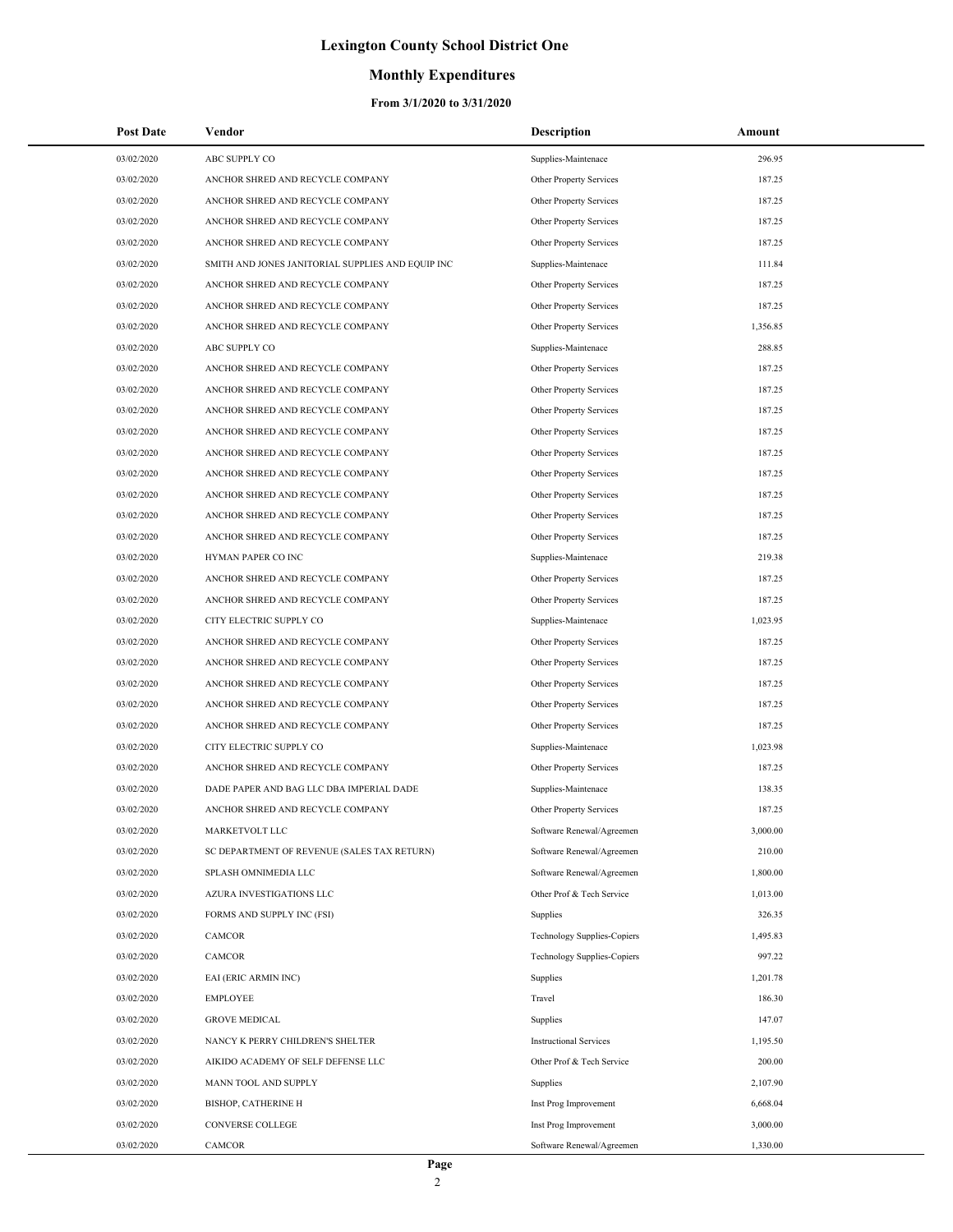### **Monthly Expenditures**

| <b>Post Date</b> | Vendor                           | Description | Amount    |
|------------------|----------------------------------|-------------|-----------|
| 03/02/2020       | <b>US FOODS</b>                  | Supplies    | 1,055.66  |
| 03/02/2020       | <b>US FOODS</b>                  | Food        | 10,687.23 |
| 03/02/2020       | EARTHGRAINS BAKING COMPANIES INC | Bread       | 240.25    |
| 03/02/2020       | BORDEN DAIRY CO OF SC LLC        | Milk        | 452.69    |
| 03/02/2020       | SENN BROTHERS INC                | Produce     | 314.50    |
| 03/02/2020       | <b>US FOODS</b>                  | Supplies    | 727.67    |
| 03/02/2020       | <b>US FOODS</b>                  | Food        | 7,573.47  |
| 03/02/2020       | BORDEN DAIRY CO OF SC LLC        | Milk        | 1,016.63  |
| 03/02/2020       | <b>US FOODS</b>                  | Supplies    | 1,269.81  |
| 03/02/2020       | <b>US FOODS</b>                  | Food        | 10,963.63 |
| 03/02/2020       | EARTHGRAINS BAKING COMPANIES INC | Bread       | 103.00    |
| 03/02/2020       | BORDEN DAIRY CO OF SC LLC        | Milk        | 626.87    |
| 03/02/2020       | <b>US FOODS</b>                  | Supplies    | 560.05    |
| 03/02/2020       | <b>US FOODS</b>                  | Food        | 7,266.70  |
| 03/02/2020       | BORDEN DAIRY CO OF SC LLC        | Milk        | 1,441.17  |
| 03/02/2020       | SENN BROTHERS INC                | Produce     | 105.00    |
| 03/02/2020       | <b>US FOODS</b>                  | Supplies    | 802.73    |
| 03/02/2020       | <b>US FOODS</b>                  | Food        | 9,346.07  |
| 03/02/2020       | BORDEN DAIRY CO OF SC LLC        | Milk        | 851.02    |
| 03/02/2020       | SENN BROTHERS INC                | Produce     | $-21.00$  |
| 03/02/2020       | <b>US FOODS</b>                  | Supplies    | 1,452.48  |
| 03/02/2020       | <b>US FOODS</b>                  | Food        | 10,308.41 |
| 03/02/2020       | EARTHGRAINS BAKING COMPANIES INC | Bread       | 123.65    |
| 03/02/2020       | BORDEN DAIRY CO OF SC LLC        | Milk        | 1,896.33  |
| 03/02/2020       | SENN BROTHERS INC                | Produce     | 380.40    |
| 03/02/2020       | US FOODS                         | Supplies    | 350.07    |
| 03/02/2020       | <b>US FOODS</b>                  | Food        | 3,625.98  |
| 03/02/2020       | <b>US FOODS</b>                  | Supplies    | 454.34    |
| 03/02/2020       | <b>US FOODS</b>                  | Food        | 4,054.05  |
| 03/02/2020       | BORDEN DAIRY CO OF SC LLC        | Milk        | 107.72    |
| 03/02/2020       | <b>US FOODS</b>                  | Supplies    | 986.24    |
| 03/02/2020       | <b>US FOODS</b>                  | Food        | 9,056.61  |
| 03/02/2020       | BORDEN DAIRY CO OF SC LLC        | Milk        | 1,097.75  |
| 03/02/2020       | SENN BROTHERS INC                | Produce     | 115.50    |
| 03/02/2020       | <b>US FOODS</b>                  | Supplies    | 1,215.89  |
| 03/02/2020       | <b>US FOODS</b>                  | Food        | 11,951.21 |
| 03/02/2020       | BORDEN DAIRY CO OF SC LLC        | Milk        | 1,892.65  |
| 03/02/2020       | SENN BROTHERS INC                | Produce     | 599.25    |
| 03/02/2020       | <b>US FOODS</b>                  | Supplies    | 1,580.46  |
| 03/02/2020       | <b>US FOODS</b>                  | Food        | 10,114.63 |
| 03/02/2020       | BORDEN DAIRY CO OF SC LLC        | Milk        | 1,271.01  |
| 03/02/2020       | SENN BROTHERS INC                | Produce     | 366.70    |
| 03/02/2020       | <b>US FOODS</b>                  | Supplies    | 977.60    |
| 03/02/2020       | <b>US FOODS</b>                  | Food        | 11,645.96 |
| 03/02/2020       | BORDEN DAIRY CO OF SC LLC        | Milk        | 1,547.76  |
| 03/02/2020       | SENN BROTHERS INC                | Produce     | 680.00    |
| 03/02/2020       | <b>US FOODS</b>                  | Supplies    | 942.56    |
| 03/02/2020       | <b>US FOODS</b>                  | Food        | 10,239.39 |
|                  |                                  |             |           |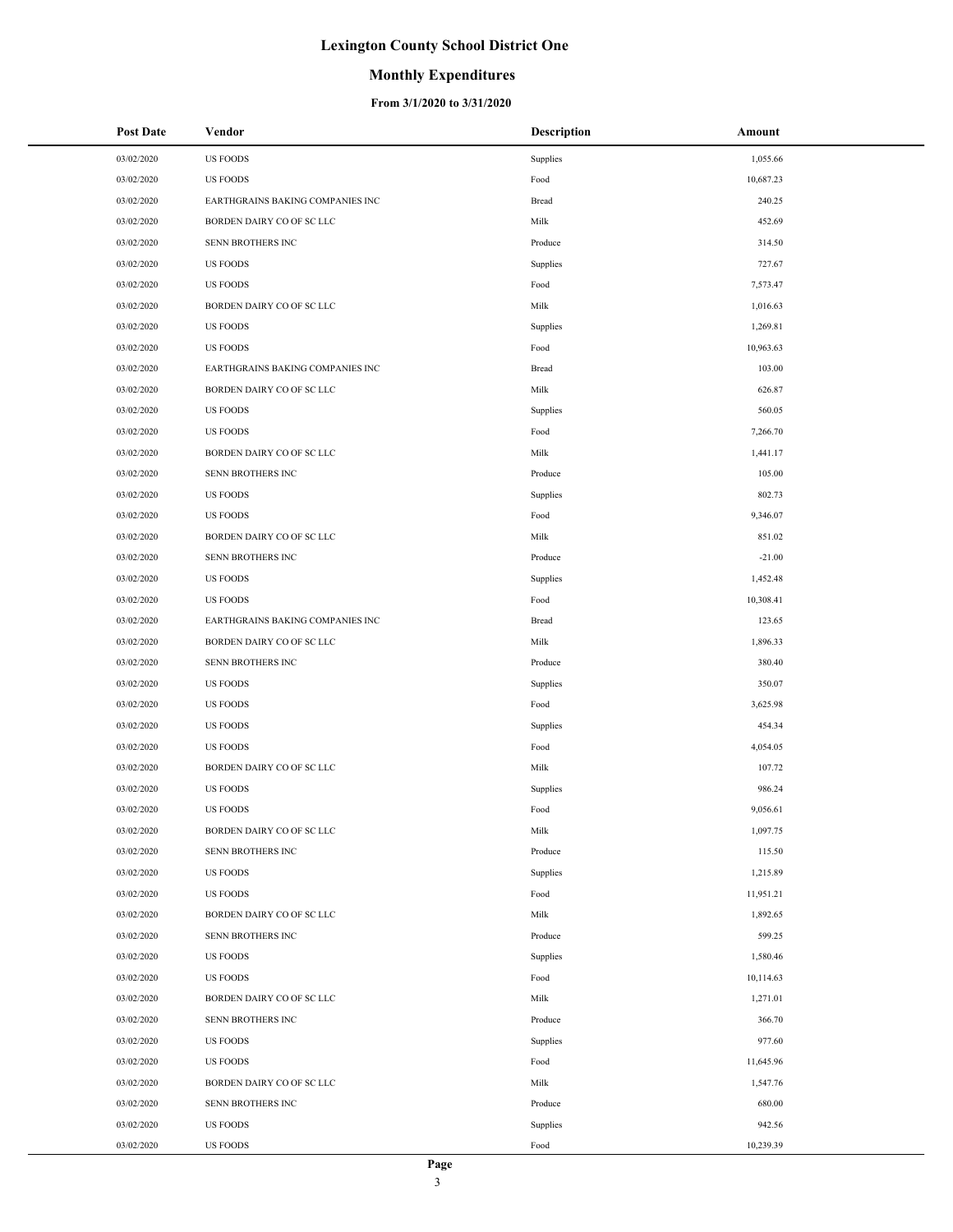### **Monthly Expenditures**

| <b>Post Date</b> | Vendor                           | <b>Description</b> | Amount    |
|------------------|----------------------------------|--------------------|-----------|
| 03/02/2020       | BORDEN DAIRY CO OF SC LLC        | Milk               | 1,386.18  |
| 03/02/2020       | <b>US FOODS</b>                  | Supplies           | 808.94    |
| 03/02/2020       | <b>US FOODS</b>                  | Food               | 12,020.62 |
| 03/02/2020       | BORDEN DAIRY CO OF SC LLC        | Milk               | 1,068.88  |
| 03/02/2020       | SENN BROTHERS INC                | Produce            | 332.85    |
| 03/02/2020       | <b>US FOODS</b>                  | Supplies           | 748.77    |
| 03/02/2020       | <b>US FOODS</b>                  | Food               | 4,350.77  |
| 03/02/2020       | BORDEN DAIRY CO OF SC LLC        | Milk               | 632.18    |
| 03/02/2020       | <b>US FOODS</b>                  | Supplies           | 770.75    |
| 03/02/2020       | <b>US FOODS</b>                  | Food               | 6,529.04  |
| 03/02/2020       | BORDEN DAIRY CO OF SC LLC        | Milk               | 700.01    |
| 03/02/2020       | <b>US FOODS</b>                  | Supplies           | 440.46    |
| 03/02/2020       | <b>US FOODS</b>                  | Food               | 3,941.59  |
| 03/02/2020       | BORDEN DAIRY CO OF SC LLC        | Milk               | 398.64    |
| 03/02/2020       | SENN BROTHERS INC                | Produce            | 239.90    |
| 03/02/2020       | <b>US FOODS</b>                  | Supplies           | 654.36    |
| 03/02/2020       | <b>US FOODS</b>                  | Food               | 4,845.75  |
| 03/02/2020       | BORDEN DAIRY CO OF SC LLC        | Milk               | 686.04    |
| 03/02/2020       | SENN BROTHERS INC                | Produce            | 103.85    |
| 03/02/2020       | <b>US FOODS</b>                  | Supplies           | 811.38    |
| 03/02/2020       | <b>US FOODS</b>                  | Food               | 11,147.26 |
| 03/02/2020       | BORDEN DAIRY CO OF SC LLC        | Milk               | 1,537.34  |
| 03/02/2020       | SENN BROTHERS INC                | Produce            | 400.65    |
| 03/02/2020       | <b>US FOODS</b>                  | Supplies           | 683.11    |
| 03/02/2020       | <b>US FOODS</b>                  | Food               | 5,437.29  |
| 03/02/2020       | BORDEN DAIRY CO OF SC LLC        | Milk               | 290.90    |
| 03/02/2020       | <b>US FOODS</b>                  | Supplies           | 540.52    |
| 03/02/2020       | <b>US FOODS</b>                  | Food               | 5,393.67  |
| 03/02/2020       | BORDEN DAIRY CO OF SC LLC        | Milk               | 624.80    |
| 03/02/2020       | SENN BROTHERS INC                | Produce            | 123.70    |
| 03/02/2020       | <b>US FOODS</b>                  | Supplies           | 867.49    |
| 03/02/2020       | <b>US FOODS</b>                  | Food               | 10,544.51 |
| 03/02/2020       | EARTHGRAINS BAKING COMPANIES INC | Bread              | 105.30    |
| 03/02/2020       | BORDEN DAIRY CO OF SC LLC        | Milk               | 1,088.84  |
| 03/02/2020       | SENN BROTHERS INC                | Produce            | 102.15    |
| 03/02/2020       | <b>EMPLOYEE</b>                  | Travel             | 112.93    |
| 03/02/2020       | <b>US FOODS</b>                  | Supplies           | 966.89    |
| 03/02/2020       | <b>US FOODS</b>                  | Food               | 10,764.45 |
| 03/02/2020       | BORDEN DAIRY CO OF SC LLC        | Milk               | 1,475.22  |
| 03/02/2020       | SENN BROTHERS INC                | Produce            | 542.10    |
| 03/02/2020       | <b>US FOODS</b>                  | Supplies           | 805.42    |
| 03/02/2020       | <b>US FOODS</b>                  | Food               | 5,902.83  |
| 03/02/2020       | BORDEN DAIRY CO OF SC LLC        | Milk               | 1,066.18  |
| 03/02/2020       | SENN BROTHERS INC                | Produce            | 248.55    |
| 03/02/2020       | <b>US FOODS</b>                  | Supplies           | 538.32    |
| 03/02/2020       | <b>US FOODS</b>                  | Food               | 3,306.47  |
| 03/02/2020       | BORDEN DAIRY CO OF SC LLC        | Milk               | 553.61    |
| 03/02/2020       | <b>US FOODS</b>                  | Supplies           | 419.79    |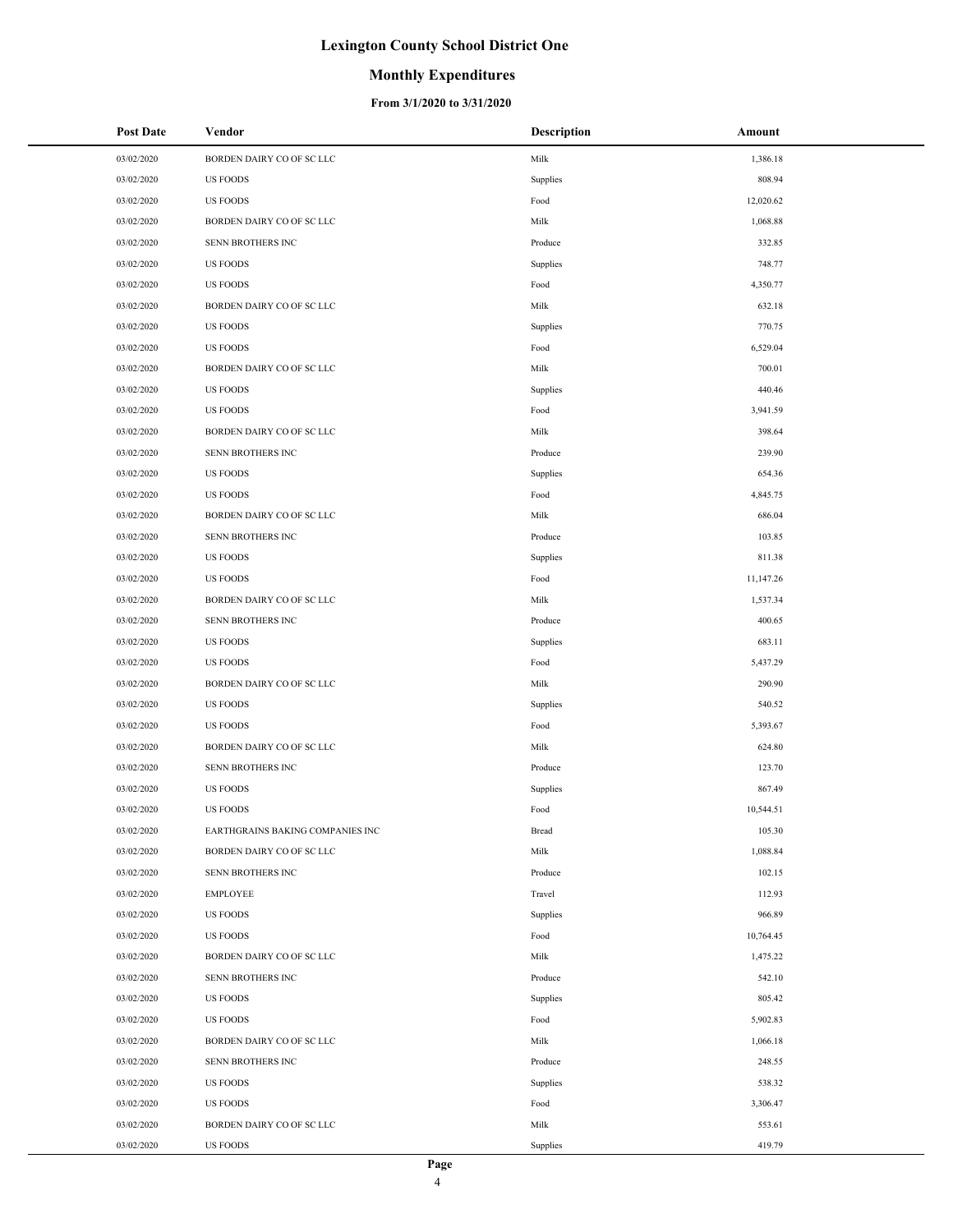### **Monthly Expenditures**

| <b>Post Date</b> | Vendor                           | <b>Description</b> | Amount    |
|------------------|----------------------------------|--------------------|-----------|
| 03/02/2020       | <b>US FOODS</b>                  | Food               | 3,702.29  |
| 03/02/2020       | BORDEN DAIRY CO OF SC LLC        | Milk               | 671.67    |
| 03/02/2020       | SENN BROTHERS INC                | Produce            | 220.25    |
| 03/02/2020       | <b>US FOODS</b>                  | Supplies           | 1,222.86  |
| 03/02/2020       | <b>US FOODS</b>                  | Food               | 9,677.66  |
| 03/02/2020       | BORDEN DAIRY CO OF SC LLC        | Milk               | 844.86    |
| 03/02/2020       | SENN BROTHERS INC                | Produce            | 586.40    |
| 03/02/2020       | <b>US FOODS</b>                  | Supplies           | 633.54    |
| 03/02/2020       | <b>US FOODS</b>                  | Food               | 11,171.11 |
| 03/02/2020       | BORDEN DAIRY CO OF SC LLC        | Milk               | 786.80    |
| 03/02/2020       | <b>US FOODS</b>                  | Supplies           | 1,638.61  |
| 03/02/2020       | <b>US FOODS</b>                  | Food               | 17,536.52 |
| 03/02/2020       | EARTHGRAINS BAKING COMPANIES INC | Bread              | 219.70    |
| 03/02/2020       | BORDEN DAIRY CO OF SC LLC        | Milk               | 1,379.90  |
| 03/02/2020       | <b>SENN BROTHERS INC</b>         | Produce            | 385.90    |
| 03/02/2020       | <b>US FOODS</b>                  | Supplies           | 509.20    |
| 03/02/2020       | <b>US FOODS</b>                  | Food               | 6,032.72  |
| 03/02/2020       | BORDEN DAIRY CO OF SC LLC        | Milk               | 1,278.39  |
| 03/02/2020       | <b>SENN BROTHERS INC</b>         | Produce            | 142.35    |
| 03/02/2020       | <b>US FOODS</b>                  | Supplies           | 690.57    |
| 03/02/2020       | <b>US FOODS</b>                  | Food               | 5,631.44  |
| 03/02/2020       | BORDEN DAIRY CO OF SC LLC        | Milk               | 571.50    |
| 03/02/2020       | LORICK, STAN                     | Pupil Activity     | 190.00    |
| 03/02/2020       | WILLIAMS, WESLEY A               | Pupil Activity     | 500.00    |
| 03/02/2020       | <b>SCHOOL SPECIALTY</b>          | Pupil Activity     | 139.13    |
| 03/02/2020       | FORMS AND SUPPLY INC (FSI)       | Pupil Activity     | 1,283.57  |
| 03/02/2020       | ROCHESTER 100 INC                | Pupil Activity     | 1,323.00  |
| 03/02/2020       | <b>SCHOOL SPECIALTY</b>          | Pupil Activity     | 613.95    |
| 03/02/2020       | D AND S MARKETIING SYSTEMS INC   | Pupil Activity     | 576.20    |
| 03/02/2020       | COLLINS SPORTS MEDICINE          | Pupil Activity     | 106.70    |
| 03/02/2020       | <b>SCHOOL HEALTH CORP</b>        | Pupil Activity     | 109.54    |
| 03/02/2020       | BATESBURGLEESVILLE HIGH SCH      | Pupil Activity     | 1,338.10  |
| 03/02/2020       | THE TROPHY & AWARDS CENTER       | Pupil Activity     | 145.52    |
| 03/02/2020       | THE TROPHY & AWARDS CENTER       | Pupil Activity     | 218.28    |
| 03/02/2020       | SC WRESTLING COACHES ASSOC       | Pupil Activity     | 150.00    |
| 03/02/2020       | THE TROPHY & AWARDS CENTER       | Pupil Activity     | 109.14    |
| 03/02/2020       | RIDGE VIEW HIGH SCHOOL           | Pupil Activity     | 270.00    |
| 03/02/2020       | SC HIGH SCHOOL LEAGUE            | Pupil Activity     | 500.00    |
| 03/02/2020       | ARNONE, KEVIN                    | Pupil Activity     | 179.00    |
| 03/02/2020       | DANIELS, ANDREW T                | Pupil Activity     | 147.00    |
| 03/02/2020       | RICHARDSON, PERRY                | Pupil Activity     | 179.00    |
| 03/02/2020       | THOMPSON, CHRISTOPHER LAMONT     | Pupil Activity     | 139.00    |
| 03/02/2020       | WOODRING, JIM                    | Pupil Activity     | 136.20    |
| 03/02/2020       | CROMER, ANTHONY                  | Pupil Activity     | 177.00    |
| 03/02/2020       | FREDERICKS, JOHN R               | Pupil Activity     | 177.00    |
| 03/02/2020       | FORMYDUVAL, KIM                  | Pupil Activity     | 120.00    |
| 03/02/2020       | POLLY, TODD                      | Pupil Activity     | 600.00    |
| 03/03/2020       | MCUFEU ALBERTINE BOOKS           | Supplies-Immersion | 421.00    |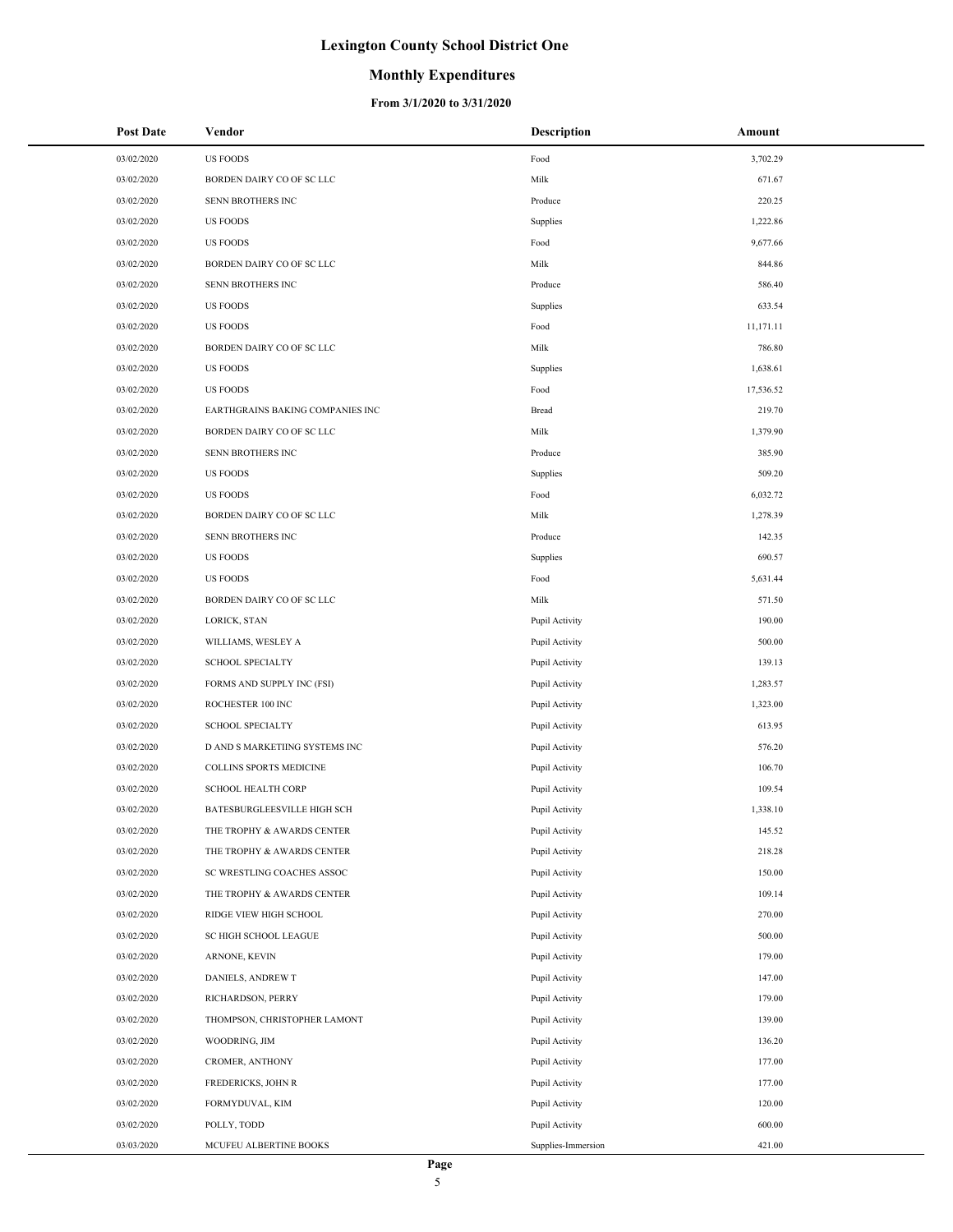## **Monthly Expenditures**

| <b>Post Date</b> | Vendor                                            | <b>Description</b>        | Amount    |
|------------------|---------------------------------------------------|---------------------------|-----------|
| 03/03/2020       | <b>SCHOOL SPECIALTY</b>                           | Supplies                  | 270.32    |
| 03/03/2020       | <b>SCHOOL SPECIALTY</b>                           | Supplies                  | 156.43    |
| 03/03/2020       | <b>EMPLOYEE</b>                                   | Travel                    | 105.80    |
| 03/03/2020       | <b>EMPLOYEE</b>                                   | Travel                    | 140.30    |
| 03/03/2020       | POLLOCK COMPANY                                   | Supplies                  | 428.00    |
| 03/03/2020       | <b>EMPLOYEE</b>                                   | Travel                    | 385.90    |
| 03/03/2020       | <b>EMPLOYEE</b>                                   | Travel                    | 125.35    |
| 03/03/2020       | SOUTHEASTERN PERFORMANCE APPAREL                  | Supplies                  | 1,570.92  |
| 03/03/2020       | SOUTHERN EDUCATIONAL SYSTEMS INC                  | Supplies                  | 286.72    |
| 03/03/2020       | <b>EMPLOYEE</b>                                   | Travel                    | 364.99    |
| 03/03/2020       | <b>SHAR PRODUCTS</b>                              | Supplies                  | 213.96    |
| 03/03/2020       | <b>ITHAKA HARBORS</b>                             | Software Renewal/Agreemen | 1,430.55  |
| 03/03/2020       | FOLLETT SCHOOL SOLUTIONS INC                      | Library Books             | 452.88    |
| 03/03/2020       | <b>EBSCO</b>                                      | Periodicals               | 407.39    |
| 03/03/2020       | <b>EMPLOYEE</b>                                   | Travel                    | 342.25    |
| 03/03/2020       | <b>EMPLOYEE</b>                                   | Travel                    | 342.25    |
| 03/03/2020       | <b>EMPLOYEE</b>                                   | Travel                    | 342.25    |
| 03/03/2020       | <b>EMPLOYEE</b>                                   | Travel                    | 152.50    |
| 03/03/2020       | <b>EMPLOYEE</b>                                   | Travel                    | 152.50    |
| 03/03/2020       | <b>EMPLOYEE</b>                                   | Travel                    | 197.69    |
| 03/03/2020       | ON TRACK PRESS                                    | Inst Prog Improvement     | 10,000.00 |
| 03/03/2020       | <b>EMPLOYEE</b>                                   | Travel-Teacher Staff Dev  | 349.15    |
| 03/03/2020       | <b>EMPLOYEE</b>                                   | Travel-Teacher Staff Dev  | 152.50    |
| 03/03/2020       | <b>EMPLOYEE</b>                                   | Travel-Teacher Staff Dev  | 154.10    |
| 03/03/2020       | <b>EMPLOYEE</b>                                   | Travel-Teacher Staff Dev  | 259.68    |
| 03/03/2020       | <b>EMPLOYEE</b>                                   | Travel-Teacher Staff Dev  | 396.50    |
| 03/03/2020       | NASSP(NATIONAL ASSOC OF SECONDARY SCH PRINCIPALS) | Dues and Fees             | 500.00    |
| 03/03/2020       | <b>EMPLOYEE</b>                                   | Travel                    | 200.68    |
| 03/03/2020       | JOINT MUNICIPAL WATER AND SEWER COMMISSION        | <b>Public Utilities</b>   | 137.69    |
| 03/03/2020       | <b>DOMINION ENERGY</b>                            | Public Utilities          | 13,694.39 |
| 03/03/2020       | MIDCAROLINA ELEC COOP INC                         | <b>Public Utilities</b>   | 15,754.00 |
| 03/03/2020       | COMPASS GROUP DBA CANTEEN REFRESHMENT SERV        | Supplies-Maintenace       | 200.95    |
| 03/03/2020       | <b>DOMINION ENERGY</b>                            | <b>Public Utilities</b>   | 43,289.66 |
| 03/03/2020       | JOINT MUNICIPAL WATER AND SEWER COMMISSION        | <b>Public Utilities</b>   | 2,447.66  |
| 03/03/2020       | CULLUM SERVICES INC                               | Repairs and Maintenance   | 2,886.34  |
| 03/03/2020       | <b>DOMINION ENERGY</b>                            | Public Utilities          | 9,748.34  |
| 03/03/2020       | CULLUM SERVICES INC                               | Repairs and Maintenance   | 329.79    |
| 03/03/2020       | NUIDEA SCHOOL SUPPLY CO                           | Supplies-Maintenace       | 1,446.64  |
| 03/03/2020       | GILBERTSUMMIT RURAL WATER DISTRICT                | <b>Public Utilities</b>   | 5,710.66  |
| 03/03/2020       | SMITH AND JONES JANITORIAL SUPPLIES AND EQUIP INC | Supplies-Maintenace       | 974.14    |
| 03/03/2020       | GILBERTSUMMIT RURAL WATER DISTRICT                | <b>Public Utilities</b>   | 795.45    |
| 03/03/2020       | JOINT MUNICIPAL WATER AND SEWER COMMISSION        | <b>Public Utilities</b>   | 3,394.28  |
| 03/03/2020       | JOINT MUNICIPAL WATER AND SEWER COMMISSION        | <b>Public Utilities</b>   | 1,443.44  |
| 03/03/2020       | <b>DOMINION ENERGY</b>                            | Public Utilities          | 6,200.92  |
| 03/03/2020       | <b>DOMINION ENERGY</b>                            | <b>Public Utilities</b>   | 15,154.18 |
| 03/03/2020       | <b>DOMINION ENERGY</b>                            | <b>Public Utilities</b>   | 17,293.16 |
| 03/03/2020       | JOINT MUNICIPAL WATER AND SEWER COMMISSION        | <b>Public Utilities</b>   | 1,609.02  |
| 03/03/2020       | <b>DOMINION ENERGY</b>                            | <b>Public Utilities</b>   | 7,672.28  |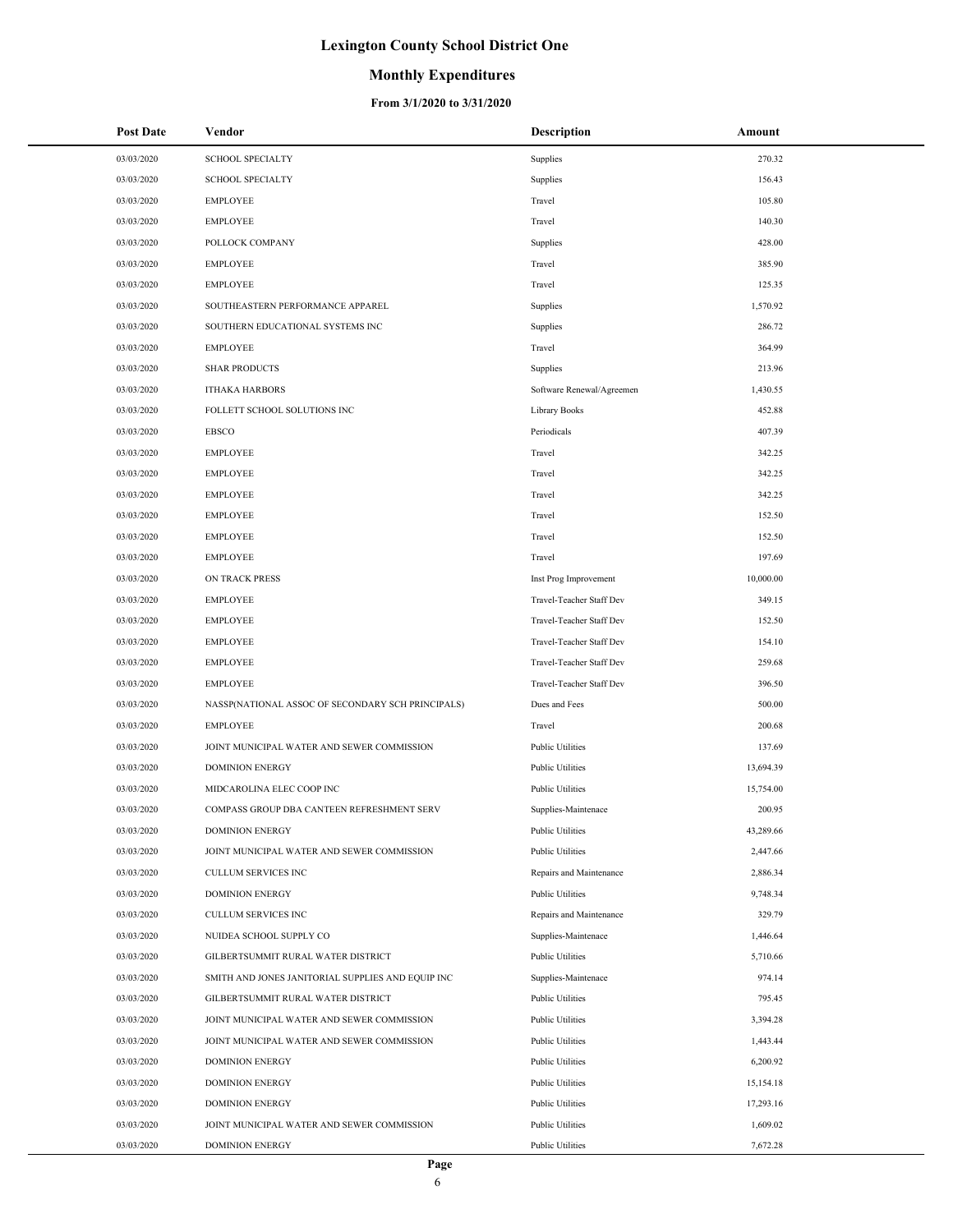## **Monthly Expenditures**

| <b>Post Date</b> | Vendor                                          | Description                   | Amount    |
|------------------|-------------------------------------------------|-------------------------------|-----------|
| 03/03/2020       | JOINT MUNICIPAL WATER AND SEWER COMMISSION      | <b>Public Utilities</b>       | 2,027.91  |
| 03/03/2020       | <b>DOMINION ENERGY</b>                          | <b>Public Utilities</b>       | 7,715.13  |
| 03/03/2020       | <b>DOMINION ENERGY</b>                          | <b>Public Utilities</b>       | 11,025.64 |
| 03/03/2020       | JOINT MUNICIPAL WATER AND SEWER COMMISSION      | <b>Public Utilities</b>       | 6,116.32  |
| 03/03/2020       | BRYAN FOWLER DBA FOWLER HAULING AND GRADING LLC | Repairs and Maintenance       | 1,650.00  |
| 03/03/2020       | CULLUM SERVICES INC                             | Repairs and Maintenance       | 2,436.68  |
| 03/03/2020       | GILBERTSUMMIT RURAL WATER DISTRICT              | Public Utilities              | 1,338.93  |
| 03/03/2020       | JOINT MUNICIPAL WATER AND SEWER COMMISSION      | Public Utilities              | 563.22    |
| 03/03/2020       | JOINT MUNICIPAL WATER AND SEWER COMMISSION      | <b>Public Utilities</b>       | 779.96    |
| 03/03/2020       | GILBERTSUMMIT RURAL WATER DISTRICT              | <b>Public Utilities</b>       | 1,078.66  |
| 03/03/2020       | <b>DOMINION ENERGY</b>                          | <b>Public Utilities</b>       | 1,183.59  |
| 03/03/2020       | JOINT MUNICIPAL WATER AND SEWER COMMISSION      | Public Utilities              | 534.71    |
| 03/03/2020       | MIDCAROLINA ELEC COOP INC                       | <b>Public Utilities</b>       | 1,390.00  |
| 03/03/2020       | <b>DOMINION ENERGY</b>                          | <b>Public Utilities</b>       | 363.50    |
| 03/03/2020       | JOINT MUNICIPAL WATER AND SEWER COMMISSION      | Public Utilities              | 720.01    |
| 03/03/2020       | MIDCAROLINA ELEC COOP INC                       | Public Utilities              | 11,835.00 |
| 03/03/2020       | JOINT MUNICIPAL WATER AND SEWER COMMISSION      | <b>Public Utilities</b>       | 1,277.61  |
| 03/03/2020       | JOINT MUNICIPAL WATER AND SEWER COMMISSION      | <b>Public Utilities</b>       | 1,709.20  |
| 03/03/2020       | JOINT MUNICIPAL WATER AND SEWER COMMISSION      | <b>Public Utilities</b>       | 754.61    |
| 03/03/2020       | SOUTHEASTERN PAPER GROUP                        | Supplies-Maintenace           | 485.67    |
| 03/03/2020       | <b>DOMINION ENERGY</b>                          | <b>Public Utilities</b>       | 8,035.32  |
| 03/03/2020       | JOINT MUNICIPAL WATER AND SEWER COMMISSION      | <b>Public Utilities</b>       | 692.94    |
| 03/03/2020       | <b>DOMINION ENERGY</b>                          | <b>Public Utilities</b>       | 141.12    |
| 03/03/2020       | GILBERTSUMMIT RURAL WATER DISTRICT              | <b>Public Utilities</b>       | 629.91    |
| 03/03/2020       | JOINT MUNICIPAL WATER AND SEWER COMMISSION      | <b>Public Utilities</b>       | 215.00    |
| 03/03/2020       | MIDCAROLINA ELEC COOP INC                       | <b>Public Utilities</b>       | 13,108.00 |
| 03/03/2020       | JOINT MUNICIPAL WATER AND SEWER COMMISSION      | <b>Public Utilities</b>       | 1,740.91  |
| 03/03/2020       | JOINT MUNICIPAL WATER AND SEWER COMMISSION      | <b>Public Utilities</b>       | 1,144.56  |
| 03/03/2020       | MIDCAROLINA ELEC COOP INC                       | <b>Public Utilities</b>       | 23,699.00 |
| 03/03/2020       | STATE DEPARTMENT OF EDUCATION                   | Repairs and Maintenance       | 554.80    |
| 03/03/2020       | ASMAR, HAYA A                                   | Pupil Transportation          | 116.93    |
| 03/03/2020       | COLE, SUSAN                                     | Pupil Transportation          | 678.83    |
| 03/03/2020       | FOGLE, PAM                                      | Pupil Transportation          | 286.52    |
| 03/03/2020       | <b>EMPLOYEE</b>                                 | Pupil Transportation          | 520.61    |
| 03/03/2020       | JIMENEZ, ELIZABETH                              | Pupil Transportation          | 338.26    |
| 03/03/2020       | PEARCE, TIM                                     | Pupil Transportation          | 579.77    |
| 03/03/2020       | SABBAGHA, THERESA                               | Pupil Transportation          | 153.70    |
| 03/03/2020       | SIMUEL, DEATRU                                  | Pupil Transportation          | 255.78    |
| 03/03/2020       | <b>EMPLOYEE</b>                                 | Pupil Transportation          | 135.72    |
| 03/03/2020       | <b>STROUD, ANDREA</b>                           | Pupil Transportation          | 674.42    |
| 03/03/2020       | <b>EMPLOYEE</b>                                 | Pupil Transportation          | 247.95    |
| 03/03/2020       | VAUGHN, DANA                                    | Pupil Transportation          | 793.44    |
| 03/03/2020       | EXTRA DUTY SOLUTIONS                            | Other Prof & Tech Service     | 3,031.88  |
| 03/03/2020       | <b>CLASSLINK INC</b>                            | Software Renewal/Agreemen     | 80,250.00 |
| 03/03/2020       | CRITICAL COMPONENTS INC                         | Software Renewal/Agreemen     | 53,466.00 |
| 03/03/2020       | POWER SCHOOL GROUP LLC                          | Software Renewal/Agreemen     | 8,180.16  |
| 03/03/2020       | SC DEPARTMENT OF REVENUE (SALES TAX RETURN)     | Software Renewal/Agreemen     | 9,325.12  |
| 03/03/2020       | WORLD OF COCA COLA                              | <b>Instructional Services</b> | 1,707.72  |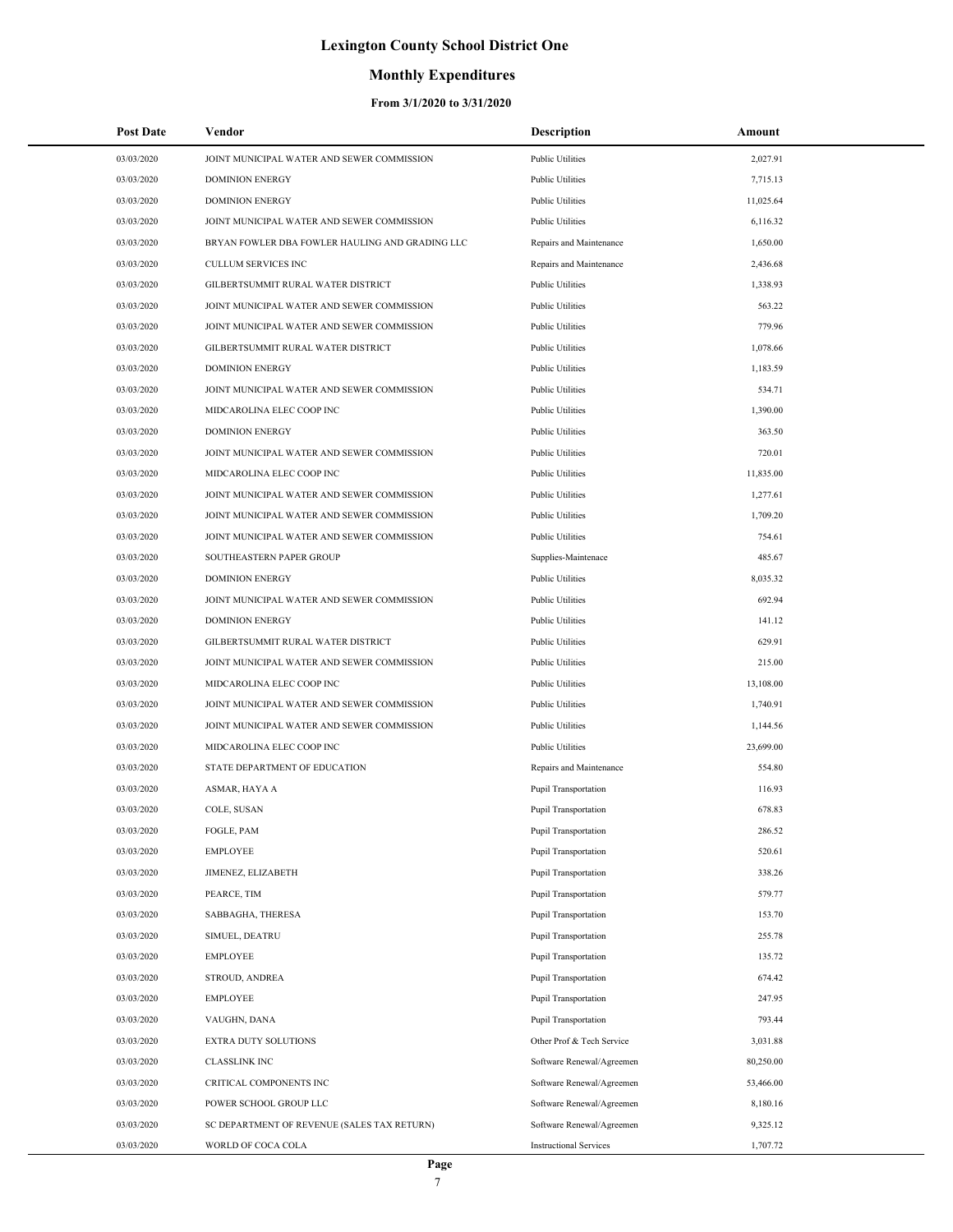### **Monthly Expenditures**

#### **From 3/1/2020 to 3/31/2020**

| <b>Post Date</b> | Vendor                                          | <b>Description</b>          | Amount     |
|------------------|-------------------------------------------------|-----------------------------|------------|
| 03/03/2020       | <b>EMPLOYEE</b>                                 | Travel                      | 290.05     |
| 03/03/2020       | <b>EMPLOYEE</b>                                 | Travel                      | 234.00     |
| 03/03/2020       | <b>EMPLOYEE</b>                                 | Travel                      | 234.00     |
| 03/03/2020       | <b>EMPLOYEE</b>                                 | Travel                      | 234.00     |
| 03/03/2020       | <b>EMPLOYEE</b>                                 | Travel                      | 234.00     |
| 03/03/2020       | <b>EMPLOYEE</b>                                 | Travel                      | 234.00     |
| 03/03/2020       | <b>EMPLOYEE</b>                                 | Travel                      | 295.17     |
| 03/03/2020       | STENHOUSE PUBLISHERS                            | Supplies                    | 3,295.60   |
| 03/03/2020       | <b>EMPLOYEE</b>                                 | Travel                      | 402.79     |
| 03/03/2020       | <b>EMPLOYEE</b>                                 | Travel                      | 159.28     |
| 03/03/2020       | <b>GROVE MEDICAL</b>                            | Supplies                    | 135.34     |
| 03/03/2020       | <b>EMPLOYEE</b>                                 | Travel                      | 156.40     |
| 03/03/2020       | MANN TOOL AND SUPPLY                            | Supplies                    | 1,826.27   |
| 03/03/2020       | AMTECK COMMUNICATION MANAGEMENT LLC             | Software Renewal/Agreemen   | 215.49     |
| 03/03/2020       | MCMILLAN PAZDAN SMITH ARCHITECTURE              | Building                    | 48,666.27  |
| 03/03/2020       | MCMILLAN PAZDAN SMITH ARCHITECTURE              | Building                    | 13,387.50  |
| 03/03/2020       | MCMILLAN PAZDAN SMITH ARCHITECTURE              | Building                    | 136,893.75 |
| 03/03/2020       | NUIDEA SCHOOL SUPPLY CO                         | Supplies                    | 11,977.16  |
| 03/03/2020       | PRO KITCHEN ONLINE LLC                          | Supplies                    | 229.15     |
| 03/03/2020       | PRO KITCHEN ONLINE LLC                          | Supplies                    | 229.15     |
| 03/03/2020       | PRO KITCHEN ONLINE LLC                          | Supplies                    | 1,562.72   |
| 03/03/2020       | <b>W W GRAINGER</b>                             | Supplies                    | 231.19     |
| 03/03/2020       | PRO KITCHEN ONLINE LLC                          | Supplies                    | 402.57     |
| 03/03/2020       | PRO KITCHEN ONLINE LLC                          | Supplies                    | 142.91     |
| 03/03/2020       | PRO KITCHEN ONLINE LLC                          | Supplies                    | 387.77     |
| 03/03/2020       | <b>W W GRAINGER</b>                             | Supplies                    | 383.18     |
| 03/03/2020       | BLICK ART MATERIALS LLC                         | Pupil Activity              | 120.91     |
| 03/03/2020       | SC BAND DIRECTORS ASSOCIATION SOLO AND ENSEMBLE | Pupil Activity              | 262.00     |
| 03/03/2020       | THE READING WAREHOUSE INC                       | Pupil Activity              | 124.75     |
| 03/03/2020       | MCUFEU ALBERTINE BOOKS                          | Pupil Activity              | 324.19     |
| 03/03/2020       | BOUND TO STAY BOUND BOOKS INC                   | Pupil Activity              | 178.82     |
| 03/03/2020       | FOLLETT SCHOOL SOLUTIONS INC                    | Pupil Activity              | 113.36     |
| 03/03/2020       | <b>SCHOOL SPECIALTY</b>                         | Pupil Activity              | 603.20     |
| 03/03/2020       | <b>BELLAMY, AGUSTA D</b>                        | Pupil Activity              | 110.00     |
| 03/03/2020       | <b>BSN SPORTS</b>                               | Pupil Activity              | 205.44     |
| 03/03/2020       | <b>BSN SPORTS</b>                               | Pupil Activity              | 1,861.80   |
| 03/03/2020       | <b>BSN SPORTS</b>                               | Pupil Activity              | 2,701.56   |
| 03/03/2020       | SCOTT MILES PHOTOGRAPHY                         | Pupil Activity              | 374.50     |
| 03/03/2020       | <b>BSN SPORTS</b>                               | Pupil Activity              | 102.72     |
| 03/04/2020       | FORMS AND SUPPLY INC (FSI)                      | Supplies-Immersion          | 946.42     |
| 03/04/2020       | SEESAW LEARNING INC                             | Supplies                    | 770.00     |
| 03/04/2020       | PINE PRESS OF LEXINGTON INC                     | Printing and Binding        | 358.50     |
| 03/04/2020       | PARTY REFLECTIONS INC                           | Supplies                    | 770.40     |
| 03/04/2020       | ENTERPRISE LEASING COMPANY SOUTHEAST            | <b>Pupil Transportation</b> | 481.50     |
| 03/04/2020       | FORMS AND SUPPLY INC (FSI)                      | Supplies                    | 171.03     |
| 03/04/2020       | PERFECTION LEARNING CORP                        | Supplies                    | 213.47     |
| 03/04/2020       | FOLLETT SCHOOL SOLUTIONS INC                    | Library Books               | 527.80     |
| 03/04/2020       | CAMCOR                                          | <b>Technology Supplies</b>  | 1,686.37   |

 $\overline{a}$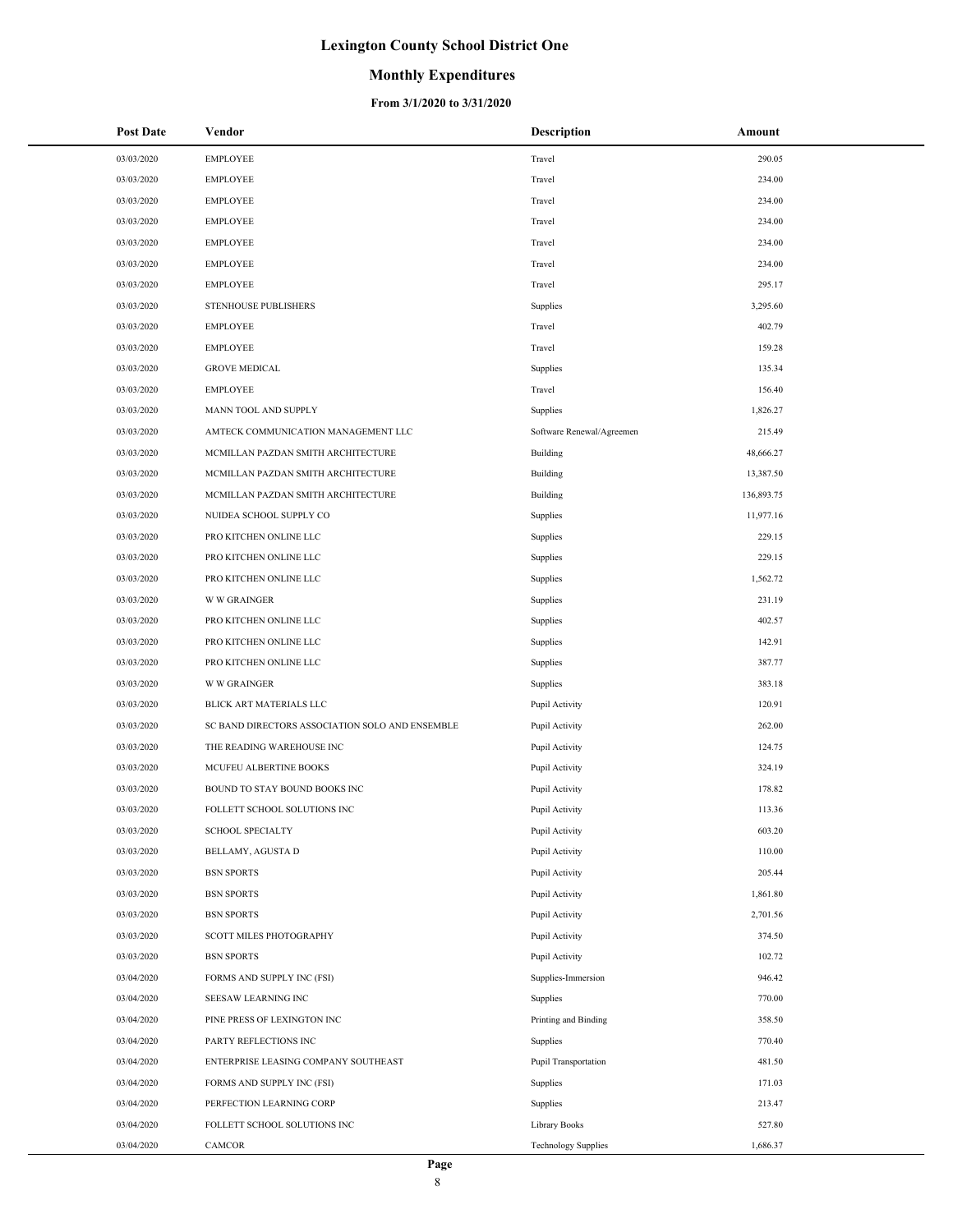## **Monthly Expenditures**

| <b>Post Date</b> | Vendor                                            | <b>Description</b>         | Amount       |
|------------------|---------------------------------------------------|----------------------------|--------------|
| 03/04/2020       | CRISIS PREVENTION INSTITUTE INC                   | Supplies                   | 11,976.51    |
| 03/04/2020       | <b>EMPLOYEE</b>                                   | Travel                     | 353.05       |
| 03/04/2020       | <b>EMPLOYEE</b>                                   | Travel                     | 106.72       |
| 03/04/2020       | FORMS AND SUPPLY INC (FSI)                        | Supplies                   | 187.29       |
| 03/04/2020       | P AND S CONSTRUCTION COMPANY INC                  | Repairs and Maintenance    | 470.00       |
| 03/04/2020       | COMPASS GROUP DBA CANTEEN REFRESHMENT SERV        | Supplies-Maintenace        | 200.95       |
| 03/04/2020       | <b>W W GRAINGER</b>                               | Supplies-Maintenace        | 1,725.16     |
| 03/04/2020       | PALMETTO PROPANE                                  | Energy                     | 295.54       |
| 03/04/2020       | <b>EA SERVICES LLC</b>                            | Repairs and Maintenance    | 500.00       |
| 03/04/2020       | FERGUSON ENTERPRISES INC FEI 27                   | Supplies-Maintenace        | 469.00       |
| 03/04/2020       | EA SERVICES LLC                                   | Repairs and Maintenance    | 160.00       |
| 03/04/2020       | EA SERVICES LLC                                   | Repairs and Maintenance    | 160.00       |
| 03/04/2020       | <b>BARNES PROPANE</b>                             | Energy                     | 445.00       |
| 03/04/2020       | EA SERVICES LLC                                   | Repairs and Maintenance    | 160.00       |
| 03/04/2020       | EA SERVICES LLC                                   | Repairs and Maintenance    | 2,430.00     |
| 03/04/2020       | EA SERVICES LLC                                   | Repairs and Maintenance    | 200.00       |
| 03/04/2020       | EA SERVICES LLC                                   | Repairs and Maintenance    | 400.00       |
| 03/04/2020       | EA SERVICES LLC                                   | Repairs and Maintenance    | 400.00       |
| 03/04/2020       | EA SERVICES LLC                                   | Repairs and Maintenance    | 200.00       |
| 03/04/2020       | SMITH AND JONES JANITORIAL SUPPLIES AND EQUIP INC | Supplies-Maintenace        | 433.82       |
| 03/04/2020       | EA SERVICES LLC                                   | Repairs and Maintenance    | 325.00       |
| 03/04/2020       | EA SERVICES LLC                                   | Repairs and Maintenance    | 200.00       |
| 03/04/2020       | SMITH AND JONES JANITORIAL SUPPLIES AND EQUIP INC | Supplies-Maintenace        | 186.39       |
| 03/04/2020       | EA SERVICES LLC                                   | Repairs and Maintenance    | 200.00       |
| 03/04/2020       | DELL COMPUTERS                                    | <b>Technology Supplies</b> | 3,423.99     |
| 03/04/2020       | SC DEPARTMENT OF SOCIAL SERVICES                  | Other Prof & Tech Service  | 352.00       |
| 03/04/2020       | INTERNETWORK ENGINEERING                          | Software Renewal/Agreemen  | 1,637.77     |
| 03/04/2020       | LAKESHORE LEARNING MATERIALS                      | Supplies                   | 1,239.80     |
| 03/04/2020       | HAMPTON INN GREENVILLE                            | Travel                     | 1,306.80     |
| 03/04/2020       | M B KAHN CONSTRUCTION CO INC                      | Building                   | 2,360,362.43 |
| 03/04/2020       | CITY ELECTRIC SUPPLY CO                           | Supplies                   | 834.60       |
| 03/04/2020       | <b>BOOKSOURCE</b>                                 | Pupil Activity             | 104.93       |
| 03/04/2020       | <b>BROWN, ERIC</b>                                | Pupil Activity             | 106.70       |
| 03/04/2020       | FRANKLIN, STACEY                                  | Pupil Activity             | 103.10       |
| 03/04/2020       | WALKER, MICHAEL                                   | Pupil Activity             | 111.20       |
| 03/04/2020       | DILLON, MATTHEW W                                 | Pupil Activity             | 120.00       |
| 03/04/2020       | HAIR, ALLEN                                       | Pupil Activity             | 119.00       |
| 03/04/2020       | MANNING, THEODORE                                 | Pupil Activity             | 123.00       |
| 03/04/2020       | MEREDITH, DRAKE                                   | Pupil Activity             | 109.00       |
| 03/04/2020       | PEEL, JONATHAN                                    | Pupil Activity             | 129.00       |
| 03/04/2020       | WILLIAMS, EARL                                    | Pupil Activity             | 109.00       |
| 03/04/2020       | ALEXEEV, OLEG                                     | Pupil Activity             | 150.00       |
| 03/04/2020       | DAY, JAMES                                        | Pupil Activity             | 145.70       |
| 03/04/2020       | NEWTON, ROBERT                                    | Pupil Activity             | 170.70       |
| 03/04/2020       | NGUYEN, JULIUS H                                  | Pupil Activity             | 197.70       |
| 03/04/2020       | PERRY, ZACHARY                                    | Pupil Activity             | 152.70       |
| 03/04/2020       | TISSLER, HELMUT                                   | Pupil Activity             | 103.00       |
| 03/04/2020       | AGUIAR, SCOTT                                     | Pupil Activity             | 101.50       |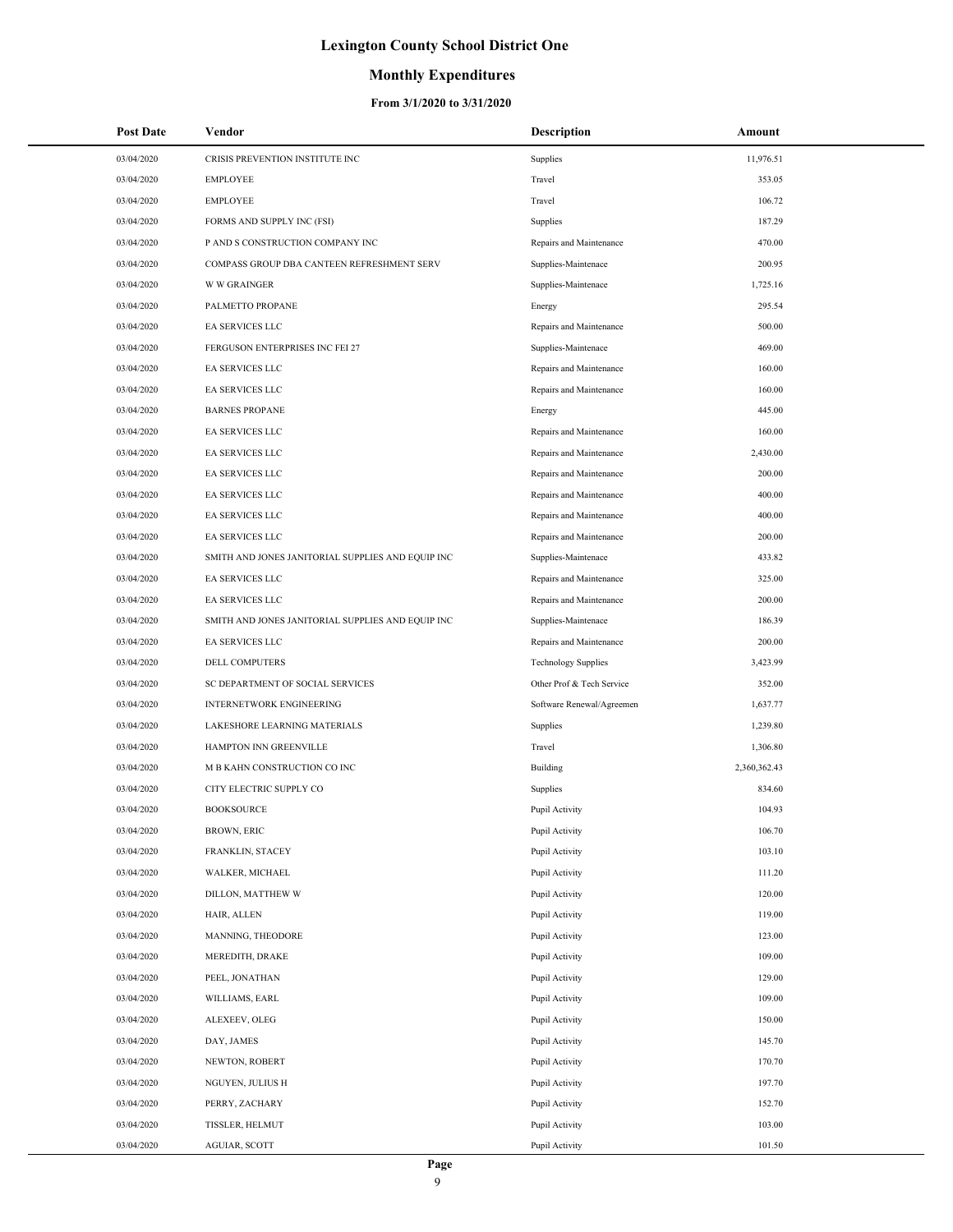## **Monthly Expenditures**

| <b>Post Date</b> | Vendor                                           | Description                        | Amount     |
|------------------|--------------------------------------------------|------------------------------------|------------|
| 03/04/2020       | <b>BATES, CHARLES DAVID</b>                      | Pupil Activity                     | 129.00     |
| 03/04/2020       | HEYDT, DUANE                                     | Pupil Activity                     | 142.50     |
| 03/04/2020       | ROYSTER, DEREK SCOTT                             | Pupil Activity                     | 133.50     |
| 03/04/2020       | TAYLOR, ZACHARY LEE                              | Pupil Activity                     | 129.00     |
| 03/04/2020       | <b>BAILEY, JOHN RYAN</b>                         | Pupil Activity                     | 111.10     |
| 03/04/2020       | NIESSE, JACK                                     | Pupil Activity                     | 111.10     |
| 03/04/2020       | LINDER, DERRAL REED                              | Pupil Activity                     | 125.30     |
| 03/04/2020       | WILLIAMS, EARL                                   | Pupil Activity                     | 128.00     |
| 03/04/2020       | COUNTRY CLUB OF LEXINGTON                        | Pupil Activity                     | 2,275.00   |
| 03/04/2020       | CLOUD 9 FUNDRAISING                              | Pupil Activity                     | 5,374.00   |
| 03/04/2020       | SC DEPARTMENT OF REVENUE (SALES TAX RETURN)      | Pupil Activity                     | 376.18     |
| 03/04/2020       | HAMPTON INN GREENVILLE                           | <b>Pupil Transportation</b>        | 1,881.00   |
| 03/05/2020       | ADAIR PIANO LLC                                  | Repairs and Maintenance            | 145.00     |
| 03/05/2020       | <b>CAPITOL TOURS</b>                             | Pupil Transportation               | 4,380.00   |
| 03/05/2020       | ELEVATION HEALTHCARE                             | Other Prof & Tech Service          | 1,372.50   |
| 03/05/2020       | MITCHELL PRINTING AND GRAPHICS INC               | Printing and Binding               | 367.76     |
| 03/05/2020       | LOWCOUNTRY AHEC                                  | Travel                             | 175.00     |
| 03/05/2020       | LITTLE JOHNNY LLC                                | Other Prof & Tech Service          | 2,800.00   |
| 03/05/2020       | DEMCO INC                                        | Supplies                           | 693.11     |
| 03/05/2020       | CERTIFIED TRANSLATION SERVICES                   | Other Prof & Tech Service          | 260.00     |
| 03/05/2020       | DEAFINITELY TAKING REQUESTS                      | Other Prof & Tech Service          | 170.00     |
| 03/05/2020       | SOUTHEASTERN PAPER GROUP                         | Supplies-Maintenace                | 685.50     |
| 03/05/2020       | DADE PAPER AND BAG LLC DBA IMPERIAL DADE         | Supplies-Maintenace                | 178.06     |
| 03/05/2020       | EA SERVICES LLC                                  | Supplies-Maintenace                | 577.80     |
| 03/05/2020       | SOUTHEASTERN PAPER GROUP                         | Supplies-Maintenace                | 842.30     |
| 03/05/2020       | SONG LAKE BOOKS LLC                              | Supplies                           | 1,705.00   |
| 03/05/2020       | NATIONAL COUNCIL OF TEACHERS OF MATHEMATICS (NCT | Inst Prog Improvement              | 10,500.00  |
| 03/05/2020       | NUIDEA SCHOOL SUPPLY CO                          | Supplies                           | 237,656.72 |
| 03/05/2020       | COCA COLA BOTTLING CO CONSOLIDATED               | Pupil Activity                     | 749.00     |
| 03/05/2020       | SOUTHPAW SCREEN PRINTING AND EMBROIDERY          | Pupil Activity                     | 1,314.72   |
| 03/06/2020       | <b>AVID CENTER</b>                               | Travel                             | 9,350.00   |
| 03/06/2020       | MUSICIAN SUPPLY                                  | Repairs and Maintenance            | 537.99     |
| 03/06/2020       | FORMS AND SUPPLY INC (FSI)                       | Supplies                           | 178.16     |
| 03/06/2020       | <b>JIM HUDSON FORD</b>                           | Supplies-Maintenace                | 706.63     |
| 03/06/2020       | AQUA SEAL MFG AND ROOFING INC                    | Repairs and Maintenance            | 700.00     |
| 03/06/2020       | CENTRAL POLY BAG CORPORATION                     | Supplies-Maintenace                | 419.44     |
| 03/06/2020       | FERGUSON ENTERPRISES INC FEI 27                  | Supplies-Maintenace                | 288.64     |
| 03/06/2020       | CONSOLIDATED ELECTRICAL DISTRIBUTORS INC         | Supplies-Maintenace                | 107.00     |
| 03/06/2020       | <b>ALPINE SALES INC</b>                          | Supplies-Maintenace                | 138.03     |
| 03/06/2020       | L AND W SUPPLY CORPORATION                       | Supplies-Maintenace                | 147.91     |
| 03/06/2020       | <b>RHODES BRANDING</b>                           | Other Objects                      | 1,805.63   |
| 03/06/2020       | CAMCOR                                           | <b>Technology Supplies-Copiers</b> | 424.79     |
| 03/06/2020       | CAMCOR                                           | <b>Technology Supplies-Copiers</b> | 2,123.95   |
| 03/06/2020       | CAMCOR                                           | <b>Technology Supplies-Copiers</b> | 1,274.37   |
| 03/06/2020       | CAMCOR                                           | <b>Technology Supplies-Copiers</b> | 1,274.37   |
| 03/06/2020       | CAMCOR                                           | Technology Supplies-Copiers        | 2,123.95   |
| 03/06/2020       | CAMCOR                                           | <b>Technology Supplies-Copiers</b> | 1,274.37   |
| 03/06/2020       | CAMCOR                                           | <b>Technology Supplies-Copiers</b> | 4,247.90   |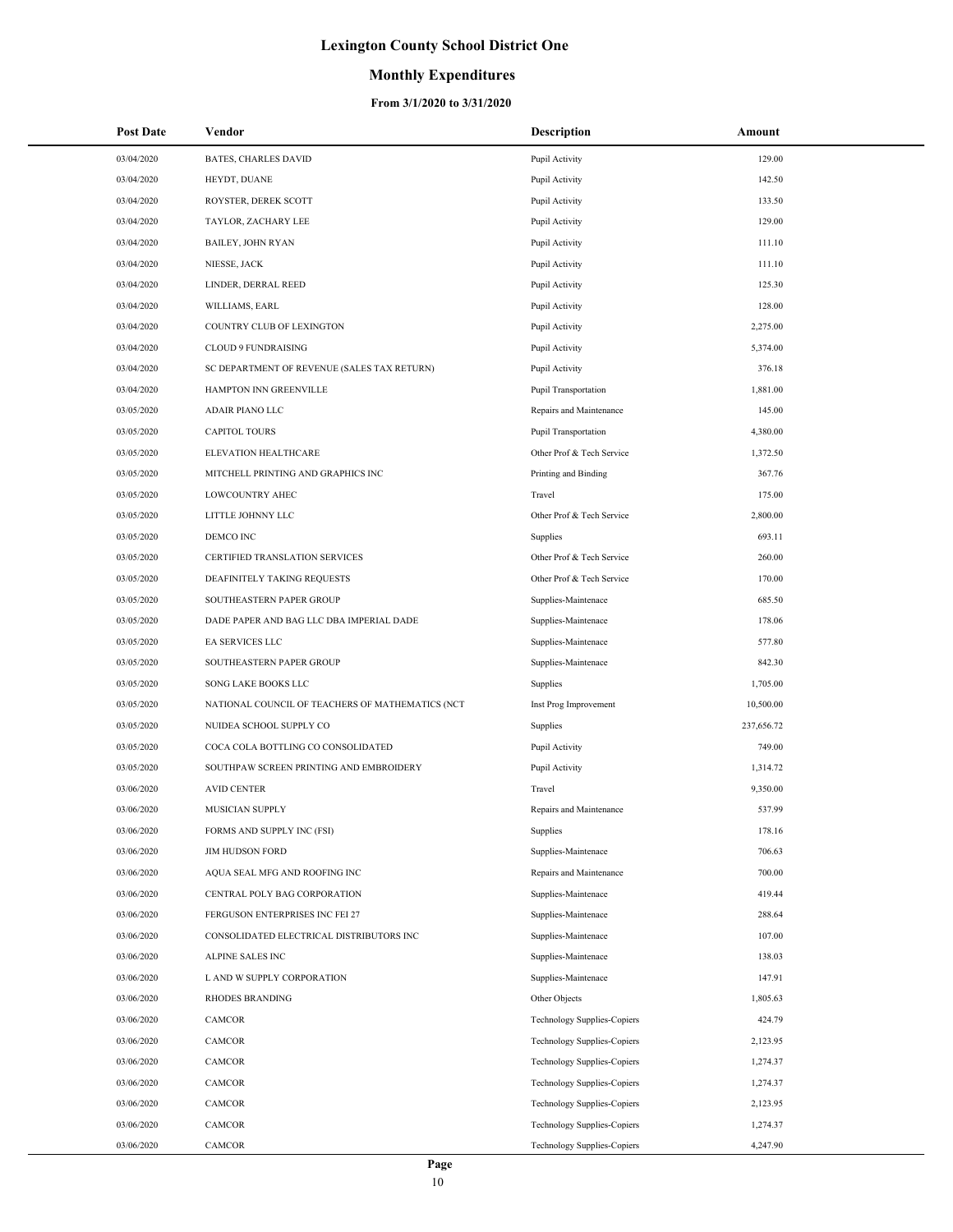### **Monthly Expenditures**

| <b>Post Date</b> | Vendor                                          | <b>Description</b>                 | Amount     |
|------------------|-------------------------------------------------|------------------------------------|------------|
| 03/06/2020       | CSC(COMMUNICATIONS SUPPLY CORP)                 | Supplies                           | 1,213.38   |
| 03/06/2020       | CSC(COMMUNICATIONS SUPPLY CORP)                 | <b>Technology Supplies-Copiers</b> | 1,687.39   |
| 03/06/2020       | <b>GROVE MEDICAL</b>                            | Supplies                           | 440.20     |
| 03/06/2020       | MICROBURST LEARNING LLC                         | Software Renewal/Agreemen          | 375.00     |
| 03/06/2020       | MICROBURST LEARNING LLC                         | Software Renewal/Agreemen          | 375.00     |
| 03/06/2020       | KEYSTONE AUTOMOTIVE INDUSTRIES                  | Supplies                           | 1,507.11   |
| 03/06/2020       | CAMCOR                                          | <b>Technology Supplies</b>         | 117,054.37 |
| 03/06/2020       | PARTY REFLECTIONS INC                           | Pupil Activity                     | 674.10     |
| 03/06/2020       | BLICK ART MATERIALS LLC                         | Pupil Activity                     | 398.49     |
| 03/06/2020       | BLICK ART MATERIALS LLC                         | Pupil Activity                     | 133.75     |
| 03/06/2020       | CREATIVE NOTEBOOK SOLUTIONS                     | Pupil Activity                     | 290.00     |
| 03/06/2020       | <b>TAND T SPORTS</b>                            | Pupil Activity                     | 248.24     |
| 03/06/2020       | KRANOS CORP DBA SCHUTT SPORTS                   | Pupil Activity                     | 1,536.96   |
| 03/06/2020       | KRANOS CORP DBA SCHUTT SPORTS                   | Pupil Activity                     | 364.04     |
| 03/06/2020       | RIDDELL / ALL AMERICAN                          | Pupil Activity                     | 462.24     |
| 03/06/2020       | T AND T SPORTS                                  | Pupil Activity                     | 112.14     |
| 03/06/2020       | T AND T SPORTS                                  | Pupil Activity                     | 250.38     |
| 03/06/2020       | T AND T SPORTS                                  | Pupil Activity                     | 442.98     |
| 03/06/2020       | <b>BSN SPORTS</b>                               | Pupil Activity                     | 1,107.46   |
| 03/06/2020       | WALT DISNEY TRAVEL CO INC                       | Pupil Activity                     | 13,863.68  |
| 03/06/2020       | WALT DISNEY TRAVEL CO INC                       | Pupil Activity                     | 7,880.08   |
| 03/06/2020       | BLICK ART MATERIALS LLC                         | Supplies                           | 1,000.00   |
| 03/09/2020       | FORMS AND SUPPLY INC (FSI)                      | Supplies                           | 287.49     |
| 03/09/2020       | FORMS AND SUPPLY INC (FSI)                      | Supplies                           | 137.82     |
| 03/09/2020       | <b>SCHOOL HEALTH CORP</b>                       | Supplies                           | 829.11     |
| 03/09/2020       | <b>MUSICIAN SUPPLY</b>                          | Repairs and Maintenance            | 145.00     |
| 03/09/2020       | KURTZ BROS DBA BENDER BURKOT                    | Supplies                           | 186.37     |
| 03/09/2020       | LEXINGTON PRINTING LLC                          | Printing and Binding               | 727.60     |
| 03/09/2020       | ACADEMIC SUPPLIER DBA RASIX COMPUTER CENTER INC | Supplies                           | 652.80     |
| 03/09/2020       | LAQUINTA INN AND SUITES                         | Pupil Transportation               | 1,150.38   |
| 03/09/2020       | HILTON GARDEN INN CHARLESTON AIRPORT            | Travel                             | 1,252.23   |
| 03/09/2020       | <b>LAQUINTA INN AND SUITES</b>                  | Travel                             | 383.46     |
| 03/09/2020       | AIRGAS USA LLC                                  | Supplies                           | 238.93     |
| 03/09/2020       | HILTON GARDEN INN CHARLESTON AIRPORT            | Pupil Transportation               | 353.42     |
| 03/09/2020       | HILTON GARDEN INN CHARLESTON AIRPORT            | Travel                             | 353.42     |
| 03/09/2020       | ADVANCED TRAVEL THERAPY                         | Other Prof & Tech Service          | 2,625.00   |
| 03/09/2020       | ELEVATION HEALTHCARE                            | Other Prof & Tech Service          | 4,725.00   |
| 03/09/2020       | SOLIANT HEALTH INC                              | Other Prof & Tech Service          | 4,650.00   |
| 03/09/2020       | <b>SHAR PRODUCTS</b>                            | Supplies                           | 883.34     |
| 03/09/2020       | <b>EMPLOYEE</b>                                 | Travel                             | 134.55     |
| 03/09/2020       | <b>EMPLOYEE</b>                                 | Travel                             | 150.94     |
| 03/09/2020       | <b>EMPLOYEE</b>                                 | Travel                             | 247.94     |
| 03/09/2020       | <b>EMPLOYEE</b>                                 | Travel                             | 242.42     |
| 03/09/2020       | FOLLETT SCHOOL SOLUTIONS INC                    | Supplies                           | 425.86     |
| 03/09/2020       | FOLLETT SCHOOL SOLUTIONS INC                    | Library Books                      | 1,078.10   |
| 03/09/2020       | MANSFIELD OIL CO OF GAINESVILLE INC             | Supplies-Maintenace                | 5,042.14   |
| 03/09/2020       | SOUTHEASTERN PAPER GROUP                        | Supplies-Maintenace                | 140.38     |
| 03/09/2020       | TENNICO OF COLUMBIA INC                         | Supplies-Maintenace                | 139.10     |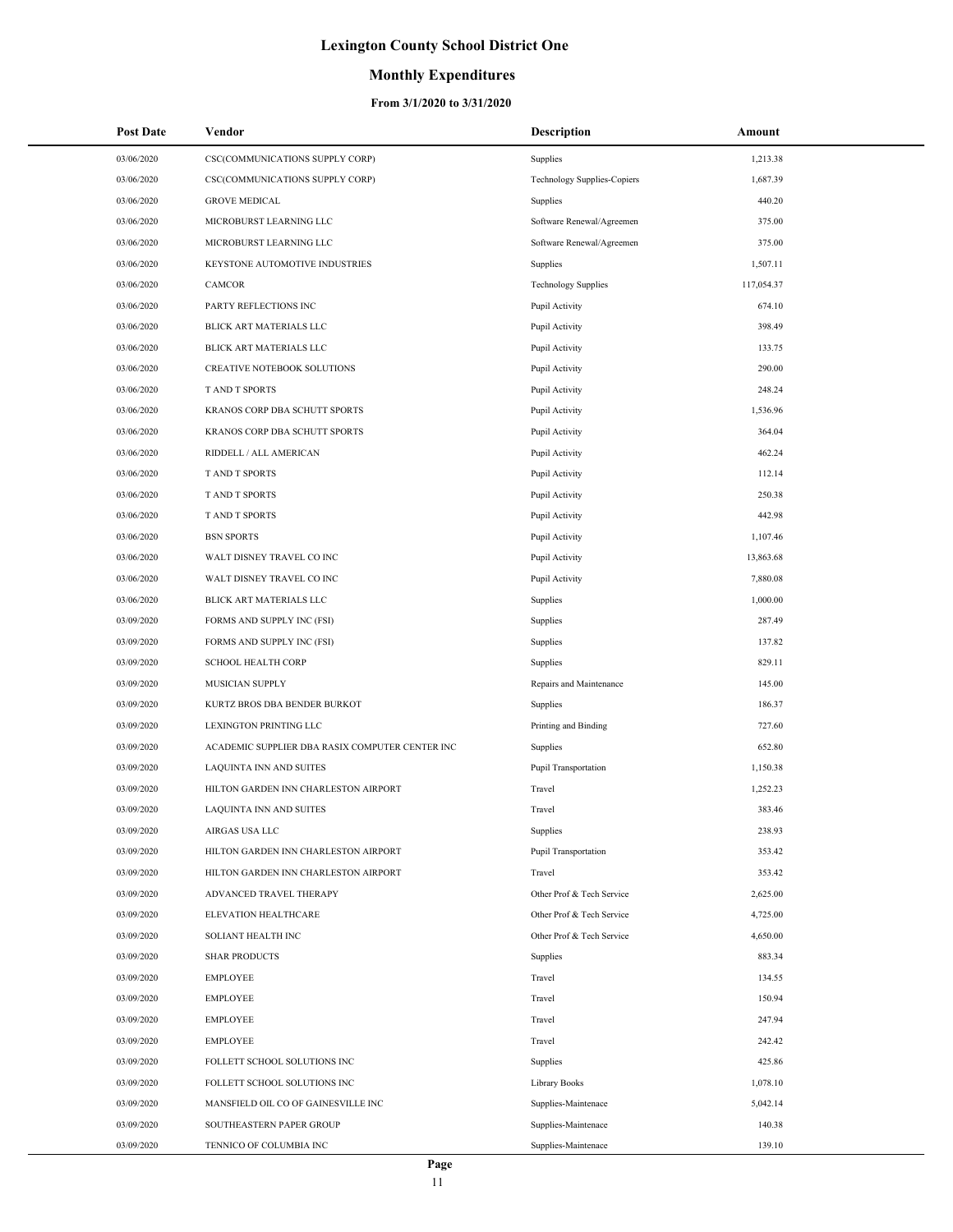## **Monthly Expenditures**

| Post Date  | Vendor                                          | Description                | Amount     |
|------------|-------------------------------------------------|----------------------------|------------|
| 03/09/2020 | HYMAN PAPER CO INC                              | Supplies-Maintenace        | 132.03     |
| 03/09/2020 | <b>GE APPLIANCES</b>                            | Supplies-Maintenace        | 621.00     |
| 03/09/2020 | BLUE GRANITE WATER COMPANY                      | <b>Public Utilities</b>    | 857.01     |
| 03/09/2020 | HYMAN PAPER CO INC                              | Supplies-Maintenace        | 478.39     |
| 03/09/2020 | PALMETTO PROPANE                                | <b>Public Utilities</b>    | 348.11     |
| 03/09/2020 | PALMETTO PROPANE                                | Energy                     | 348.83     |
| 03/09/2020 | <b>GE APPLIANCES</b>                            | Supplies-Maintenace        | 621.00     |
| 03/09/2020 | <b>GENERATOR SERVICES INC</b>                   | Repairs and Maintenance    | 1,063.95   |
| 03/09/2020 | <b>INTERSTATE SOLUTIONS</b>                     | Supplies-Maintenace        | 186.18     |
| 03/09/2020 | SHERWIN WILLIAMS CO                             | Supplies-Maintenace        | 405.69     |
| 03/09/2020 | SOUTHEASTERN PAPER GROUP                        | Supplies-Maintenace        | 962.56     |
| 03/09/2020 | CENTRAL POLY BAG CORPORATION                    | Supplies-Maintenace        | 838.88     |
| 03/09/2020 | HYMAN PAPER CO INC                              | Supplies-Maintenace        | 1,200.35   |
| 03/09/2020 | STATE DEPARTMENT OF EDUCATION                   | Pupil Transportation       | 1,834.98   |
| 03/09/2020 | ACADEMIC SUPPLIER DBA RASIX COMPUTER CENTER INC | Supplies                   | 767.66     |
| 03/09/2020 | <b>IBOSS INC</b>                                | Software Renewal/Agreemen  | 50,750.00  |
| 03/09/2020 | SC DEPARTMENT OF REVENUE (SALES TAX RETURN)     | Software Renewal/Agreemen  | 3,552.50   |
| 03/09/2020 | TRAVEL                                          | Supplies                   | 778.53     |
| 03/09/2020 | RR BOOKS LLC                                    | Supplies                   | 2,510.03   |
| 03/09/2020 | <b>EMPLOYEE</b>                                 | Travel                     | 277.73     |
| 03/09/2020 | <b>EMPLOYEE</b>                                 | Travel                     | 456.84     |
| 03/09/2020 | <b>EMPLOYEE</b>                                 | Travel                     | 315.68     |
| 03/09/2020 | <b>EMPLOYEE</b>                                 | Travel                     | 157.15     |
| 03/09/2020 | <b>EMPLOYEE</b>                                 | Travel                     | 109.25     |
| 03/09/2020 | <b>EMPLOYEE</b>                                 | Travel                     | 109.83     |
| 03/09/2020 | <b>EMPLOYEE</b>                                 | Travel                     | 305.61     |
| 03/09/2020 | <b>EMPLOYEE</b>                                 | Travel                     | 193.78     |
| 03/09/2020 | <b>NCS PEARSON</b>                              | Supplies                   | 6,592.53   |
| 03/09/2020 | <b>EMPLOYEE</b>                                 | Travel                     | 228.55     |
| 03/09/2020 | KAPLAN EARLY LEARNING COMPANY                   | Supplies                   | 498.02     |
| 03/09/2020 | <b>SCHOOL SPECIALTY</b>                         | Supplies                   | 199.65     |
| 03/09/2020 | <b>HEINEMANN</b>                                | Supplies                   | 260.00     |
| 03/09/2020 | <b>EMPLOYEE</b>                                 | Supplies                   | 103.41     |
| 03/09/2020 | MACKIN LIBRARY MEDIA                            | Library Books              | 72,360.35  |
| 03/09/2020 | SC DEPARTMENT OF REVENUE (SALES TAX RETURN)     | <b>Technology Supplies</b> | 840.00     |
| 03/09/2020 | UNITY MEDIA SOLUTIONS LLC                       | <b>Technology Supplies</b> | 12,000.00  |
| 03/09/2020 | JUMPER CARTER SEASE ARCHITECTS P A              | Building                   | 629,254.65 |
| 03/09/2020 | CAROLINA STORM WATER SERVICES                   | Improv Other Than Bldg     | 360.00     |
| 03/09/2020 | TRIDENT BEVERAGE INC                            | Food                       | 1,938.00   |
| 03/09/2020 | TRIDENT BEVERAGE INC                            | Food                       | 408.00     |
| 03/09/2020 | TRIDENT BEVERAGE INC                            | Food                       | 714.00     |
| 03/09/2020 | TRIDENT BEVERAGE INC                            | Food                       | 1,020.00   |
| 03/09/2020 | TRIDENT BEVERAGE INC                            | Food                       | 204.00     |
| 03/09/2020 | TRIDENT BEVERAGE INC                            | Food                       | 1,632.00   |
| 03/09/2020 | TRIDENT BEVERAGE INC                            | Food                       | 1,122.00   |
| 03/09/2020 | MUSIC THEATRE INTERNATIONAL                     | Pupil Activity             | 695.00     |
| 03/09/2020 | AIRGAS USA LLC                                  | Pupil Activity             | 103.79     |
| 03/09/2020 | FINISHMASTER INC                                | Pupil Activity             | 313.31     |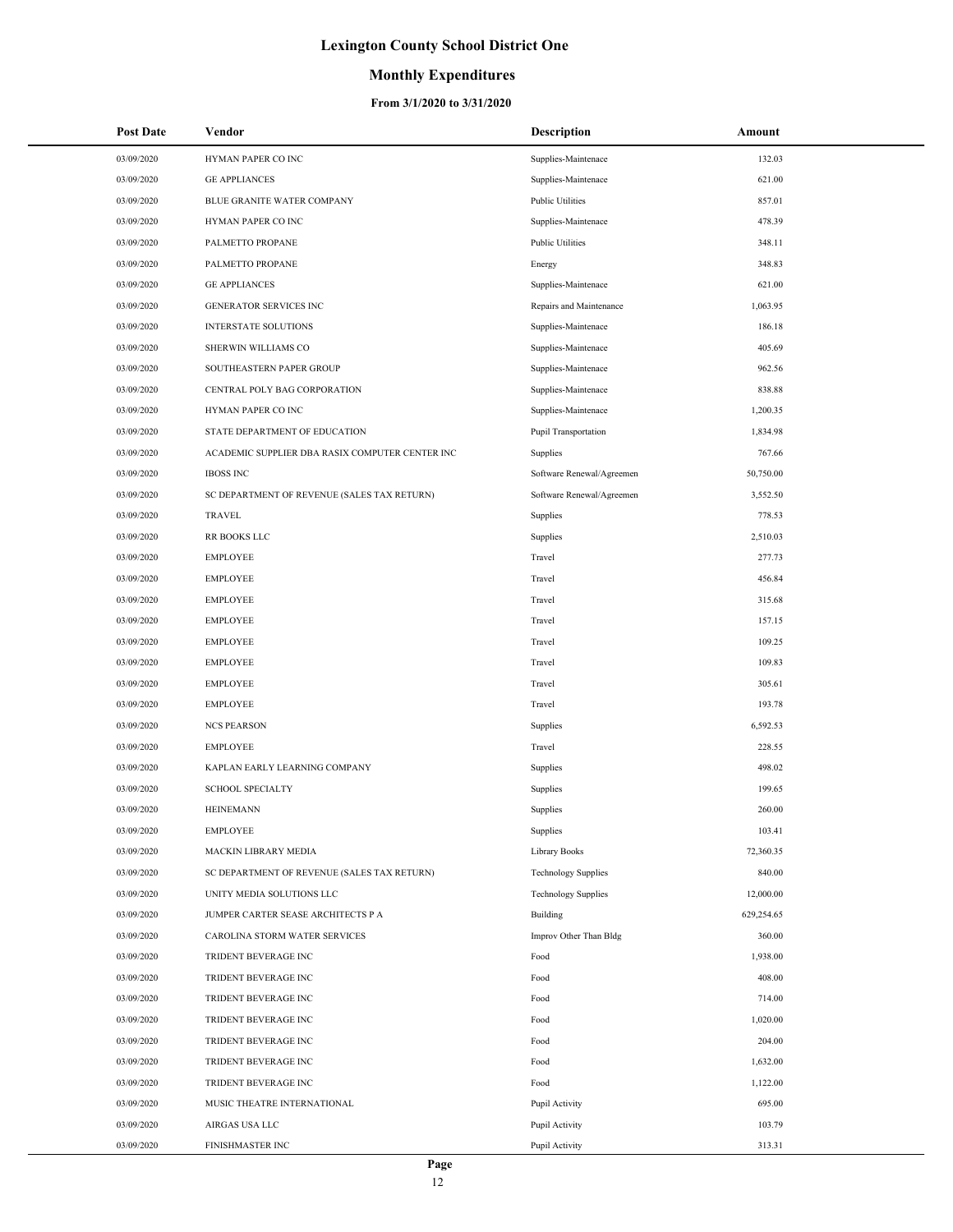### **Monthly Expenditures**

| <b>Post Date</b> | Vendor                                             | <b>Description</b>         | Amount   |
|------------------|----------------------------------------------------|----------------------------|----------|
| 03/09/2020       | TRIUNE MARKETING CO                                | Pupil Activity             | 743.65   |
| 03/09/2020       | 2ND AND CHARLES                                    | Pupil Activity             | 7,033.98 |
| 03/09/2020       | CORREA, ALAN                                       | Pupil Activity             | 122.80   |
| 03/09/2020       | MAJOR, GRANT CURTIS                                | Pupil Activity             | 100.70   |
| 03/09/2020       | RIDDELL / ALL AMERICAN                             | Pupil Activity             | 885.32   |
| 03/09/2020       | CAUGHMAN, MICHAEL                                  | Pupil Activity             | 130.00   |
| 03/09/2020       | JACOB, DYLAN                                       | Pupil Activity             | 130.00   |
| 03/09/2020       | REID, EDWARD J                                     | Pupil Activity             | 260.00   |
| 03/09/2020       | THOMPSON, CHRISTOPHER LAMONT                       | Pupil Activity             | 260.00   |
| 03/09/2020       | CHAPMAN, ZHACKERY ALLAN                            | Pupil Activity             | 245.30   |
| 03/09/2020       | HIGGINS, TOME A                                    | Pupil Activity             | 205.38   |
| 03/09/2020       | MANNING, THEODORE                                  | Pupil Activity             | 138.00   |
| 03/09/2020       | <b>MAURER, MARK R</b>                              | Pupil Activity             | 138.00   |
| 03/09/2020       | SHEALY, DAVID ANDREW                               | Pupil Activity             | 206.45   |
| 03/09/2020       | CASSADY, ALEX                                      | Pupil Activity             | 129.00   |
| 03/09/2020       | <b>HUDL</b>                                        | Pupil Activity             | 481.50   |
| 03/09/2020       | SC DEPARTMENT OF REVENUE (SALES TAX RETURN)        | Pupil Activity             | 178.25   |
| 03/09/2020       | TEAM IP INC                                        | Pupil Activity             | 2,546.40 |
| 03/09/2020       | HEMISPHERE EDUCATIONAL TRAVEL                      | Pupil Activity             | 385.00   |
| 03/10/2020       | FORMS AND SUPPLY INC (FSI)                         | Supplies                   | 260.43   |
| 03/10/2020       | FORMS AND SUPPLY INC (FSI)                         | Supplies                   | 636.32   |
| 03/10/2020       | <b>SCHOOL SPECIALTY</b>                            | Supplies                   | 135.67   |
| 03/10/2020       | SC DEPARTMENT OF JUVENILE JUSTICE (FISCAL AFFAIRS) | Tuition-LEA                | 182.05   |
| 03/10/2020       | FORMS AND SUPPLY INC (FSI)                         | Supplies                   | 266.59   |
| 03/10/2020       | ENTERPRISE LEASING COMPANY SOUTHEAST               | Pupil Transportation-Inst  | 415.16   |
| 03/10/2020       | ATLANTIC WINDOW COVERINGS INC                      | Supplies                   | 2,664.23 |
| 03/10/2020       | FORMS AND SUPPLY INC (FSI)                         | Supplies                   | 908.01   |
| 03/10/2020       | <b>SCHOOLS IN</b>                                  | Supplies                   | 439.68   |
| 03/10/2020       | HP INC                                             | <b>Technology Supplies</b> | 870.74   |
| 03/10/2020       | BOOKER T RICE DBA RICE TOURS LLC                   | Pupil Transportation       | 2,500.00 |
| 03/10/2020       | FORMS AND SUPPLY INC (FSI)                         | Supplies                   | 124.77   |
| 03/10/2020       | ELEVATION HEALTHCARE                               | Other Prof & Tech Service  | 3,847.50 |
| 03/10/2020       | SC DEPARTMENT OF JUVENILE JUSTICE (FISCAL AFFAIRS) | Tuition-LEA                | 147.51   |
| 03/10/2020       | PERFECTION LEARNING CORP                           | Supplies                   | 768.47   |
| 03/10/2020       | FOLLETT SCHOOL SOLUTIONS INC                       | Library Books              | 256.81   |
| 03/10/2020       | FOLLETT SCHOOL SOLUTIONS INC                       | Library Books              | 147.41   |
| 03/10/2020       | CERTIFIED TRANSLATION SERVICES                     | Other Prof & Tech Service  | 150.00   |
| 03/10/2020       | FORMS AND SUPPLY INC (FSI)                         | Supplies                   | 386.11   |
| 03/10/2020       | <b>BURR AND FORMAN LLP</b>                         | Legal Services             | 456.66   |
| 03/10/2020       | HALLIGAN MAHONEY AND WILLIAMS                      | Legal Services             | 1,705.00 |
| 03/10/2020       | FORMS AND SUPPLY INC (FSI)                         | Supplies                   | 256.13   |
| 03/10/2020       | TOWN OF LEXINGTON                                  | <b>Public Utilities</b>    | 397.13   |
| 03/10/2020       | TOWN OF LEXINGTON                                  | <b>Public Utilities</b>    | 4,911.44 |
| 03/10/2020       | COOK & BOARDMAN LLC                                | Supplies-Maintenace        | 555.33   |
| 03/10/2020       | TOWN OF LEXINGTON                                  | <b>Public Utilities</b>    | 1,110.25 |
| 03/10/2020       | TOWN OF LEXINGTON                                  | <b>Public Utilities</b>    | 295.86   |
| 03/10/2020       | TOWN OF LEXINGTON                                  | <b>Public Utilities</b>    | 903.85   |
| 03/10/2020       | TOWN OF LEXINGTON                                  | <b>Public Utilities</b>    | 917.28   |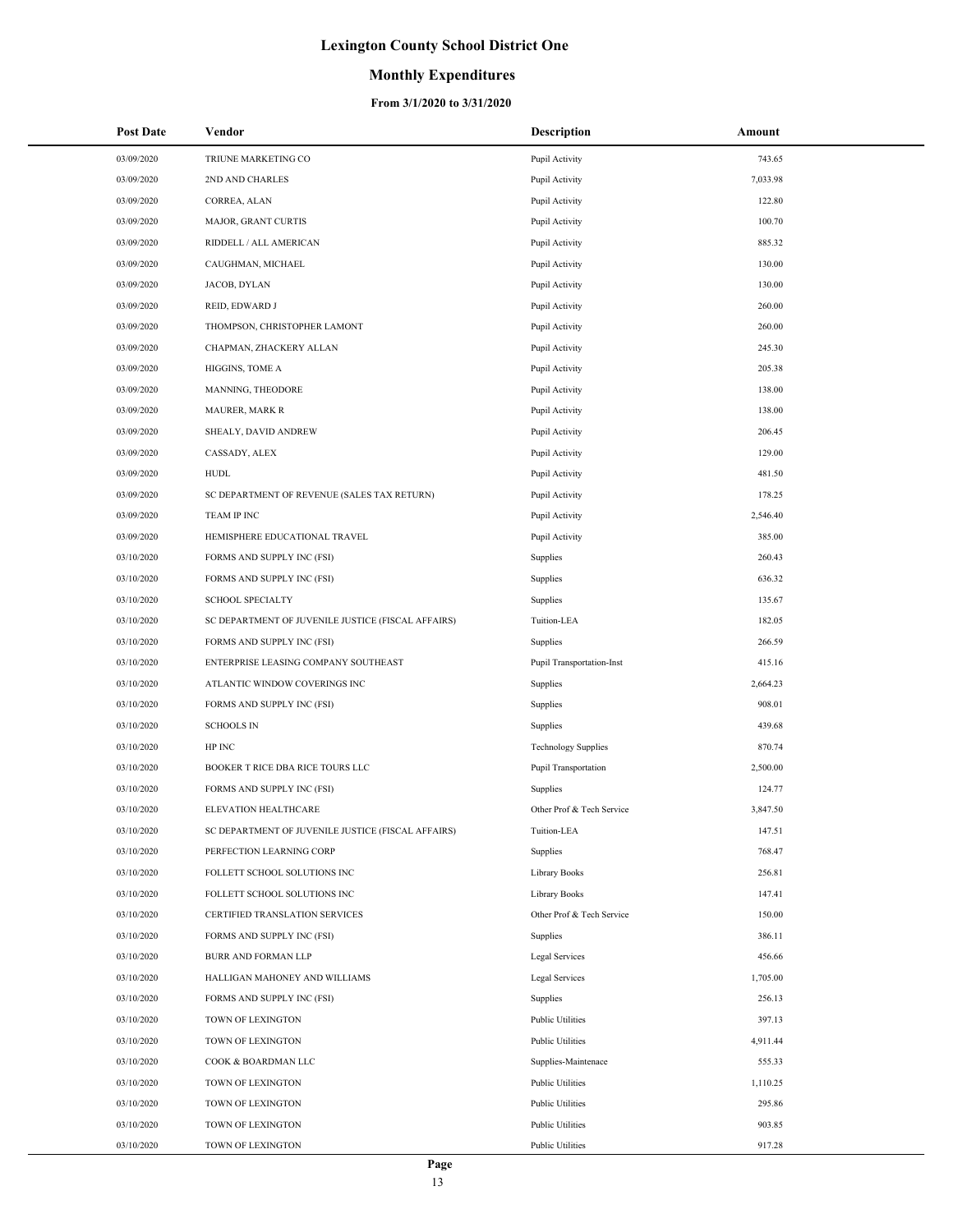## **Monthly Expenditures**

| <b>Post Date</b> | Vendor                                      | <b>Description</b>                 | Amount    |
|------------------|---------------------------------------------|------------------------------------|-----------|
| 03/10/2020       | TOWN OF LEXINGTON                           | <b>Public Utilities</b>            | 1,538.05  |
| 03/10/2020       | TOWN OF LEXINGTON                           | <b>Public Utilities</b>            | 1,052.68  |
| 03/10/2020       | TOWN OF LEXINGTON                           | <b>Public Utilities</b>            | 814.73    |
| 03/10/2020       | COOK & BOARDMAN LLC                         | Supplies-Maintenace                | 370.22    |
| 03/10/2020       | TOWN OF LEXINGTON                           | <b>Public Utilities</b>            | 1,119.99  |
| 03/10/2020       | DADE PAPER AND BAG LLC DBA IMPERIAL DADE    | Supplies-Maintenace                | 1,187.06  |
| 03/10/2020       | DADE PAPER AND BAG LLC DBA IMPERIAL DADE    | Supplies-Maintenace                | 276.98    |
| 03/10/2020       | TOWN OF LEXINGTON                           | <b>Public Utilities</b>            | 404.22    |
| 03/10/2020       | TOWN OF LEXINGTON                           | <b>Public Utilities</b>            | 907.64    |
| 03/10/2020       | TOWN OF LEXINGTON                           | <b>Public Utilities</b>            | 1,257.01  |
| 03/10/2020       | TOWN OF LEXINGTON                           | <b>Public Utilities</b>            | 1,389.34  |
| 03/10/2020       | TOWN OF LEXINGTON                           | <b>Public Utilities</b>            | 2,391.96  |
| 03/10/2020       | CENTRAL POLY BAG CORPORATION                | Supplies-Maintenace                | 524.30    |
| 03/10/2020       | HYMAN PAPER CO INC                          | Supplies-Maintenace                | 480.17    |
| 03/10/2020       | SOUTHEASTERN PAPER GROUP                    | Supplies-Maintenace                | 1,483.86  |
| 03/10/2020       | TOWN OF LEXINGTON                           | <b>Public Utilities</b>            | 1,435.67  |
| 03/10/2020       | MANSFIELD OIL CO OF GAINESVILLE INC         | Pupil Transportation               | 4,565.02  |
| 03/10/2020       | EXTRA DUTY SOLUTIONS                        | Other Prof & Tech Service          | 4,013.63  |
| 03/10/2020       | <b>MAJOR BUSINESS MACHINES</b>              | Repairs and Maintenance            | 782.00    |
| 03/10/2020       | <b>BLACKBOARD INC</b>                       | Other Prof & Tech Service          | 2,600.00  |
| 03/10/2020       | SC DEPARTMENT OF REVENUE (SALES TAX RETURN) | Other Prof & Tech Service          | 182.00    |
| 03/10/2020       | <b>APPLE INC</b>                            | <b>Technology Supplies</b>         | 2,823.73  |
| 03/10/2020       | <b>COMPORIUM</b>                            | Communication                      | 15,200.64 |
| 03/10/2020       | <b>COMPORIUM</b>                            | Communication                      | 6,503.35  |
| 03/10/2020       | <b>COMPORIUM</b>                            | Communication                      | 2,039.73  |
| 03/10/2020       | COMPORIUM                                   | Communication                      | 3,915.90  |
| 03/10/2020       | <b>COMPORIUM</b>                            | Communication                      | 2,107.23  |
| 03/10/2020       | <b>COMPORIUM</b>                            | Communication                      | 3,303.20  |
| 03/10/2020       | COMPORIUM                                   | Communication                      | 2,459.42  |
| 03/10/2020       | <b>COMPORIUM</b>                            | Communication                      | 1,372.14  |
| 03/10/2020       | COMPORIUM                                   | Communication                      | 2,673.93  |
| 03/10/2020       | <b>COMPORIUM</b>                            | Communication                      | 2,096.57  |
| 03/10/2020       | <b>COMPORIUM</b>                            | Communication                      | 2,035.54  |
| 03/10/2020       | <b>COMPORIUM</b>                            | Communication                      | 2,153.01  |
| 03/10/2020       | COMPORIUM                                   | Communication                      | 2,260.85  |
| 03/10/2020       | <b>COMPORIUM</b>                            | Communication                      | 2,263.39  |
| 03/10/2020       | COMPORIUM                                   | Communication                      | 3,077.65  |
| 03/10/2020       | COMPORIUM                                   | Communication                      | 5,417.01  |
| 03/10/2020       | <b>COMPORIUM</b>                            | Communication                      | 2,444.60  |
| 03/10/2020       | COMPORIUM                                   | Communication                      | 2,586.55  |
| 03/10/2020       | COMPORIUM                                   | Communication                      | 2,414.95  |
| 03/10/2020       | <b>DELL COMPUTERS</b>                       | <b>Technology Supplies-Copiers</b> | 732.95    |
| 03/10/2020       | COMPORIUM                                   | Communication                      | 2,185.25  |
| 03/10/2020       | COMPORIUM                                   | Communication                      | 2,605.36  |
| 03/10/2020       | COMPORIUM                                   | Communication                      | 3,052.32  |
| 03/10/2020       | COMPORIUM                                   | Communication                      | 2,508.84  |
| 03/10/2020       | COMPORIUM                                   | Communication                      | 2,614.90  |
| 03/10/2020       | <b>COMPORIUM</b>                            | Communication                      | 2,308.07  |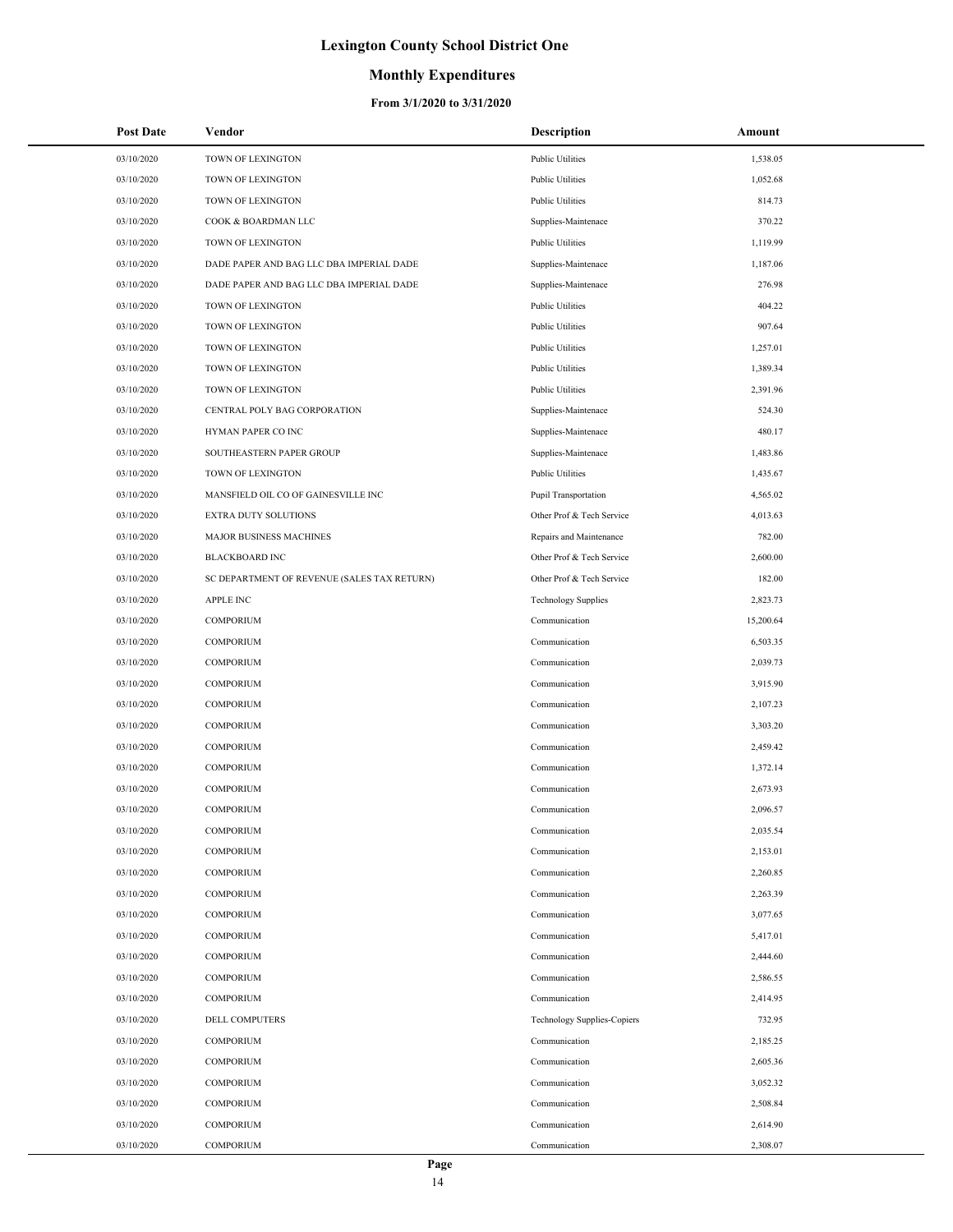### **Monthly Expenditures**

| <b>Post Date</b> | Vendor                                          | <b>Description</b>            | Amount    |
|------------------|-------------------------------------------------|-------------------------------|-----------|
| 03/10/2020       | <b>COMPORIUM</b>                                | Communication                 | 1,985.14  |
| 03/10/2020       | <b>COMPORIUM</b>                                | Communication                 | 1,922.94  |
| 03/10/2020       | <b>COMPORIUM</b>                                | Communication                 | 2,268.95  |
| 03/10/2020       | <b>COMPORIUM</b>                                | Communication                 | 2,457.07  |
| 03/10/2020       | <b>COMPORIUM</b>                                | Communication                 | 3,069.59  |
| 03/10/2020       | <b>COMPORIUM</b>                                | Communication                 | 7,121.22  |
| 03/10/2020       | <b>COMPORIUM</b>                                | Communication                 | 5,646.76  |
| 03/10/2020       | <b>COMPORIUM</b>                                | Communication                 | 131.19    |
| 03/10/2020       | PRODUCTIONS UNLIMITED INC                       | Software Renewal/Agreemen     | 391.62    |
| 03/10/2020       | TELCOM OF SOUTH CAROLINA INC                    | Software Renewal/Agreemen     | 330.00    |
| 03/10/2020       | <b>DISCOVERY PLACE</b>                          | <b>Instructional Services</b> | 1,923.38  |
| 03/10/2020       | PIVOT POINT INTERNATIONAL                       | Software Renewal/Agreemen     | 2,838.60  |
| 03/10/2020       | SC DEPARTMENT OF REVENUE (SALES TAX RETURN)     | Software Renewal/Agreemen     | 198.70    |
| 03/10/2020       | PERFORMANCE HEALTH SUPPLY INC DBA MEDCO SUPPLY  | Equipment - Nonexpendable     | 5,910.10  |
| 03/10/2020       | FRANCIS MARION UNIVERSITY                       | Inst Prog Improvement         | 23,200.00 |
| 03/10/2020       | SC DEPARTMENT OF REVENUE (SALES TAX RETURN)     | Supplies                      | 212.26    |
| 03/10/2020       | WASHINGTON MUSIC CENTER INC                     | Supplies                      | 3,032.25  |
| 03/10/2020       | SC DEPARTMENT OF REVENUE (SALES TAX RETURN)     | Equipment - Nonexpendable     | 1,103.44  |
| 03/10/2020       | WASHINGTON MUSIC CENTER INC                     | Equipment - Nonexpendable     | 15,763.40 |
| 03/10/2020       | LOVE CHEVROLET                                  | Vehicles                      | 24,938.00 |
| 03/10/2020       | AMTECK COMMUNICATION MANAGEMENT LLC             | Software Renewal/Agreemen     | 9,753.32  |
| 03/10/2020       | COUNTY OF LEXINGTON                             | Building                      | 6,090.00  |
| 03/10/2020       | <b>COMPORIUM</b>                                | Communication                 | 400.33    |
| 03/10/2020       | SC DEPARTMENT OF REVENUE (SALES TAX RETURN)     | Sales Tax on Adult Meals      | 2,614.67  |
| 03/10/2020       | CAMCOR                                          | Pupil Activity                | 2,960.64  |
| 03/10/2020       | PECKNEL MUSIC COMPANY INC                       | Pupil Activity                | 979.05    |
| 03/10/2020       | <b>TAND T SPORTS</b>                            | Pupil Activity                | 1,263.94  |
| 03/10/2020       | STEVE WEISS MUSIC INC                           | Pupil Activity                | 1,008.89  |
| 03/10/2020       | <b>ENLOWS AUTO SUPPLY</b>                       | Pupil Activity                | 623.27    |
| 03/10/2020       | STEVE WEISS MUSIC INC                           | Pupil Activity                | 107.11    |
| 03/10/2020       | <b>SCHOOL SPECIALTY</b>                         | Pupil Activity                | 295.61    |
| 03/10/2020       | FLINN SCIENTIFIC                                | Pupil Activity                | 179.10    |
| 03/10/2020       | SARGENT WELCH LLC A VWR CO                      | Pupil Activity                | 1,299.74  |
| 03/10/2020       | <b>BSN SPORTS</b>                               | Pupil Activity                | 1,797.60  |
| 03/10/2020       | SARGENT WELCH LLC A VWR CO                      | Pupil Activity                | 1,061.01  |
| 03/10/2020       | <b>SCHOOL SPECIALTY</b>                         | Pupil Activity                | 261.04    |
| 03/10/2020       | TRAVEL                                          | Pupil Activity                | 326.87    |
| 03/10/2020       | SOUTHERN SCRIPT LLC                             | Pupil Activity                | 196.45    |
| 03/10/2020       | T AND T SPORTS                                  | Pupil Activity                | 2,002.44  |
| 03/10/2020       | <b>SCHOOL SPECIALTY</b>                         | Supplies                      | 1,359.00  |
| 03/11/2020       | <b>SCHOOL SPECIALTY</b>                         | Supplies                      | 1,229.27  |
| 03/11/2020       | FORMS AND SUPPLY INC (FSI)                      | Supplies                      | 203.30    |
| 03/11/2020       | ACADEMIC SUPPLIER DBA RASIX COMPUTER CENTER INC | Supplies                      | 970.96    |
| 03/11/2020       | FORMS AND SUPPLY INC (FSI)                      | Supplies                      | 1,283.57  |
| 03/11/2020       | KURTZ BROS DBA BENDER BURKOT                    | Supplies                      | 450.97    |
| 03/11/2020       | <b>EMPLOYEE</b>                                 | Travel                        | 325.85    |
| 03/11/2020       | <b>EMPLOYEE</b>                                 | Travel                        | 137.50    |
| 03/11/2020       | THE OFFICE PAL INC                              | Supplies                      | 238.22    |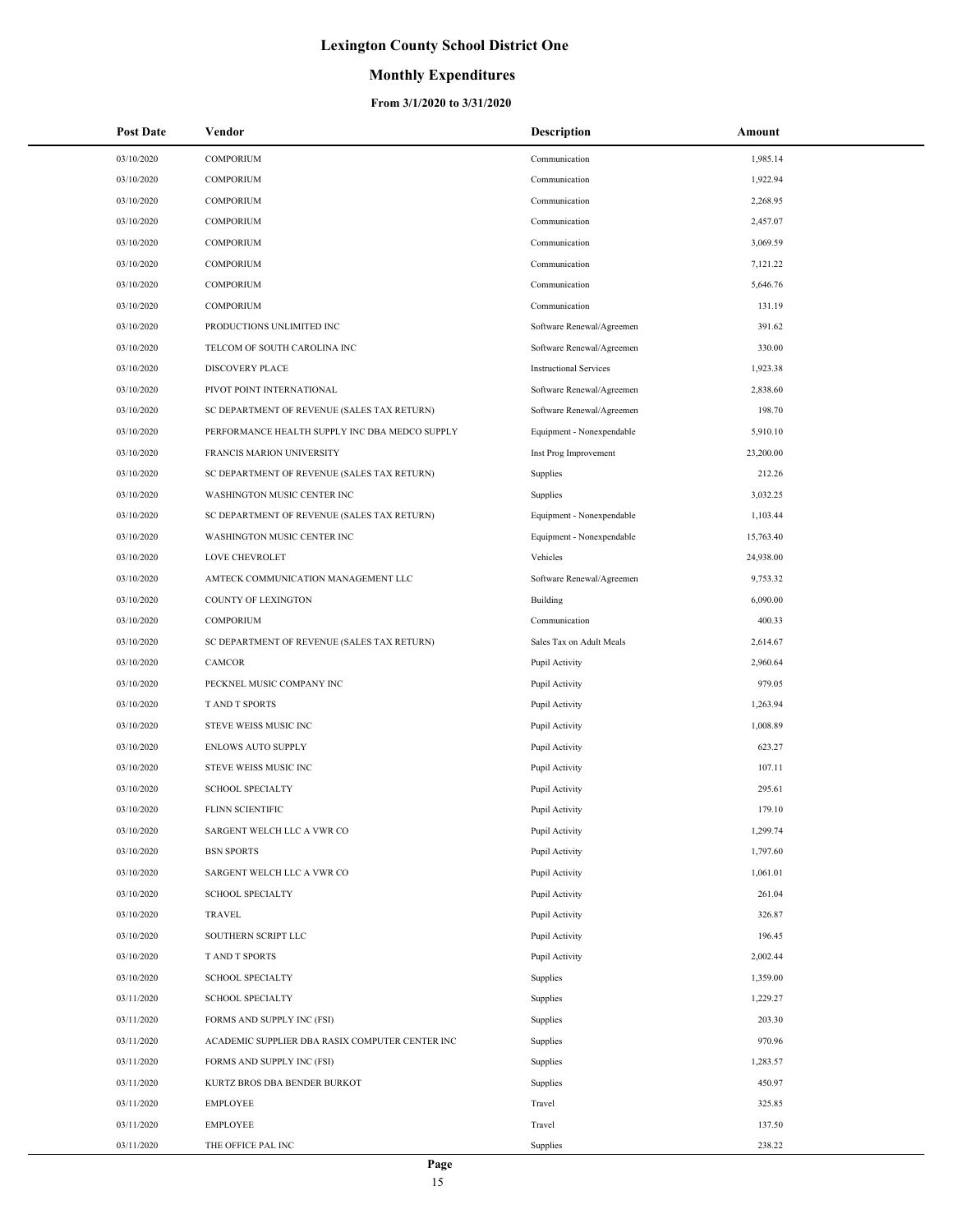## **Monthly Expenditures**

| <b>Post Date</b> | Vendor                                            | <b>Description</b>          | Amount    |
|------------------|---------------------------------------------------|-----------------------------|-----------|
| 03/11/2020       | <b>EMPLOYEE</b>                                   | Travel-Teacher Staff Dev    | 339.00    |
| 03/11/2020       | ACADEMIC SUPPLIER DBA RASIX COMPUTER CENTER INC   | Supplies                    | 1,055.62  |
| 03/11/2020       | <b>APPLE INC</b>                                  | <b>Technology Supplies</b>  | 847.01    |
| 03/11/2020       | <b>B &amp; H PHOTO</b>                            | Supplies                    | 373.43    |
| 03/11/2020       | CAMCOR                                            | Supplies                    | 534.99    |
| 03/11/2020       | PEE DEE REGIONAL EMS INC                          | Supplies                    | 497.00    |
| 03/11/2020       | <b>SCHOOL SPECIALTY</b>                           | Supplies                    | 243.96    |
| 03/11/2020       | SOUTHEASTERN SPEECH AND LANGUAGE SERVICES LLC     | Other Prof & Tech Service   | 5,081.25  |
| 03/11/2020       | <b>EMPLOYEE</b>                                   | Travel                      | 117.30    |
| 03/11/2020       | <b>EMPLOYEE</b>                                   | Travel                      | 120.75    |
| 03/11/2020       | OCCUPATIONAL HEALTH                               | Supplies                    | 486.00    |
| 03/11/2020       | SC DEPARTMENT OF REVENUE (SALES TAX RETURN)       | Supplies                    | $-0.35$   |
| 03/11/2020       | SCHOOL NURSE SUPPLY INC                           | Supplies                    | $-5.00$   |
| 03/11/2020       | DEMCO INC                                         | Supplies                    | 256.59    |
| 03/11/2020       | FOLLETT SCHOOL SOLUTIONS INC                      | <b>Library Books</b>        | 488.47    |
| 03/11/2020       | <b>EMPLOYEE</b>                                   | Travel                      | 188.50    |
| 03/11/2020       | <b>EMPLOYEE</b>                                   | Travel                      | 177.96    |
| 03/11/2020       | <b>EMPLOYEE</b>                                   | Travel                      | 292.50    |
| 03/11/2020       | <b>EMPLOYEE</b>                                   | Travel                      | 146.17    |
| 03/11/2020       | <b>EMPLOYEE</b>                                   | Travel                      | 121.90    |
| 03/11/2020       | <b>EMPLOYEE</b>                                   | Travel                      | 210.68    |
| 03/11/2020       | <b>EMPLOYEE</b>                                   | Travel                      | 234.60    |
| 03/11/2020       | <b>EMPLOYEE</b>                                   | Travel                      | 138.58    |
| 03/11/2020       | <b>EMPLOYEE</b>                                   | Travel                      | 127.31    |
| 03/11/2020       | <b>EMPLOYEE</b>                                   | Travel                      | 108.68    |
| 03/11/2020       | INTERNATIONAL BACCALAUREATE ORGANIZATION          | Inst Prog Improve - SOF     | 1,067.85  |
| 03/11/2020       | <b>EMPLOYEE</b>                                   | Travel-Teacher Staff Dev    | 152.50    |
| 03/11/2020       | <b>EMPLOYEE</b>                                   | Travel-MMGW/HSTW Staff Dev  | 323.85    |
| 03/11/2020       | <b>EMPLOYEE</b>                                   | Travel-MMGW/HSTW Staff Dev  | 400.85    |
| 03/11/2020       | <b>EMPLOYEE</b>                                   | Travel-Teacher Staff Dev    | 108.84    |
| 03/11/2020       | <b>EMPLOYEE</b>                                   | Travel-Teacher Staff Dev    | 368.08    |
| 03/11/2020       | <b>EMPLOYEE</b>                                   | Travel                      | 247.25    |
| 03/11/2020       | <b>APPLE INC</b>                                  | <b>Technology Supplies</b>  | 1,261.37  |
| 03/11/2020       | <b>EMPLOYEE</b>                                   | Travel                      | 404.40    |
| 03/11/2020       | <b>BARNES PROPANE</b>                             | Energy                      | 528.75    |
| 03/11/2020       | CITY OF WEST COLUMBIA WATER COLLECTION DIVISION   | <b>Public Utilities</b>     | 1,108.25  |
| 03/11/2020       | GREENVILLE OFFICE SUPPLY CO INC                   | Supplies-Maintenace         | 586.36    |
| 03/11/2020       | SMITH AND JONES JANITORIAL SUPPLIES AND EQUIP INC | Supplies-Maintenace         | 521.90    |
| 03/11/2020       | CENTRAL POLY BAG CORPORATION                      | Supplies-Maintenace         | 262.15    |
| 03/11/2020       | SMITH AND JONES JANITORIAL SUPPLIES AND EQUIP INC | Supplies-Maintenace         | 275.85    |
| 03/11/2020       | SMITH AND JONES JANITORIAL SUPPLIES AND EQUIP INC | Supplies-Maintenace         | 710.60    |
| 03/11/2020       | SC DEPARTMENT OF ADMINISTRATION                   | Repairs and Maintenance     | 13,731.35 |
| 03/11/2020       | MIDLANDS EXAMS AND DRUG SCREENING                 | Other Prof & Tech Service   | 800.00    |
| 03/11/2020       | <b>EMPLOYEE</b>                                   | Travel                      | 118.74    |
| 03/11/2020       | <b>EMPLOYEE</b>                                   | Travel                      | 375.48    |
| 03/11/2020       | <b>APPLE INC</b>                                  | <b>Technology Supplies</b>  | 1,026.13  |
| 03/11/2020       | THE TROPHY & AWARDS CENTER                        | Other Objects               | 699.78    |
| 03/11/2020       | CDWG ACCT 305089                                  | Technology Supplies-Copiers | 345.41    |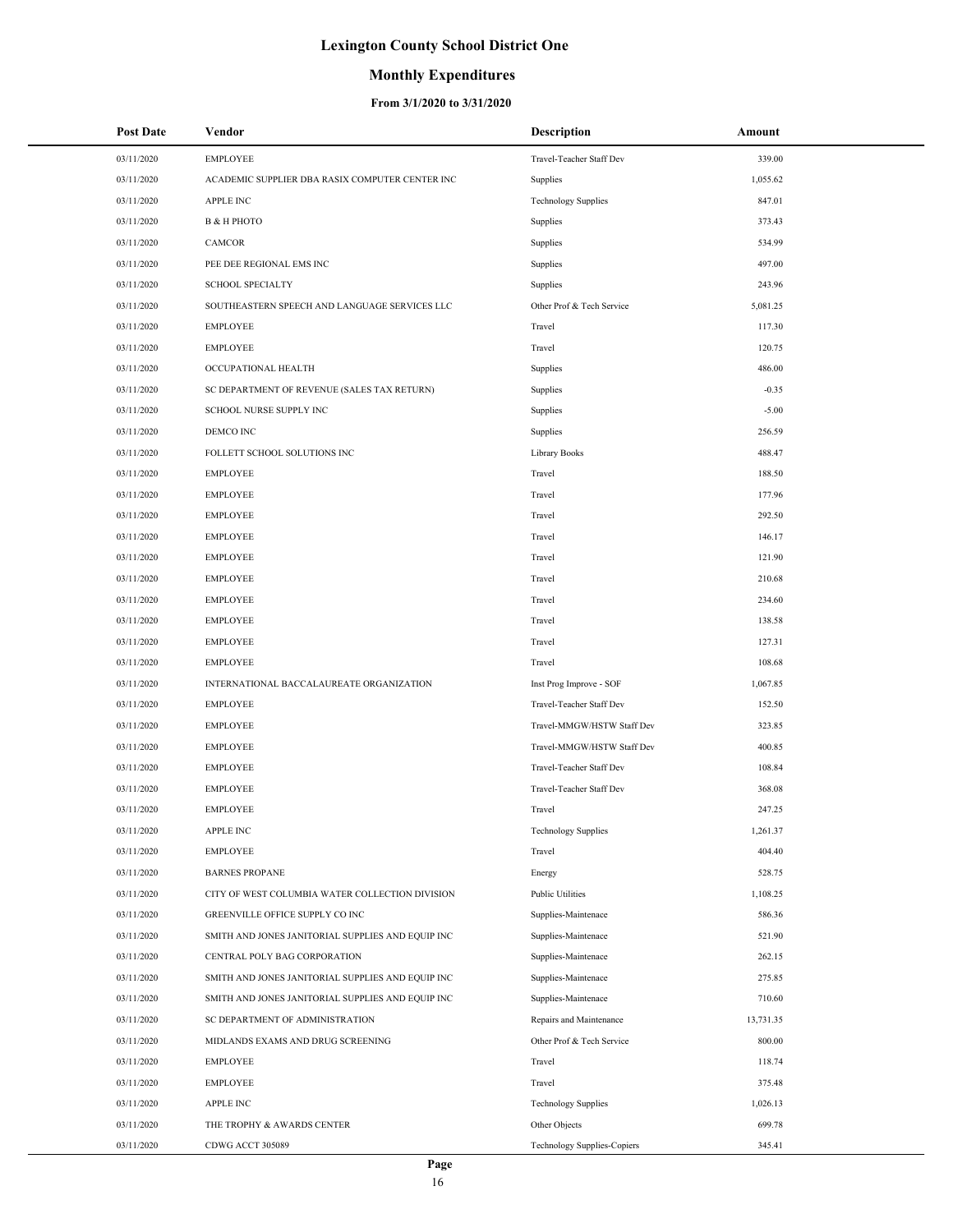## **Monthly Expenditures**

| 03/11/2020<br>CDWG ACCT 305089<br><b>Technology Supplies-Copiers</b><br>345.42<br>03/11/2020<br>CDI TECHNOLOGIES<br>34,335.00<br>Software Renewal/Agreemen<br>03/11/2020<br>SC DEPARTMENT OF REVENUE (SALES TAX RETURN)<br>Software Renewal/Agreemen<br>2,403.45<br>03/11/2020<br>CSC(COMMUNICATIONS SUPPLY CORP)<br>Technology Supplies-Copiers<br>647.35<br>03/11/2020<br><b>EMPLOYEE</b><br>Travel<br>266.82<br>03/11/2020<br><b>EMPLOYEE</b><br>Travel<br>293.00<br>03/11/2020<br><b>EMPLOYEE</b><br>Travel<br>411.73<br>03/11/2020<br><b>EMPLOYEE</b><br>Travel<br>292.96<br>03/11/2020<br><b>EMPLOYEE</b><br>Travel<br>168.49<br>03/11/2020<br><b>EMPLOYEE</b><br>Travel<br>125.16<br>03/11/2020<br><b>EMPLOYEE</b><br>234.00<br>Travel<br>03/11/2020<br>FINISHMASTER INC<br>936.17<br>Supplies<br>03/11/2020<br><b>EMPLOYEE</b><br>Travel<br>114.14<br>03/11/2020<br>HP INC<br><b>Technology Supplies</b><br>351.43<br>03/11/2020<br>DIETARY EQUIPMENT<br>Supplies<br>6,563.49<br>03/11/2020<br><b>SCHOOL SPECIALTY</b><br>Pupil Activity<br>184.04<br>03/11/2020<br>FORMS AND SUPPLY INC (FSI)<br>133.47<br>Pupil Activity<br>03/11/2020<br>FINISHMASTER INC<br>313.30<br>Pupil Activity<br>03/11/2020<br>EDUCATORS PUBLISHING SERVICE<br>403.00<br>Pupil Activity<br>03/11/2020<br><b>BRAINPOP.COM LLC</b><br>1,895.00<br>Pupil Activity<br>03/11/2020<br>SC DEPARTMENT OF REVENUE (SALES TAX RETURN)<br>Pupil Activity<br>132.65<br>03/11/2020<br><b>CAPITOL TOURS</b><br>Pupil Activity<br>1,026.00<br>03/11/2020<br><b>EMPLOYEE</b><br>Travel<br>137.50<br>03/11/2020<br><b>EMPLOYEE</b><br>Travel<br>246.06<br>03/11/2020<br><b>EMPLOYEE</b><br>Travel<br>246.06<br>03/16/2020<br>FORMS AND SUPPLY INC (FSI)<br>1,862.05<br>Supplies<br>689.88<br>03/16/2020<br>FORMS AND SUPPLY INC (FSI)<br>Supplies<br>03/16/2020<br><b>EMPLOYEE</b><br>Travel<br>164.74<br>03/16/2020<br><b>EMPLOYEE</b><br>Travel<br>111.84<br>03/16/2020<br>HP INC<br><b>Technology Supplies</b><br>705.13<br>RAPTOR TECHNOLOGIES LLC<br>Supplies<br>200.00<br>03/16/2020<br>03/16/2020<br>THE OFFICE PAL INC<br>116.80<br>Supplies<br>03/16/2020<br>364.66<br>FORMS AND SUPPLY INC (FSI)<br>Supplies<br>03/16/2020<br><b>TRAVEL</b><br>Supplies-Immersion<br>112.50<br>03/16/2020<br>FORMS AND SUPPLY INC (FSI)<br>Supplies<br>1,116.54<br>03/16/2020<br>FORMS AND SUPPLY INC (FSI)<br>Technology Supplies-Immersion<br>500.00<br>03/16/2020<br><b>SCHOOL SPECIALTY</b><br>Pupil Transportation<br>177.48<br>03/16/2020<br>LEXINGTON COUNTY SCHOOL DIST 1<br>Pupil Transportation<br>114.08<br>03/16/2020<br><b>EMPLOYEE</b><br>Travel<br>148.35<br>03/16/2020<br><b>APPLE INC</b><br><b>Technology Supplies</b><br>2,516.64<br>03/16/2020<br>ENTERPRISE LEASING COMPANY SOUTHEAST<br>Pupil Transportation<br>194.01<br>03/16/2020<br>PINE PRESS OF LEXINGTON INC<br>235.40<br>Supplies<br>03/16/2020<br>Travel<br>392.15<br>EMPLOYEE<br>03/16/2020<br><b>EMPLOYEE</b><br>Travel<br>429.06<br>03/16/2020<br><b>EMPLOYEE</b><br>Travel<br>584.03<br>03/16/2020<br><b>LRADAC</b><br>Other Prof & Tech Service<br>4,623.25<br>03/16/2020<br>FORMS AND SUPPLY INC (FSI)<br>145.18<br>Supplies<br>03/16/2020<br>1,895.00<br><b>BRAINPOP.COM LLC</b><br>Software Renewal/Agreemen | <b>Post Date</b> | Vendor | <b>Description</b> | Amount |
|-----------------------------------------------------------------------------------------------------------------------------------------------------------------------------------------------------------------------------------------------------------------------------------------------------------------------------------------------------------------------------------------------------------------------------------------------------------------------------------------------------------------------------------------------------------------------------------------------------------------------------------------------------------------------------------------------------------------------------------------------------------------------------------------------------------------------------------------------------------------------------------------------------------------------------------------------------------------------------------------------------------------------------------------------------------------------------------------------------------------------------------------------------------------------------------------------------------------------------------------------------------------------------------------------------------------------------------------------------------------------------------------------------------------------------------------------------------------------------------------------------------------------------------------------------------------------------------------------------------------------------------------------------------------------------------------------------------------------------------------------------------------------------------------------------------------------------------------------------------------------------------------------------------------------------------------------------------------------------------------------------------------------------------------------------------------------------------------------------------------------------------------------------------------------------------------------------------------------------------------------------------------------------------------------------------------------------------------------------------------------------------------------------------------------------------------------------------------------------------------------------------------------------------------------------------------------------------------------------------------------------------------------------------------------------------------------------------------------------------------------------------------------------------------------------------------------------------------------------------------------------------------------------------------------------------------------------------------------------------------------------------------------------------------------------------------------------------------------------------------------------------------------------------------------------------------------------------------------------------------------------------------|------------------|--------|--------------------|--------|
|                                                                                                                                                                                                                                                                                                                                                                                                                                                                                                                                                                                                                                                                                                                                                                                                                                                                                                                                                                                                                                                                                                                                                                                                                                                                                                                                                                                                                                                                                                                                                                                                                                                                                                                                                                                                                                                                                                                                                                                                                                                                                                                                                                                                                                                                                                                                                                                                                                                                                                                                                                                                                                                                                                                                                                                                                                                                                                                                                                                                                                                                                                                                                                                                                                                                 |                  |        |                    |        |
|                                                                                                                                                                                                                                                                                                                                                                                                                                                                                                                                                                                                                                                                                                                                                                                                                                                                                                                                                                                                                                                                                                                                                                                                                                                                                                                                                                                                                                                                                                                                                                                                                                                                                                                                                                                                                                                                                                                                                                                                                                                                                                                                                                                                                                                                                                                                                                                                                                                                                                                                                                                                                                                                                                                                                                                                                                                                                                                                                                                                                                                                                                                                                                                                                                                                 |                  |        |                    |        |
|                                                                                                                                                                                                                                                                                                                                                                                                                                                                                                                                                                                                                                                                                                                                                                                                                                                                                                                                                                                                                                                                                                                                                                                                                                                                                                                                                                                                                                                                                                                                                                                                                                                                                                                                                                                                                                                                                                                                                                                                                                                                                                                                                                                                                                                                                                                                                                                                                                                                                                                                                                                                                                                                                                                                                                                                                                                                                                                                                                                                                                                                                                                                                                                                                                                                 |                  |        |                    |        |
|                                                                                                                                                                                                                                                                                                                                                                                                                                                                                                                                                                                                                                                                                                                                                                                                                                                                                                                                                                                                                                                                                                                                                                                                                                                                                                                                                                                                                                                                                                                                                                                                                                                                                                                                                                                                                                                                                                                                                                                                                                                                                                                                                                                                                                                                                                                                                                                                                                                                                                                                                                                                                                                                                                                                                                                                                                                                                                                                                                                                                                                                                                                                                                                                                                                                 |                  |        |                    |        |
|                                                                                                                                                                                                                                                                                                                                                                                                                                                                                                                                                                                                                                                                                                                                                                                                                                                                                                                                                                                                                                                                                                                                                                                                                                                                                                                                                                                                                                                                                                                                                                                                                                                                                                                                                                                                                                                                                                                                                                                                                                                                                                                                                                                                                                                                                                                                                                                                                                                                                                                                                                                                                                                                                                                                                                                                                                                                                                                                                                                                                                                                                                                                                                                                                                                                 |                  |        |                    |        |
|                                                                                                                                                                                                                                                                                                                                                                                                                                                                                                                                                                                                                                                                                                                                                                                                                                                                                                                                                                                                                                                                                                                                                                                                                                                                                                                                                                                                                                                                                                                                                                                                                                                                                                                                                                                                                                                                                                                                                                                                                                                                                                                                                                                                                                                                                                                                                                                                                                                                                                                                                                                                                                                                                                                                                                                                                                                                                                                                                                                                                                                                                                                                                                                                                                                                 |                  |        |                    |        |
|                                                                                                                                                                                                                                                                                                                                                                                                                                                                                                                                                                                                                                                                                                                                                                                                                                                                                                                                                                                                                                                                                                                                                                                                                                                                                                                                                                                                                                                                                                                                                                                                                                                                                                                                                                                                                                                                                                                                                                                                                                                                                                                                                                                                                                                                                                                                                                                                                                                                                                                                                                                                                                                                                                                                                                                                                                                                                                                                                                                                                                                                                                                                                                                                                                                                 |                  |        |                    |        |
|                                                                                                                                                                                                                                                                                                                                                                                                                                                                                                                                                                                                                                                                                                                                                                                                                                                                                                                                                                                                                                                                                                                                                                                                                                                                                                                                                                                                                                                                                                                                                                                                                                                                                                                                                                                                                                                                                                                                                                                                                                                                                                                                                                                                                                                                                                                                                                                                                                                                                                                                                                                                                                                                                                                                                                                                                                                                                                                                                                                                                                                                                                                                                                                                                                                                 |                  |        |                    |        |
|                                                                                                                                                                                                                                                                                                                                                                                                                                                                                                                                                                                                                                                                                                                                                                                                                                                                                                                                                                                                                                                                                                                                                                                                                                                                                                                                                                                                                                                                                                                                                                                                                                                                                                                                                                                                                                                                                                                                                                                                                                                                                                                                                                                                                                                                                                                                                                                                                                                                                                                                                                                                                                                                                                                                                                                                                                                                                                                                                                                                                                                                                                                                                                                                                                                                 |                  |        |                    |        |
|                                                                                                                                                                                                                                                                                                                                                                                                                                                                                                                                                                                                                                                                                                                                                                                                                                                                                                                                                                                                                                                                                                                                                                                                                                                                                                                                                                                                                                                                                                                                                                                                                                                                                                                                                                                                                                                                                                                                                                                                                                                                                                                                                                                                                                                                                                                                                                                                                                                                                                                                                                                                                                                                                                                                                                                                                                                                                                                                                                                                                                                                                                                                                                                                                                                                 |                  |        |                    |        |
|                                                                                                                                                                                                                                                                                                                                                                                                                                                                                                                                                                                                                                                                                                                                                                                                                                                                                                                                                                                                                                                                                                                                                                                                                                                                                                                                                                                                                                                                                                                                                                                                                                                                                                                                                                                                                                                                                                                                                                                                                                                                                                                                                                                                                                                                                                                                                                                                                                                                                                                                                                                                                                                                                                                                                                                                                                                                                                                                                                                                                                                                                                                                                                                                                                                                 |                  |        |                    |        |
|                                                                                                                                                                                                                                                                                                                                                                                                                                                                                                                                                                                                                                                                                                                                                                                                                                                                                                                                                                                                                                                                                                                                                                                                                                                                                                                                                                                                                                                                                                                                                                                                                                                                                                                                                                                                                                                                                                                                                                                                                                                                                                                                                                                                                                                                                                                                                                                                                                                                                                                                                                                                                                                                                                                                                                                                                                                                                                                                                                                                                                                                                                                                                                                                                                                                 |                  |        |                    |        |
|                                                                                                                                                                                                                                                                                                                                                                                                                                                                                                                                                                                                                                                                                                                                                                                                                                                                                                                                                                                                                                                                                                                                                                                                                                                                                                                                                                                                                                                                                                                                                                                                                                                                                                                                                                                                                                                                                                                                                                                                                                                                                                                                                                                                                                                                                                                                                                                                                                                                                                                                                                                                                                                                                                                                                                                                                                                                                                                                                                                                                                                                                                                                                                                                                                                                 |                  |        |                    |        |
|                                                                                                                                                                                                                                                                                                                                                                                                                                                                                                                                                                                                                                                                                                                                                                                                                                                                                                                                                                                                                                                                                                                                                                                                                                                                                                                                                                                                                                                                                                                                                                                                                                                                                                                                                                                                                                                                                                                                                                                                                                                                                                                                                                                                                                                                                                                                                                                                                                                                                                                                                                                                                                                                                                                                                                                                                                                                                                                                                                                                                                                                                                                                                                                                                                                                 |                  |        |                    |        |
|                                                                                                                                                                                                                                                                                                                                                                                                                                                                                                                                                                                                                                                                                                                                                                                                                                                                                                                                                                                                                                                                                                                                                                                                                                                                                                                                                                                                                                                                                                                                                                                                                                                                                                                                                                                                                                                                                                                                                                                                                                                                                                                                                                                                                                                                                                                                                                                                                                                                                                                                                                                                                                                                                                                                                                                                                                                                                                                                                                                                                                                                                                                                                                                                                                                                 |                  |        |                    |        |
|                                                                                                                                                                                                                                                                                                                                                                                                                                                                                                                                                                                                                                                                                                                                                                                                                                                                                                                                                                                                                                                                                                                                                                                                                                                                                                                                                                                                                                                                                                                                                                                                                                                                                                                                                                                                                                                                                                                                                                                                                                                                                                                                                                                                                                                                                                                                                                                                                                                                                                                                                                                                                                                                                                                                                                                                                                                                                                                                                                                                                                                                                                                                                                                                                                                                 |                  |        |                    |        |
|                                                                                                                                                                                                                                                                                                                                                                                                                                                                                                                                                                                                                                                                                                                                                                                                                                                                                                                                                                                                                                                                                                                                                                                                                                                                                                                                                                                                                                                                                                                                                                                                                                                                                                                                                                                                                                                                                                                                                                                                                                                                                                                                                                                                                                                                                                                                                                                                                                                                                                                                                                                                                                                                                                                                                                                                                                                                                                                                                                                                                                                                                                                                                                                                                                                                 |                  |        |                    |        |
|                                                                                                                                                                                                                                                                                                                                                                                                                                                                                                                                                                                                                                                                                                                                                                                                                                                                                                                                                                                                                                                                                                                                                                                                                                                                                                                                                                                                                                                                                                                                                                                                                                                                                                                                                                                                                                                                                                                                                                                                                                                                                                                                                                                                                                                                                                                                                                                                                                                                                                                                                                                                                                                                                                                                                                                                                                                                                                                                                                                                                                                                                                                                                                                                                                                                 |                  |        |                    |        |
|                                                                                                                                                                                                                                                                                                                                                                                                                                                                                                                                                                                                                                                                                                                                                                                                                                                                                                                                                                                                                                                                                                                                                                                                                                                                                                                                                                                                                                                                                                                                                                                                                                                                                                                                                                                                                                                                                                                                                                                                                                                                                                                                                                                                                                                                                                                                                                                                                                                                                                                                                                                                                                                                                                                                                                                                                                                                                                                                                                                                                                                                                                                                                                                                                                                                 |                  |        |                    |        |
|                                                                                                                                                                                                                                                                                                                                                                                                                                                                                                                                                                                                                                                                                                                                                                                                                                                                                                                                                                                                                                                                                                                                                                                                                                                                                                                                                                                                                                                                                                                                                                                                                                                                                                                                                                                                                                                                                                                                                                                                                                                                                                                                                                                                                                                                                                                                                                                                                                                                                                                                                                                                                                                                                                                                                                                                                                                                                                                                                                                                                                                                                                                                                                                                                                                                 |                  |        |                    |        |
|                                                                                                                                                                                                                                                                                                                                                                                                                                                                                                                                                                                                                                                                                                                                                                                                                                                                                                                                                                                                                                                                                                                                                                                                                                                                                                                                                                                                                                                                                                                                                                                                                                                                                                                                                                                                                                                                                                                                                                                                                                                                                                                                                                                                                                                                                                                                                                                                                                                                                                                                                                                                                                                                                                                                                                                                                                                                                                                                                                                                                                                                                                                                                                                                                                                                 |                  |        |                    |        |
|                                                                                                                                                                                                                                                                                                                                                                                                                                                                                                                                                                                                                                                                                                                                                                                                                                                                                                                                                                                                                                                                                                                                                                                                                                                                                                                                                                                                                                                                                                                                                                                                                                                                                                                                                                                                                                                                                                                                                                                                                                                                                                                                                                                                                                                                                                                                                                                                                                                                                                                                                                                                                                                                                                                                                                                                                                                                                                                                                                                                                                                                                                                                                                                                                                                                 |                  |        |                    |        |
|                                                                                                                                                                                                                                                                                                                                                                                                                                                                                                                                                                                                                                                                                                                                                                                                                                                                                                                                                                                                                                                                                                                                                                                                                                                                                                                                                                                                                                                                                                                                                                                                                                                                                                                                                                                                                                                                                                                                                                                                                                                                                                                                                                                                                                                                                                                                                                                                                                                                                                                                                                                                                                                                                                                                                                                                                                                                                                                                                                                                                                                                                                                                                                                                                                                                 |                  |        |                    |        |
|                                                                                                                                                                                                                                                                                                                                                                                                                                                                                                                                                                                                                                                                                                                                                                                                                                                                                                                                                                                                                                                                                                                                                                                                                                                                                                                                                                                                                                                                                                                                                                                                                                                                                                                                                                                                                                                                                                                                                                                                                                                                                                                                                                                                                                                                                                                                                                                                                                                                                                                                                                                                                                                                                                                                                                                                                                                                                                                                                                                                                                                                                                                                                                                                                                                                 |                  |        |                    |        |
|                                                                                                                                                                                                                                                                                                                                                                                                                                                                                                                                                                                                                                                                                                                                                                                                                                                                                                                                                                                                                                                                                                                                                                                                                                                                                                                                                                                                                                                                                                                                                                                                                                                                                                                                                                                                                                                                                                                                                                                                                                                                                                                                                                                                                                                                                                                                                                                                                                                                                                                                                                                                                                                                                                                                                                                                                                                                                                                                                                                                                                                                                                                                                                                                                                                                 |                  |        |                    |        |
|                                                                                                                                                                                                                                                                                                                                                                                                                                                                                                                                                                                                                                                                                                                                                                                                                                                                                                                                                                                                                                                                                                                                                                                                                                                                                                                                                                                                                                                                                                                                                                                                                                                                                                                                                                                                                                                                                                                                                                                                                                                                                                                                                                                                                                                                                                                                                                                                                                                                                                                                                                                                                                                                                                                                                                                                                                                                                                                                                                                                                                                                                                                                                                                                                                                                 |                  |        |                    |        |
|                                                                                                                                                                                                                                                                                                                                                                                                                                                                                                                                                                                                                                                                                                                                                                                                                                                                                                                                                                                                                                                                                                                                                                                                                                                                                                                                                                                                                                                                                                                                                                                                                                                                                                                                                                                                                                                                                                                                                                                                                                                                                                                                                                                                                                                                                                                                                                                                                                                                                                                                                                                                                                                                                                                                                                                                                                                                                                                                                                                                                                                                                                                                                                                                                                                                 |                  |        |                    |        |
|                                                                                                                                                                                                                                                                                                                                                                                                                                                                                                                                                                                                                                                                                                                                                                                                                                                                                                                                                                                                                                                                                                                                                                                                                                                                                                                                                                                                                                                                                                                                                                                                                                                                                                                                                                                                                                                                                                                                                                                                                                                                                                                                                                                                                                                                                                                                                                                                                                                                                                                                                                                                                                                                                                                                                                                                                                                                                                                                                                                                                                                                                                                                                                                                                                                                 |                  |        |                    |        |
|                                                                                                                                                                                                                                                                                                                                                                                                                                                                                                                                                                                                                                                                                                                                                                                                                                                                                                                                                                                                                                                                                                                                                                                                                                                                                                                                                                                                                                                                                                                                                                                                                                                                                                                                                                                                                                                                                                                                                                                                                                                                                                                                                                                                                                                                                                                                                                                                                                                                                                                                                                                                                                                                                                                                                                                                                                                                                                                                                                                                                                                                                                                                                                                                                                                                 |                  |        |                    |        |
|                                                                                                                                                                                                                                                                                                                                                                                                                                                                                                                                                                                                                                                                                                                                                                                                                                                                                                                                                                                                                                                                                                                                                                                                                                                                                                                                                                                                                                                                                                                                                                                                                                                                                                                                                                                                                                                                                                                                                                                                                                                                                                                                                                                                                                                                                                                                                                                                                                                                                                                                                                                                                                                                                                                                                                                                                                                                                                                                                                                                                                                                                                                                                                                                                                                                 |                  |        |                    |        |
|                                                                                                                                                                                                                                                                                                                                                                                                                                                                                                                                                                                                                                                                                                                                                                                                                                                                                                                                                                                                                                                                                                                                                                                                                                                                                                                                                                                                                                                                                                                                                                                                                                                                                                                                                                                                                                                                                                                                                                                                                                                                                                                                                                                                                                                                                                                                                                                                                                                                                                                                                                                                                                                                                                                                                                                                                                                                                                                                                                                                                                                                                                                                                                                                                                                                 |                  |        |                    |        |
|                                                                                                                                                                                                                                                                                                                                                                                                                                                                                                                                                                                                                                                                                                                                                                                                                                                                                                                                                                                                                                                                                                                                                                                                                                                                                                                                                                                                                                                                                                                                                                                                                                                                                                                                                                                                                                                                                                                                                                                                                                                                                                                                                                                                                                                                                                                                                                                                                                                                                                                                                                                                                                                                                                                                                                                                                                                                                                                                                                                                                                                                                                                                                                                                                                                                 |                  |        |                    |        |
|                                                                                                                                                                                                                                                                                                                                                                                                                                                                                                                                                                                                                                                                                                                                                                                                                                                                                                                                                                                                                                                                                                                                                                                                                                                                                                                                                                                                                                                                                                                                                                                                                                                                                                                                                                                                                                                                                                                                                                                                                                                                                                                                                                                                                                                                                                                                                                                                                                                                                                                                                                                                                                                                                                                                                                                                                                                                                                                                                                                                                                                                                                                                                                                                                                                                 |                  |        |                    |        |
|                                                                                                                                                                                                                                                                                                                                                                                                                                                                                                                                                                                                                                                                                                                                                                                                                                                                                                                                                                                                                                                                                                                                                                                                                                                                                                                                                                                                                                                                                                                                                                                                                                                                                                                                                                                                                                                                                                                                                                                                                                                                                                                                                                                                                                                                                                                                                                                                                                                                                                                                                                                                                                                                                                                                                                                                                                                                                                                                                                                                                                                                                                                                                                                                                                                                 |                  |        |                    |        |
|                                                                                                                                                                                                                                                                                                                                                                                                                                                                                                                                                                                                                                                                                                                                                                                                                                                                                                                                                                                                                                                                                                                                                                                                                                                                                                                                                                                                                                                                                                                                                                                                                                                                                                                                                                                                                                                                                                                                                                                                                                                                                                                                                                                                                                                                                                                                                                                                                                                                                                                                                                                                                                                                                                                                                                                                                                                                                                                                                                                                                                                                                                                                                                                                                                                                 |                  |        |                    |        |
|                                                                                                                                                                                                                                                                                                                                                                                                                                                                                                                                                                                                                                                                                                                                                                                                                                                                                                                                                                                                                                                                                                                                                                                                                                                                                                                                                                                                                                                                                                                                                                                                                                                                                                                                                                                                                                                                                                                                                                                                                                                                                                                                                                                                                                                                                                                                                                                                                                                                                                                                                                                                                                                                                                                                                                                                                                                                                                                                                                                                                                                                                                                                                                                                                                                                 |                  |        |                    |        |
|                                                                                                                                                                                                                                                                                                                                                                                                                                                                                                                                                                                                                                                                                                                                                                                                                                                                                                                                                                                                                                                                                                                                                                                                                                                                                                                                                                                                                                                                                                                                                                                                                                                                                                                                                                                                                                                                                                                                                                                                                                                                                                                                                                                                                                                                                                                                                                                                                                                                                                                                                                                                                                                                                                                                                                                                                                                                                                                                                                                                                                                                                                                                                                                                                                                                 |                  |        |                    |        |
|                                                                                                                                                                                                                                                                                                                                                                                                                                                                                                                                                                                                                                                                                                                                                                                                                                                                                                                                                                                                                                                                                                                                                                                                                                                                                                                                                                                                                                                                                                                                                                                                                                                                                                                                                                                                                                                                                                                                                                                                                                                                                                                                                                                                                                                                                                                                                                                                                                                                                                                                                                                                                                                                                                                                                                                                                                                                                                                                                                                                                                                                                                                                                                                                                                                                 |                  |        |                    |        |
|                                                                                                                                                                                                                                                                                                                                                                                                                                                                                                                                                                                                                                                                                                                                                                                                                                                                                                                                                                                                                                                                                                                                                                                                                                                                                                                                                                                                                                                                                                                                                                                                                                                                                                                                                                                                                                                                                                                                                                                                                                                                                                                                                                                                                                                                                                                                                                                                                                                                                                                                                                                                                                                                                                                                                                                                                                                                                                                                                                                                                                                                                                                                                                                                                                                                 |                  |        |                    |        |
|                                                                                                                                                                                                                                                                                                                                                                                                                                                                                                                                                                                                                                                                                                                                                                                                                                                                                                                                                                                                                                                                                                                                                                                                                                                                                                                                                                                                                                                                                                                                                                                                                                                                                                                                                                                                                                                                                                                                                                                                                                                                                                                                                                                                                                                                                                                                                                                                                                                                                                                                                                                                                                                                                                                                                                                                                                                                                                                                                                                                                                                                                                                                                                                                                                                                 |                  |        |                    |        |
|                                                                                                                                                                                                                                                                                                                                                                                                                                                                                                                                                                                                                                                                                                                                                                                                                                                                                                                                                                                                                                                                                                                                                                                                                                                                                                                                                                                                                                                                                                                                                                                                                                                                                                                                                                                                                                                                                                                                                                                                                                                                                                                                                                                                                                                                                                                                                                                                                                                                                                                                                                                                                                                                                                                                                                                                                                                                                                                                                                                                                                                                                                                                                                                                                                                                 |                  |        |                    |        |
|                                                                                                                                                                                                                                                                                                                                                                                                                                                                                                                                                                                                                                                                                                                                                                                                                                                                                                                                                                                                                                                                                                                                                                                                                                                                                                                                                                                                                                                                                                                                                                                                                                                                                                                                                                                                                                                                                                                                                                                                                                                                                                                                                                                                                                                                                                                                                                                                                                                                                                                                                                                                                                                                                                                                                                                                                                                                                                                                                                                                                                                                                                                                                                                                                                                                 |                  |        |                    |        |
|                                                                                                                                                                                                                                                                                                                                                                                                                                                                                                                                                                                                                                                                                                                                                                                                                                                                                                                                                                                                                                                                                                                                                                                                                                                                                                                                                                                                                                                                                                                                                                                                                                                                                                                                                                                                                                                                                                                                                                                                                                                                                                                                                                                                                                                                                                                                                                                                                                                                                                                                                                                                                                                                                                                                                                                                                                                                                                                                                                                                                                                                                                                                                                                                                                                                 |                  |        |                    |        |
|                                                                                                                                                                                                                                                                                                                                                                                                                                                                                                                                                                                                                                                                                                                                                                                                                                                                                                                                                                                                                                                                                                                                                                                                                                                                                                                                                                                                                                                                                                                                                                                                                                                                                                                                                                                                                                                                                                                                                                                                                                                                                                                                                                                                                                                                                                                                                                                                                                                                                                                                                                                                                                                                                                                                                                                                                                                                                                                                                                                                                                                                                                                                                                                                                                                                 |                  |        |                    |        |
|                                                                                                                                                                                                                                                                                                                                                                                                                                                                                                                                                                                                                                                                                                                                                                                                                                                                                                                                                                                                                                                                                                                                                                                                                                                                                                                                                                                                                                                                                                                                                                                                                                                                                                                                                                                                                                                                                                                                                                                                                                                                                                                                                                                                                                                                                                                                                                                                                                                                                                                                                                                                                                                                                                                                                                                                                                                                                                                                                                                                                                                                                                                                                                                                                                                                 |                  |        |                    |        |
|                                                                                                                                                                                                                                                                                                                                                                                                                                                                                                                                                                                                                                                                                                                                                                                                                                                                                                                                                                                                                                                                                                                                                                                                                                                                                                                                                                                                                                                                                                                                                                                                                                                                                                                                                                                                                                                                                                                                                                                                                                                                                                                                                                                                                                                                                                                                                                                                                                                                                                                                                                                                                                                                                                                                                                                                                                                                                                                                                                                                                                                                                                                                                                                                                                                                 |                  |        |                    |        |
|                                                                                                                                                                                                                                                                                                                                                                                                                                                                                                                                                                                                                                                                                                                                                                                                                                                                                                                                                                                                                                                                                                                                                                                                                                                                                                                                                                                                                                                                                                                                                                                                                                                                                                                                                                                                                                                                                                                                                                                                                                                                                                                                                                                                                                                                                                                                                                                                                                                                                                                                                                                                                                                                                                                                                                                                                                                                                                                                                                                                                                                                                                                                                                                                                                                                 |                  |        |                    |        |
|                                                                                                                                                                                                                                                                                                                                                                                                                                                                                                                                                                                                                                                                                                                                                                                                                                                                                                                                                                                                                                                                                                                                                                                                                                                                                                                                                                                                                                                                                                                                                                                                                                                                                                                                                                                                                                                                                                                                                                                                                                                                                                                                                                                                                                                                                                                                                                                                                                                                                                                                                                                                                                                                                                                                                                                                                                                                                                                                                                                                                                                                                                                                                                                                                                                                 |                  |        |                    |        |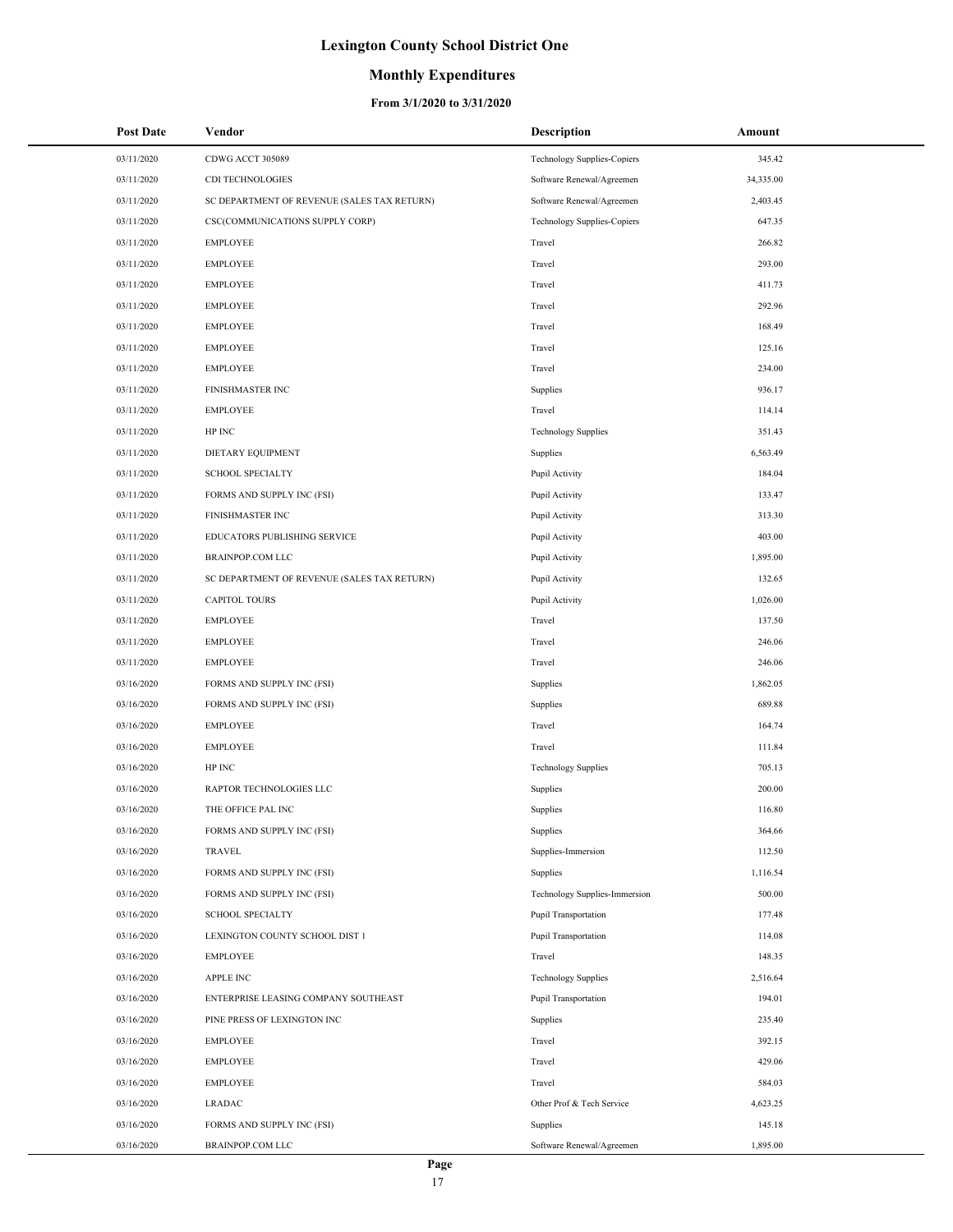### **Monthly Expenditures**

| <b>Post Date</b> | Vendor                                            | <b>Description</b>         | Amount   |
|------------------|---------------------------------------------------|----------------------------|----------|
| 03/16/2020       | SC DEPARTMENT OF REVENUE (SALES TAX RETURN)       | Software Renewal/Agreemen  | 132.65   |
| 03/16/2020       | <b>DELL COMPUTERS</b>                             | <b>Technology Supplies</b> | 513.60   |
| 03/16/2020       | <b>EMPLOYEE</b>                                   | Travel                     | 124.49   |
| 03/16/2020       | <b>EMPLOYEE</b>                                   | Travel                     | 152.38   |
| 03/16/2020       | <b>EMPLOYEE</b>                                   | Travel                     | 109.83   |
| 03/16/2020       | CERTIFIED TRANSLATION SERVICES                    | Other Prof & Tech Service  | 300.00   |
| 03/16/2020       | <b>HEINEMANN</b>                                  | Travel-Teacher Staff Dev   | 380.00   |
| 03/16/2020       | <b>EMPLOYEE</b>                                   | Travel                     | 211.41   |
| 03/16/2020       | <b>EMPLOYEE</b>                                   | Travel                     | 104.65   |
| 03/16/2020       | <b>EMPLOYEE</b>                                   | Travel                     | 114.43   |
| 03/16/2020       | FORMS AND SUPPLY INC (FSI)                        | Supplies                   | 341.50   |
| 03/16/2020       | CULLUM SERVICES INC                               | Repairs and Maintenance    | 1,950.00 |
| 03/16/2020       | JOHNSON CONTROLS FIRE PROTECTION LP               | Repairs and Maintenance    | 154.00   |
| 03/16/2020       | SOUTHEASTERN PAPER GROUP                          | Supplies-Maintenace        | 381.19   |
| 03/16/2020       | CULLUM SERVICES INC                               | Repairs and Maintenance    | 4,792.50 |
| 03/16/2020       | CULLUM SERVICES INC                               | Repairs and Maintenance    | 3,937.50 |
| 03/16/2020       | <b>GRAYBAR ELECTRIC CO INC</b>                    | Supplies-Maintenace        | 184.25   |
| 03/16/2020       | GREENVILLE OFFICE SUPPLY CO INC                   | Supplies-Maintenace        | 236.80   |
| 03/16/2020       | SOUTHEASTERN PAPER GROUP                          | Supplies-Maintenace        | 1,819.00 |
| 03/16/2020       | <b>INTERSTATE SOLUTIONS</b>                       | Supplies-Maintenace        | 124.12   |
| 03/16/2020       | CULLUM SERVICES INC                               | Repairs and Maintenance    | 360.00   |
| 03/16/2020       | CULLUM SERVICES INC                               | Repairs and Maintenance    | 1,379.17 |
| 03/16/2020       | CULLUM SERVICES INC                               | Repairs and Maintenance    | 440.63   |
| 03/16/2020       | CULLUM SERVICES INC                               | Repairs and Maintenance    | 2,730.00 |
| 03/16/2020       | CULLUM SERVICES INC                               | Repairs and Maintenance    | 757.50   |
| 03/16/2020       | CULLUM SERVICES INC                               | Repairs and Maintenance    | 1,372.50 |
| 03/16/2020       | <b>CULLUM SERVICES INC</b>                        | Repairs and Maintenance    | 1,355.63 |
| 03/16/2020       | SMITH AND JONES JANITORIAL SUPPLIES AND EQUIP INC | Supplies-Maintenace        | 372.79   |
| 03/16/2020       | <b>CULLUM SERVICES INC</b>                        | Repairs and Maintenance    | 1,059.38 |
| 03/16/2020       | CULLUM SERVICES INC                               | Repairs and Maintenance    | 1,331.25 |
| 03/16/2020       | NUIDEA SCHOOL SUPPLY CO                           | Supplies-Maintenace        | 834.19   |
| 03/16/2020       | <b>CULLUM SERVICES INC</b>                        | Repairs and Maintenance    | 1,792.50 |
| 03/16/2020       | ACE GLASS CO INC                                  | Repairs and Maintenance    | 125.00   |
| 03/16/2020       | CULLUM SERVICES INC                               | Repairs and Maintenance    | 3,788.54 |
| 03/16/2020       | <b>GRAYBAR ELECTRIC CO INC</b>                    | Supplies-Maintenace        | 184.26   |
| 03/16/2020       | CULLUM SERVICES INC                               | Repairs and Maintenance    | 1,691.25 |
| 03/16/2020       | PALMETTO PROPANE                                  | Energy                     | 332.26   |
| 03/16/2020       | <b>CULLUM SERVICES INC</b>                        | Repairs and Maintenance    | 1,537.50 |
| 03/16/2020       | <b>CULLUM SERVICES INC</b>                        | Repairs and Maintenance    | 1,149.38 |
| 03/16/2020       | SOUTHERN EDUCATIONAL SYSTEMS INC                  | Supplies                   | 105.93   |
| 03/16/2020       | CULLUM SERVICES INC                               | Repairs and Maintenance    | 3,759.33 |
| 03/16/2020       | CULLUM SERVICES INC                               | Repairs and Maintenance    | 2,148.76 |
| 03/16/2020       | SPICER ON CALL SERVICES                           | Repairs and Maintenance    | 660.00   |
| 03/16/2020       | CULLUM SERVICES INC                               | Repairs and Maintenance    | 1,515.00 |
| 03/16/2020       | CULLUM SERVICES INC                               | Repairs and Maintenance    | 1,376.25 |
| 03/16/2020       | CULLUM SERVICES INC                               | Repairs and Maintenance    | 1,530.00 |
| 03/16/2020       | CULLUM SERVICES INC                               | Repairs and Maintenance    | 1,205.60 |
| 03/16/2020       | CULLUM SERVICES INC                               | Repairs and Maintenance    | 1,276.88 |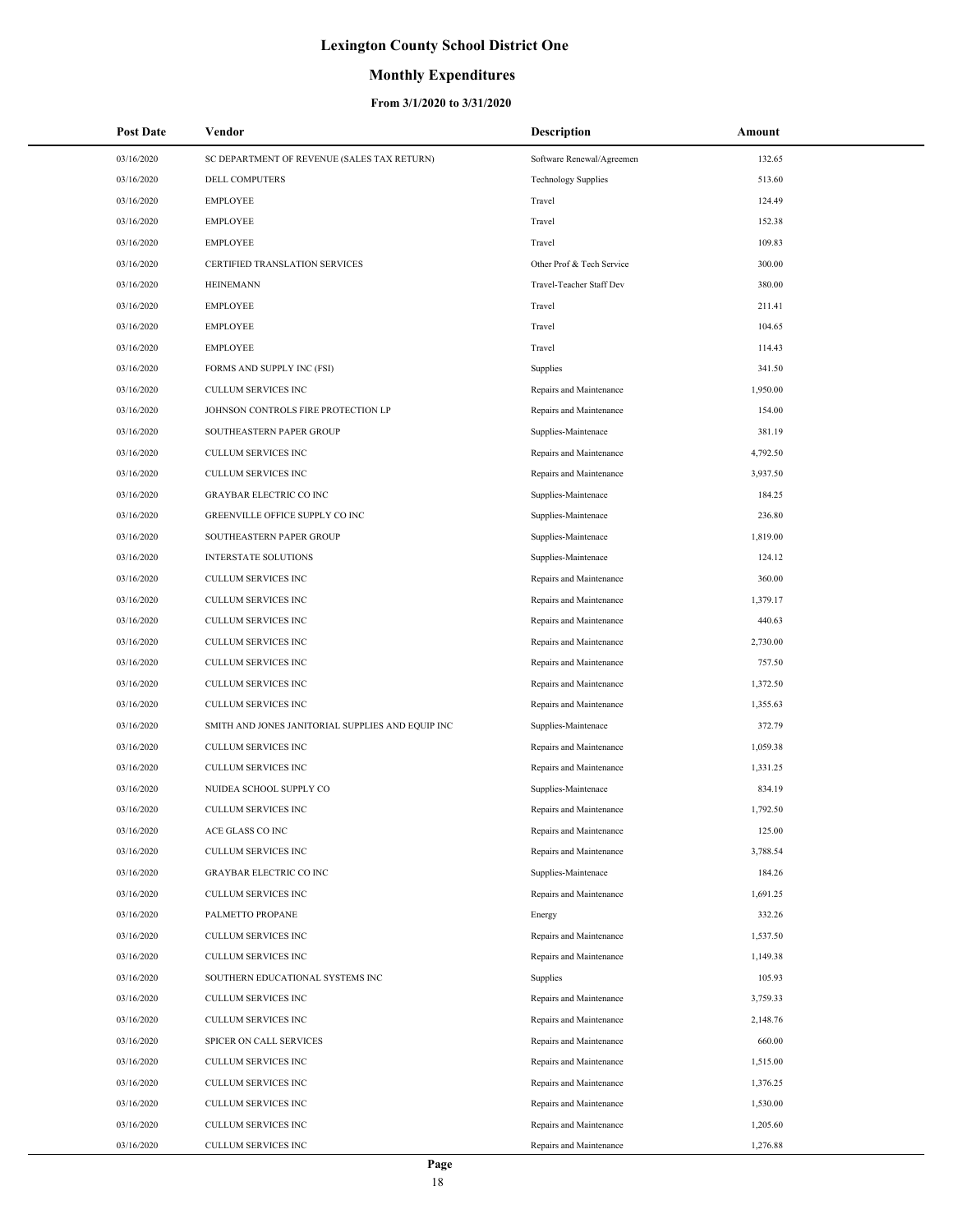### **Monthly Expenditures**

| <b>Post Date</b> | Vendor                                          | <b>Description</b>                 | Amount       |
|------------------|-------------------------------------------------|------------------------------------|--------------|
| 03/16/2020       | CULLUM SERVICES INC                             | Repairs and Maintenance            | 620.62       |
| 03/16/2020       | SOUTHEASTERN PAPER GROUP                        | Supplies-Maintenace                | 1,072.46     |
| 03/16/2020       | <b>CULLUM SERVICES INC</b>                      | Repairs and Maintenance            | 2,371.88     |
| 03/16/2020       | CULLUM SERVICES INC                             | Repairs and Maintenance            | 1,453.12     |
| 03/16/2020       | INTERSTATE SOLUTIONS                            | Supplies-Maintenace                | 248.24       |
| 03/16/2020       | CULLUM SERVICES INC                             | Repairs and Maintenance            | 2,437.50     |
| 03/16/2020       | CULLUM SERVICES INC                             | Repairs and Maintenance            | 5,887.50     |
| 03/16/2020       | INTERSTATE SOLUTIONS                            | Supplies-Maintenace                | 124.12       |
| 03/16/2020       | <b>CULLUM SERVICES INC</b>                      | Repairs and Maintenance            | 1,453.13     |
| 03/16/2020       | CHECKER YELLOW CAB CO INC                       | Pupil Transportation               | 18,341.00    |
| 03/16/2020       | GARRETT, LAKEYLA                                | Pupil Transportation               | 147.60       |
| 03/16/2020       | <b>EMPLOYEE</b>                                 | Travel                             | 576.73       |
| 03/16/2020       | <b>EMPLOYEE</b>                                 | Travel                             | 103.50       |
| 03/16/2020       | <b>EMPLOYEE</b>                                 | Travel                             | 368.00       |
| 03/16/2020       | APPLYA OCCUPATIONAL STRATEGIES                  | Other Prof & Tech Service          | 852.98       |
| 03/16/2020       | FORMS AND SUPPLY INC (FSI)                      | Supplies                           | 239.09       |
| 03/16/2020       | EXTRA DUTY SOLUTIONS                            | Other Prof & Tech Service          | 3,782.64     |
| 03/16/2020       | CAMCOR                                          | Technology Supplies-Copiers        | 1,800.25     |
| 03/16/2020       | DTC WORLDWIDE                                   | <b>Technology Supplies-Copiers</b> | 916.00       |
| 03/16/2020       | <b>EMPLOYEE</b>                                 | Travel                             | 233.16       |
| 03/16/2020       | <b>EMPLOYEE</b>                                 | Travel                             | 107.24       |
| 03/16/2020       | <b>EMPLOYEE</b>                                 | Travel                             | 123.05       |
| 03/16/2020       | CAMCOR                                          | Technology Supplies-Copiers        | 1,043.93     |
| 03/16/2020       | RAPTOR TECHNOLOGIES LLC                         | Technology Supplies-Copiers        | 1,485.00     |
| 03/16/2020       | SC DEPARTMENT OF REVENUE (SALES TAX RETURN)     | <b>Technology Supplies-Copiers</b> | 103.95       |
| 03/16/2020       | ROPER MOUNTAIN SCIENCE CENTER                   | <b>Instructional Services</b>      | 1,272.00     |
| 03/16/2020       | <b>EMPLOYEE</b>                                 | Travel                             | 148.00       |
| 03/16/2020       | <b>EMPLOYEE</b>                                 | Travel                             | 104.65       |
| 03/16/2020       | <b>EMPLOYEE</b>                                 | Travel                             | 185.73       |
| 03/16/2020       | <b>EMPLOYEE</b>                                 | Travel                             | 115.00       |
| 03/16/2020       | <b>EMPLOYEE</b>                                 | Travel                             | 325.74       |
| 03/16/2020       | <b>EMPLOYEE</b>                                 | Travel                             | 143.18       |
| 03/16/2020       | DIANE SWEENEY CONSULTING                        | Inst Prog Improvement              | 9,200.00     |
| 03/16/2020       | PERFORMANCE HEALTH SUPPLY INC DBA MEDCO SUPPLY  | Equipment - Nonexpendable          | 1,804.29     |
| 03/16/2020       | <b>EMPLOYEE</b>                                 | Travel                             | 106.61       |
| 03/16/2020       | THE OFFICE PAL INC                              | Supplies                           | 199.60       |
| 03/16/2020       | CONSTRUCTIVE PLAYTHINGS                         | Supplies                           | 189.94       |
| 03/16/2020       | NUIDEA SCHOOL SUPPLY CO                         | Supplies                           | 11,459.70    |
| 03/16/2020       | LS3P ASSOCIATED LTD                             | Building                           | 30,812.60    |
| 03/16/2020       | H G REYNOLDS COMPANY INC                        | Building                           | 3,330,858.66 |
| 03/16/2020       | LEXINGTON MIDDLE SCHOOL                         | Pupil Act-Fee/Collection Refnd     | 119.00       |
| 03/16/2020       | <b>JROTC EXCHANGE</b>                           | Pupil Activity                     | 172.80       |
| 03/16/2020       | ACADEMIC SUPPLIER DBA RASIX COMPUTER CENTER INC | Pupil Activity                     | 534.88       |
| 03/16/2020       | FORMS AND SUPPLY INC (FSI)                      | Pupil Activity                     | 322.07       |
| 03/16/2020       | FORMS AND SUPPLY INC (FSI)                      | Pupil Activity                     | 270.08       |
| 03/16/2020       | FORMS AND SUPPLY INC (FSI)                      | Pupil Activity                     | 360.16       |
| 03/16/2020       | <b>SCHOOL SPECIALTY</b>                         | Pupil Activity                     | 525.30       |
| 03/16/2020       | PITSCO EDUCATION HEARILY AND COMPANY            | Pupil Activity                     | 117.70       |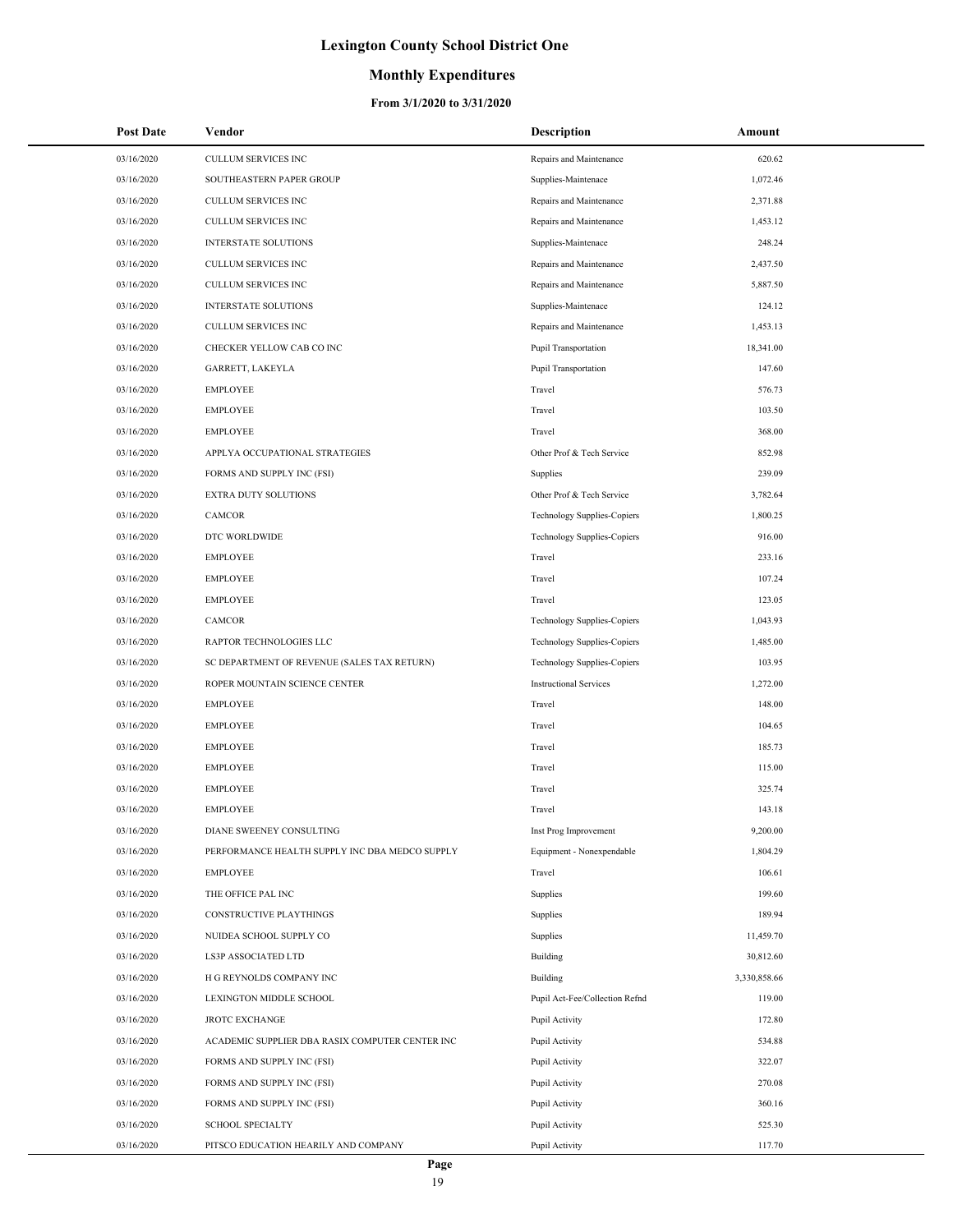### **Monthly Expenditures**

| <b>Post Date</b> | Vendor                                            | <b>Description</b>                 | Amount     |
|------------------|---------------------------------------------------|------------------------------------|------------|
| 03/16/2020       | N GRAPHIX                                         | Pupil Activity                     | 477.75     |
| 03/16/2020       | PERFORMANCE HEALTH SUPPLY INC DBA MEDCO SUPPLY    | Pupil Activity                     | 978.23     |
| 03/16/2020       | <b>TAND T SPORTS</b>                              | Pupil Activity                     | 102.72     |
| 03/16/2020       | <b>TAND T SPORTS</b>                              | Pupil Activity                     | 1.063.31   |
| 03/16/2020       | <b>TAND T SPORTS</b>                              | Pupil Activity                     | 1,235.85   |
| 03/16/2020       | <b>BSN SPORTS</b>                                 | Pupil Activity                     | 160.50     |
| 03/16/2020       | <b>BSN SPORTS</b>                                 | Pupil Activity                     | 477.49     |
| 03/16/2020       | AIRBORNE ATHLETICS INC                            | Pupil Activity                     | 5,140.00   |
| 03/16/2020       | SC DEPARTMENT OF REVENUE (SALES TAX RETURN)       | Pupil Activity                     | 384.65     |
| 03/16/2020       | <b>BSN SPORTS</b>                                 | Pupil Activity                     | 254.66     |
| 03/16/2020       | THE TROPHY & AWARDS CENTER                        | Pupil Activity                     | 346.67     |
| 03/16/2020       | THE TROPHY & AWARDS CENTER                        | Pupil Activity                     | 374.50     |
| 03/16/2020       | LDH SPORTS AND MORE LLC                           | Pupil Activity                     | 344.54     |
| 03/17/2020       | STEPS TO LITERACY LLC                             | Supplies-Immersion                 | 323.40     |
| 03/17/2020       | FORMS AND SUPPLY INC (FSI)                        | Supplies                           | 422.95     |
| 03/17/2020       | PECKNEL MUSIC COMPANY INC                         | Supplies                           | 105.52     |
| 03/17/2020       | <b>APPLE INC</b>                                  | <b>Technology Supplies</b>         | 318.86     |
| 03/17/2020       | THE TROPHY & AWARDS CENTER                        | Supplies                           | 121.82     |
| 03/17/2020       | <b>MUSICAL INNOVATIONS</b>                        | Supplies                           | 1,005.75   |
| 03/17/2020       | ENTERPRISE LEASING COMPANY SOUTHEAST              | <b>Pupil Transportation</b>        | 836.14     |
| 03/17/2020       | <b>GEIGER CAROLINAS</b>                           | Supplies                           | 1,714.25   |
| 03/17/2020       | FOLLETT SCHOOL SOLUTIONS INC                      | Library Books                      | 275.66     |
| 03/17/2020       | <b>BRODART (SUPPLIES AND FURN)</b>                | Supplies                           | 1,007.02   |
| 03/17/2020       | NEW YORK CITY LEADERSHIP ACADEMY                  | Inst Prog Improvement              | 50,265.99  |
| 03/17/2020       | DUFF FREEMAN LYON LLC                             | Legal Services                     | 4,932.35   |
| 03/17/2020       | MIDCAROLINA ELEC COOP INC                         | <b>Public Utilities</b>            | 215.00     |
| 03/17/2020       | MIDCAROLINA ELEC COOP INC                         | <b>Public Utilities</b>            | 30,130.00  |
| 03/17/2020       | SMITH AND JONES JANITORIAL SUPPLIES AND EQUIP INC | Supplies-Maintenace                | 260.95     |
| 03/17/2020       | GREENVILLE OFFICE SUPPLY CO INC                   | Supplies-Maintenace                | 595.43     |
| 03/17/2020       | NUIDEA SCHOOL SUPPLY CO                           | Supplies-Maintenace                | 1,952.75   |
| 03/17/2020       | ALL STATE PRESSURE CLEANING                       | Repairs and Maintenance            | 1,000.00   |
| 03/17/2020       | ALL STATE PRESSURE CLEANING                       | Repairs and Maintenance            | 1,000.00   |
| 03/17/2020       | GREENVILLE OFFICE SUPPLY CO INC                   | Supplies-Maintenace                | 734.88     |
| 03/17/2020       | SMITH AND JONES JANITORIAL SUPPLIES AND EQUIP INC | Supplies-Maintenace                | 238.82     |
| 03/17/2020       | SOUTHEASTERN PAPER GROUP                          | Supplies-Maintenace                | 852.58     |
| 03/17/2020       | <b>APPLE INC</b>                                  | <b>Technology Supplies</b>         | 2,863.16   |
| 03/17/2020       | TELCOM OF SOUTH CAROLINA INC                      | Software Renewal/Agreemen          | 639.02     |
| 03/17/2020       | <b>CAMCOR</b>                                     | Technology Supplies-Copiers        | 128.36     |
| 03/17/2020       | CAMCOR                                            | <b>Technology Supplies-Copiers</b> | 128.36     |
| 03/17/2020       | PRODUCTIONS UNLIMITED INC                         | Software Renewal/Agreemen          | 480.00     |
| 03/17/2020       | TELCOM OF SOUTH CAROLINA INC                      | <b>Technology Supplies</b>         | 5,730.92   |
| 03/17/2020       | ROUND TOWER TECHNOLOGIES LLC                      | Technology Supplies-Copiers        | 1,345.37   |
| 03/17/2020       | HP INC                                            | <b>Technology Supplies</b>         | 2,768.81   |
| 03/17/2020       | MUSIC AND ARTS CENTER                             | Equipment - Nonexpendable          | 16,659.90  |
| 03/17/2020       | TELCOM OF SOUTH CAROLINA INC                      | <b>Technology Supplies-Copiers</b> | 880.00     |
| 03/17/2020       | NUIDEA SCHOOL SUPPLY CO                           | Supplies                           | 312,981.82 |
| 03/17/2020       | JENKINS HANCOCK AND SIDES                         | Building                           | 50,309.78  |
| 03/17/2020       | THOMPSON TURNER CONSTRUCTION                      | Building                           | 532,432.96 |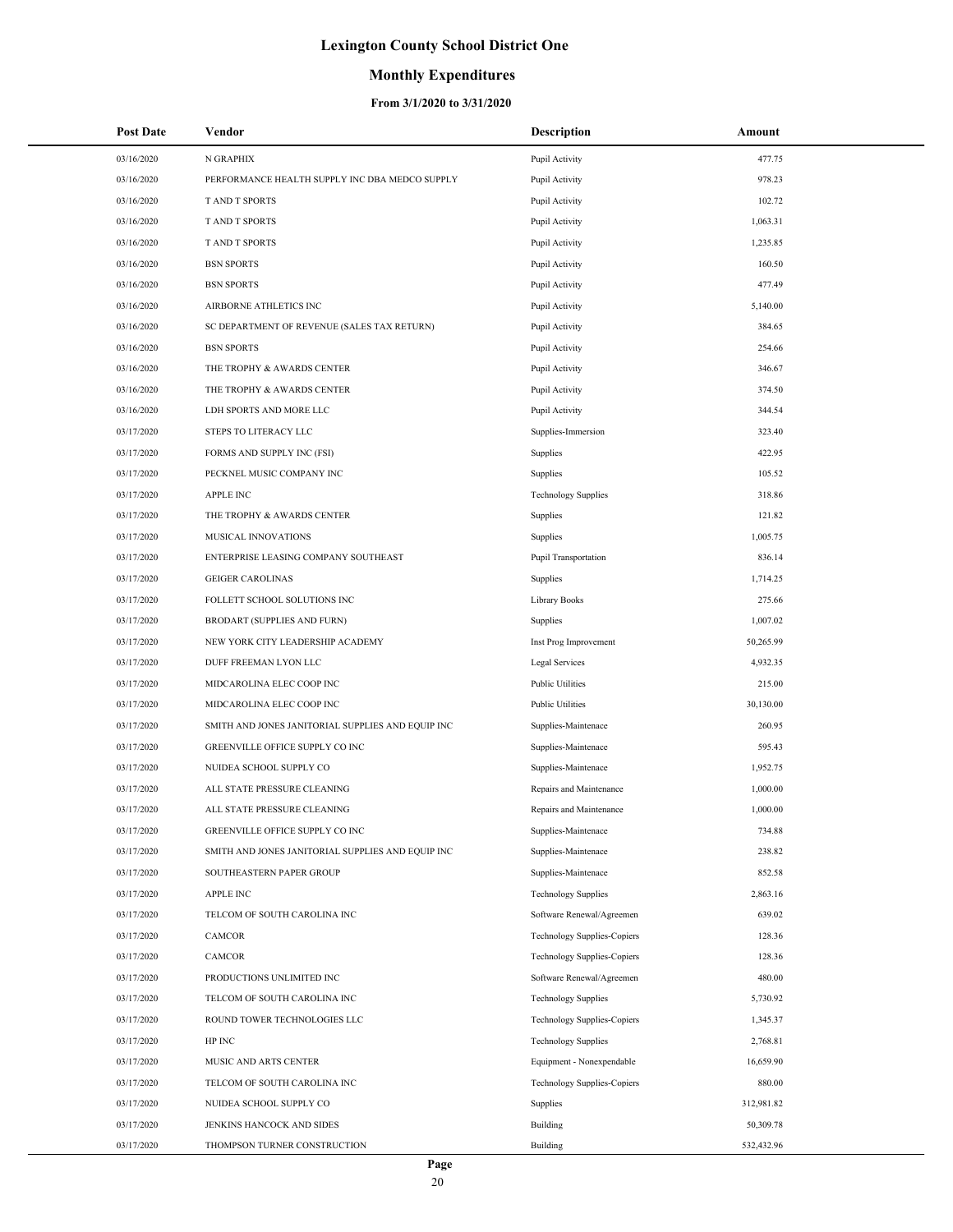### **Monthly Expenditures**

| <b>Post Date</b> | Vendor                             | <b>Description</b> | Amount     |
|------------------|------------------------------------|--------------------|------------|
| 03/17/2020       | JUMPER CARTER SEASE ARCHITECTS P A | Building           | 553,943.50 |
| 03/17/2020       | CC AND I SERVICES LLC              | Building           | 28,724.95  |
| 03/17/2020       | NUIDEA SCHOOL SUPPLY CO            | Supplies           | 224.70     |
| 03/17/2020       | CC AND I SERVICES LLC              | Building           | 21,035.29  |
| 03/17/2020       | M B KAHN CONSTRUCTION CO INC       | Building           | 285,025.78 |
| 03/17/2020       | <b>US FOODS</b>                    | Supplies           | 1,403.76   |
| 03/17/2020       | <b>US FOODS</b>                    | Food               | 23,080.10  |
| 03/17/2020       | EARTHGRAINS BAKING COMPANIES INC   | Bread              | 107.25     |
| 03/17/2020       | BORDEN DAIRY CO OF SC LLC          | Milk               | 1,015.22   |
| 03/17/2020       | SENN BROTHERS INC                  | Produce            | 811.35     |
| 03/17/2020       | <b>US FOODS</b>                    | Supplies           | 1,087.18   |
| 03/17/2020       | <b>US FOODS</b>                    | Food               | 8,007.99   |
| 03/17/2020       | BORDEN DAIRY CO OF SC LLC          | Milk               | 1,472.30   |
| 03/17/2020       | SENN BROTHERS INC                  | Produce            | 430.40     |
| 03/17/2020       | <b>US FOODS</b>                    | Supplies           | 1,171.63   |
| 03/17/2020       | <b>US FOODS</b>                    | Food               | 18,491.33  |
| 03/17/2020       | BORDEN DAIRY CO OF SC LLC          | Milk               | 1,124.25   |
| 03/17/2020       | SENN BROTHERS INC                  | Produce            | 178.95     |
| 03/17/2020       | <b>US FOODS</b>                    | Supplies           | 1,017.41   |
| 03/17/2020       | <b>US FOODS</b>                    | Food               | 11,363.80  |
| 03/17/2020       | BORDEN DAIRY CO OF SC LLC          | Milk               | 2,071.96   |
| 03/17/2020       | SENN BROTHERS INC                  | Produce            | 200.70     |
| 03/17/2020       | <b>US FOODS</b>                    | Supplies           | 693.36     |
| 03/17/2020       | <b>US FOODS</b>                    | Food               | 7,473.71   |
| 03/17/2020       | BORDEN DAIRY CO OF SC LLC          | Milk               | 903.16     |
| 03/17/2020       | SENN BROTHERS INC                  | Produce            | 294.31     |
| 03/17/2020       | <b>US FOODS</b>                    | Supplies           | 953.74     |
| 03/17/2020       | <b>US FOODS</b>                    | Food               | 66,647.97  |
| 03/17/2020       | BORDEN DAIRY CO OF SC LLC          | Milk               | 2,315.97   |
| 03/17/2020       | SENN BROTHERS INC                  | Produce            | 819.05     |
| 03/17/2020       | <b>US FOODS</b>                    | Supplies           | 167.61     |
| 03/17/2020       | <b>US FOODS</b>                    | Food               | 2,939.72   |
| 03/17/2020       | <b>US FOODS</b>                    | Supplies           | 494.72     |
| 03/17/2020       | <b>US FOODS</b>                    | Food               | 8,201.06   |
| 03/17/2020       | SENN BROTHERS INC                  | Produce            | 246.85     |
| 03/17/2020       | <b>US FOODS</b>                    | Supplies           | 1,013.62   |
| 03/17/2020       | <b>US FOODS</b>                    | Food               | 7,209.25   |
| 03/17/2020       | BORDEN DAIRY CO OF SC LLC          | Milk               | 1,466.66   |
| 03/17/2020       | SENN BROTHERS INC                  | Produce            | 391.25     |
| 03/17/2020       | <b>US FOODS</b>                    | Supplies           | 672.34     |
| 03/17/2020       | <b>US FOODS</b>                    | Food               | 8,156.29   |
| 03/17/2020       | EARTHGRAINS BAKING COMPANIES INC   | Bread              | 116.50     |
| 03/17/2020       | BORDEN DAIRY CO OF SC LLC          | Milk               | 2,309.43   |
| 03/17/2020       | SENN BROTHERS INC                  | Produce            | 611.85     |
| 03/17/2020       | <b>US FOODS</b>                    | Supplies           | 412.01     |
| 03/17/2020       | <b>US FOODS</b>                    | Food               | 7,292.90   |
| 03/17/2020       | BORDEN DAIRY CO OF SC LLC          | Milk               | 1,685.54   |
| 03/17/2020       | SENN BROTHERS INC                  | Produce            | 389.80     |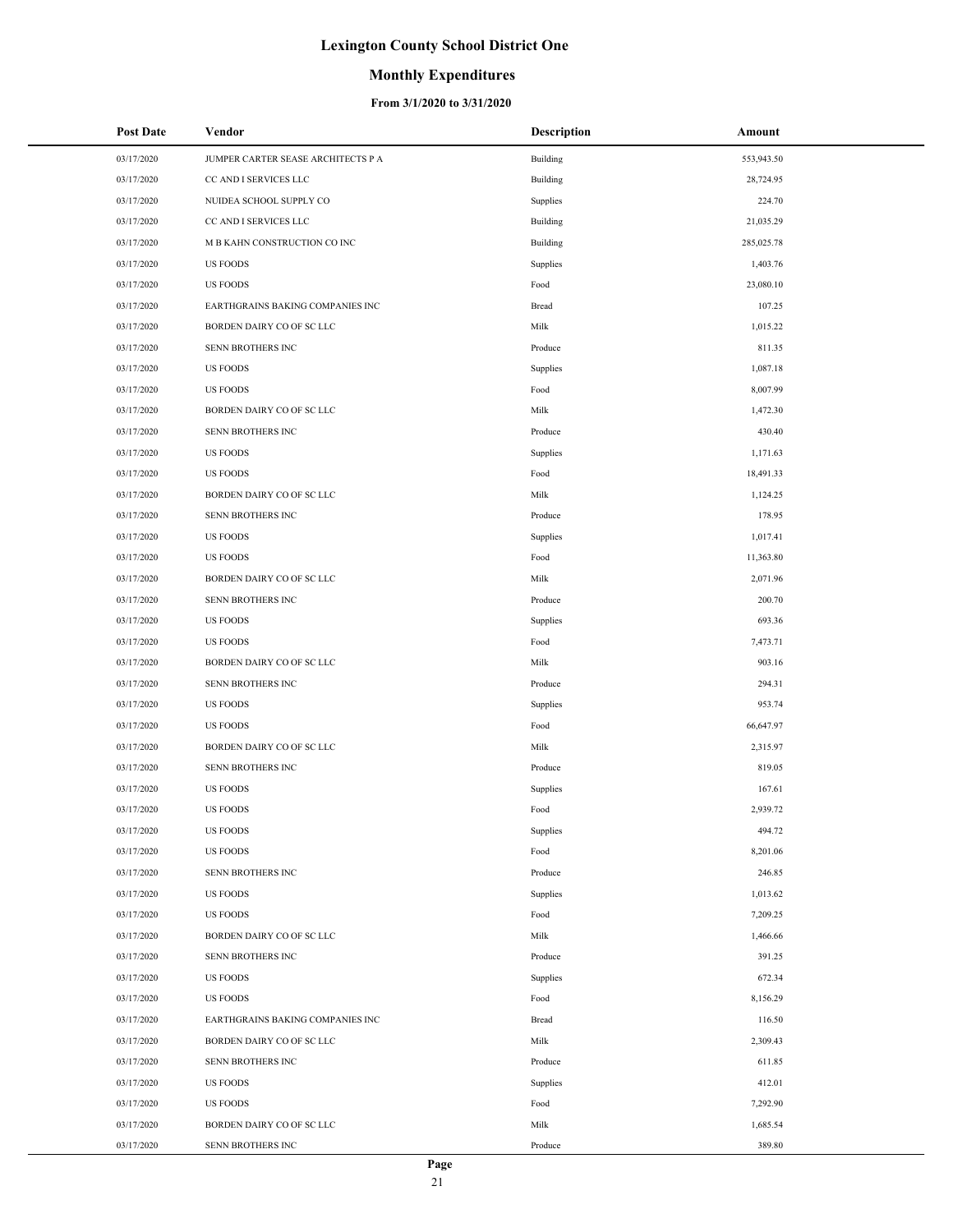### **Monthly Expenditures**

| <b>Post Date</b> | Vendor                           | <b>Description</b>     | Amount    |
|------------------|----------------------------------|------------------------|-----------|
| 03/17/2020       | <b>US FOODS</b>                  | Supplies               | 294.53    |
| 03/17/2020       | <b>US FOODS</b>                  | $\operatorname*{Food}$ | 7,260.21  |
| 03/17/2020       | BORDEN DAIRY CO OF SC LLC        | Milk                   | 1,572.02  |
| 03/17/2020       | SENN BROTHERS INC                | Produce                | 814.20    |
| 03/17/2020       | <b>US FOODS</b>                  | Supplies               | 1,407.30  |
| 03/17/2020       | <b>US FOODS</b>                  | Food                   | 9,184.80  |
| 03/17/2020       | BORDEN DAIRY CO OF SC LLC        | Milk                   | 1,289.91  |
| 03/17/2020       | <b>US FOODS</b>                  | Supplies               | 2,354.70  |
| 03/17/2020       | <b>US FOODS</b>                  | Food                   | 25,172.23 |
| 03/17/2020       | EARTHGRAINS BAKING COMPANIES INC | Bread                  | 565.95    |
| 03/17/2020       | BORDEN DAIRY CO OF SC LLC        | Milk                   | 1,772.40  |
| 03/17/2020       | SENN BROTHERS INC                | Produce                | 552.15    |
| 03/17/2020       | <b>US FOODS</b>                  | Supplies               | 767.16    |
| 03/17/2020       | <b>US FOODS</b>                  | Food                   | 6,744.35  |
| 03/17/2020       | BORDEN DAIRY CO OF SC LLC        | Milk                   | 1,357.71  |
| 03/17/2020       | SENN BROTHERS INC                | Produce                | 155.80    |
| 03/17/2020       | <b>US FOODS</b>                  | Supplies               | 834.62    |
| 03/17/2020       | <b>US FOODS</b>                  | Food                   | 10,875.27 |
| 03/17/2020       | BORDEN DAIRY CO OF SC LLC        | Milk                   | 1,230.58  |
| 03/17/2020       | SENN BROTHERS INC                | Produce                | 499.55    |
| 03/17/2020       | <b>US FOODS</b>                  | Supplies               | 654.18    |
| 03/17/2020       | <b>US FOODS</b>                  | Food                   | 6,215.03  |
| 03/17/2020       | BORDEN DAIRY CO OF SC LLC        | Milk                   | 670.27    |
| 03/17/2020       | SENN BROTHERS INC                | Produce                | 368.65    |
| 03/17/2020       | <b>US FOODS</b>                  | Supplies               | 420.24    |
| 03/17/2020       | <b>US FOODS</b>                  | Food                   | 7,901.04  |
| 03/17/2020       | BORDEN DAIRY CO OF SC LLC        | Milk                   | 1,380.26  |
| 03/17/2020       | SENN BROTHERS INC                | Produce                | 292.65    |
| 03/17/2020       | <b>US FOODS</b>                  | Supplies               | 942.16    |
| 03/17/2020       | <b>US FOODS</b>                  | Food                   | 13,068.68 |
| 03/17/2020       | BORDEN DAIRY CO OF SC LLC        | Milk                   | 3,176.24  |
| 03/17/2020       | SENN BROTHERS INC                | Produce                | 886.90    |
| 03/17/2020       | <b>US FOODS</b>                  | Supplies               | 977.04    |
| 03/17/2020       | <b>US FOODS</b>                  | Food                   | 7,904.50  |
| 03/17/2020       | BORDEN DAIRY CO OF SC LLC        | Milk                   | 716.00    |
| 03/17/2020       | SENN BROTHERS INC                | Produce                | 218.55    |
| 03/17/2020       | <b>US FOODS</b>                  | Supplies               | 1,479.99  |
| 03/17/2020       | <b>US FOODS</b>                  | Food                   | 8,239.78  |
| 03/17/2020       | BORDEN DAIRY CO OF SC LLC        | Milk                   | 1,679.00  |
| 03/17/2020       | SENN BROTHERS INC                | Produce                | 449.90    |
| 03/17/2020       | <b>US FOODS</b>                  | Supplies               | 824.68    |
| 03/17/2020       | <b>US FOODS</b>                  | Food                   | 12,123.44 |
| 03/17/2020       | EARTHGRAINS BAKING COMPANIES INC | Bread                  | 433.60    |
| 03/17/2020       | BORDEN DAIRY CO OF SC LLC        | Milk                   | 1,050.51  |
| 03/17/2020       | SENN BROTHERS INC                | Produce                | 811.65    |
| 03/17/2020       | <b>US FOODS</b>                  | Supplies               | 1,122.37  |
| 03/17/2020       | <b>US FOODS</b>                  | Food                   | 8,934.84  |
| 03/17/2020       | BORDEN DAIRY CO OF SC LLC        | Milk                   | 1,668.09  |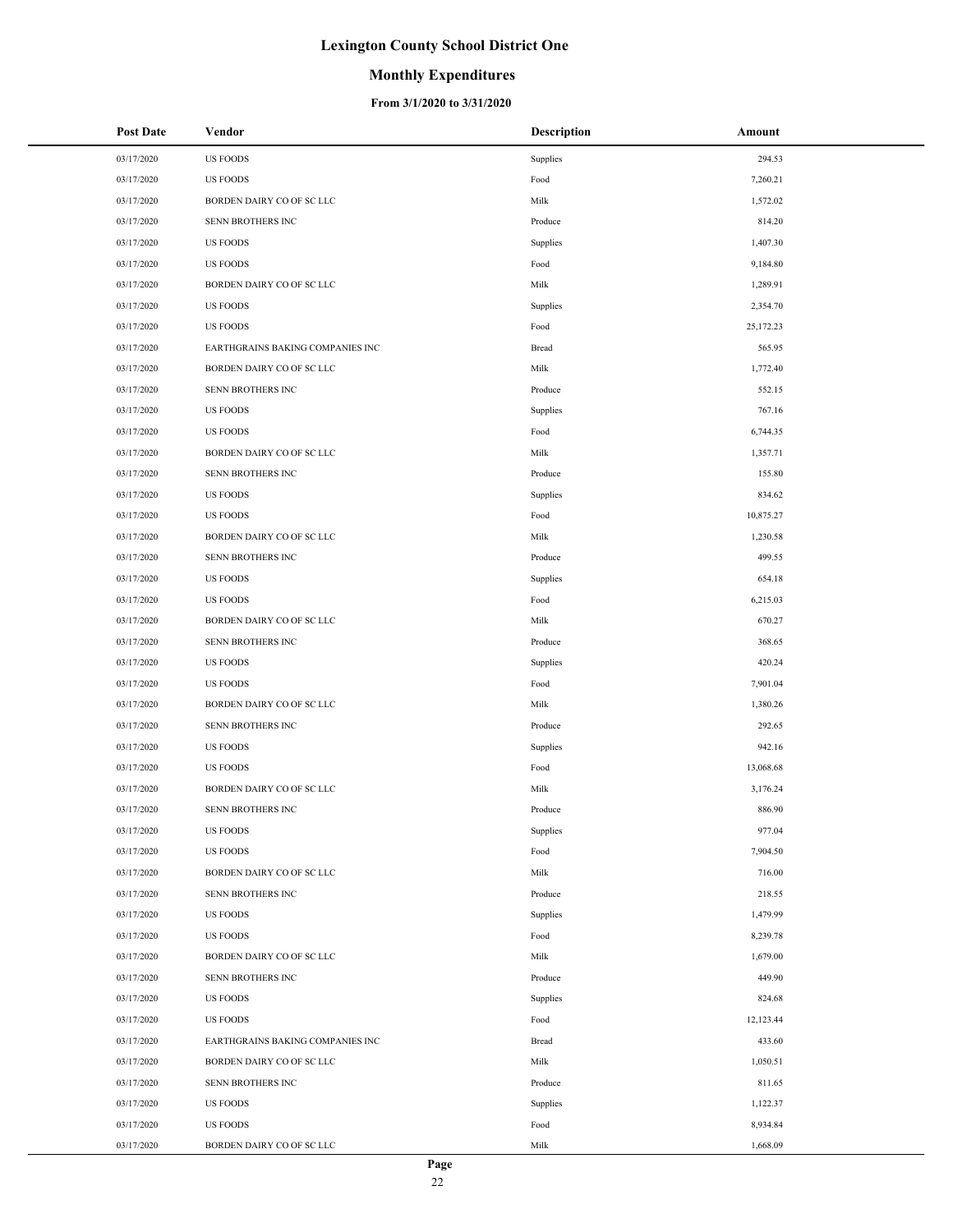## **Monthly Expenditures**

| <b>Post Date</b> | Vendor                           | <b>Description</b>             | Amount    |
|------------------|----------------------------------|--------------------------------|-----------|
| 03/17/2020       | SENN BROTHERS INC                | Produce                        | 669.65    |
| 03/17/2020       | <b>US FOODS</b>                  | Supplies                       | 1,040.51  |
| 03/17/2020       | <b>US FOODS</b>                  | Food                           | 9,673.03  |
| 03/17/2020       | BORDEN DAIRY CO OF SC LLC        | Milk                           | 1,619.98  |
| 03/17/2020       | SENN BROTHERS INC                | Produce                        | 507.85    |
| 03/17/2020       | <b>US FOODS</b>                  | Supplies                       | 879.24    |
| 03/17/2020       | <b>US FOODS</b>                  | Food                           | 4,802.06  |
| 03/17/2020       | BORDEN DAIRY CO OF SC LLC        | Milk                           | 884.33    |
| 03/17/2020       | SENN BROTHERS INC                | Produce                        | 256.45    |
| 03/17/2020       | <b>US FOODS</b>                  | Supplies                       | 697.72    |
| 03/17/2020       | <b>US FOODS</b>                  | Food                           | 6,238.35  |
| 03/17/2020       | BORDEN DAIRY CO OF SC LLC        | Milk                           | 1,195.75  |
| 03/17/2020       | SENN BROTHERS INC                | Produce                        | 756.00    |
| 03/17/2020       | <b>US FOODS</b>                  | Supplies                       | 960.08    |
| 03/17/2020       | <b>US FOODS</b>                  | Food                           | 7,952.94  |
| 03/17/2020       | BORDEN DAIRY CO OF SC LLC        | Milk                           | 1,639.72  |
| 03/17/2020       | SENN BROTHERS INC                | Produce                        | 753.75    |
| 03/17/2020       | <b>US FOODS</b>                  | Supplies                       | 810.26    |
| 03/17/2020       | <b>US FOODS</b>                  | Food                           | 9,288.37  |
| 03/17/2020       | BORDEN DAIRY CO OF SC LLC        | Milk                           | 768.73    |
| 03/17/2020       | SENN BROTHERS INC                | Produce                        | 107.80    |
| 03/17/2020       | <b>US FOODS</b>                  | Supplies                       | 1,026.15  |
| 03/17/2020       | <b>US FOODS</b>                  | Food                           | 11,519.37 |
| 03/17/2020       | EARTHGRAINS BAKING COMPANIES INC | Bread                          | 276.20    |
| 03/17/2020       | BORDEN DAIRY CO OF SC LLC        | Milk                           | 1,267.56  |
| 03/17/2020       | SENN BROTHERS INC                | Produce                        | 377.35    |
| 03/17/2020       | <b>US FOODS</b>                  | Supplies                       | 1,937.14  |
| 03/17/2020       | <b>US FOODS</b>                  | Food                           | 11,404.10 |
| 03/17/2020       | BORDEN DAIRY CO OF SC LLC        | Milk                           | 1,730.96  |
| 03/17/2020       | SENN BROTHERS INC                | Produce                        | 750.85    |
| 03/17/2020       | <b>US FOODS</b>                  | Supplies                       | 1,317.20  |
| 03/17/2020       | <b>US FOODS</b>                  | Food                           | 7,710.60  |
| 03/17/2020       | EARTHGRAINS BAKING COMPANIES INC | Bread                          | 109.51    |
| 03/17/2020       | BORDEN DAIRY CO OF SC LLC        | Milk                           | 651.17    |
| 03/17/2020       | SENN BROTHERS INC                | Produce                        | 368.40    |
| 03/17/2020       | MUSICAL INNOVATIONS              | Pupil Activity                 | 255.38    |
| 03/17/2020       | PEE DEE REGIONAL EMS INC         | Pupil Activity                 | 392.00    |
| 03/17/2020       | LEXINGTON TECHNOLOGY CENTER      | Pupil Act-Fee/Collection Refnd | 195.00    |
| 03/17/2020       | <b>SCHOOL SPECIALTY</b>          | Pupil Activity                 | 901.45    |
| 03/17/2020       | KEMFORT, JAMES                   | Pupil Activity                 | 109.00    |
| 03/17/2020       | MANNING, THEODORE                | Pupil Activity                 | 118.90    |
| 03/17/2020       | <b>QUILTY, PATRICK</b>           | Pupil Activity                 | 145.20    |
| 03/17/2020       | WILLIAMS, EARL                   | Pupil Activity                 | 146.10    |
| 03/17/2020       | DUMLAO, MARVIN R                 | Pupil Activity                 | 108.40    |
| 03/17/2020       | HAIR, ALLEN                      | Pupil Activity                 | 129.52    |
| 03/17/2020       | RICE, CHRISTOPHER                | Pupil Activity                 | 110.00    |
| 03/17/2020       | WEST, DOMINICK                   | Pupil Activity                 | 141.05    |
| 03/17/2020       | DANIELS, ANDREW T                | Pupil Activity                 | 114.40    |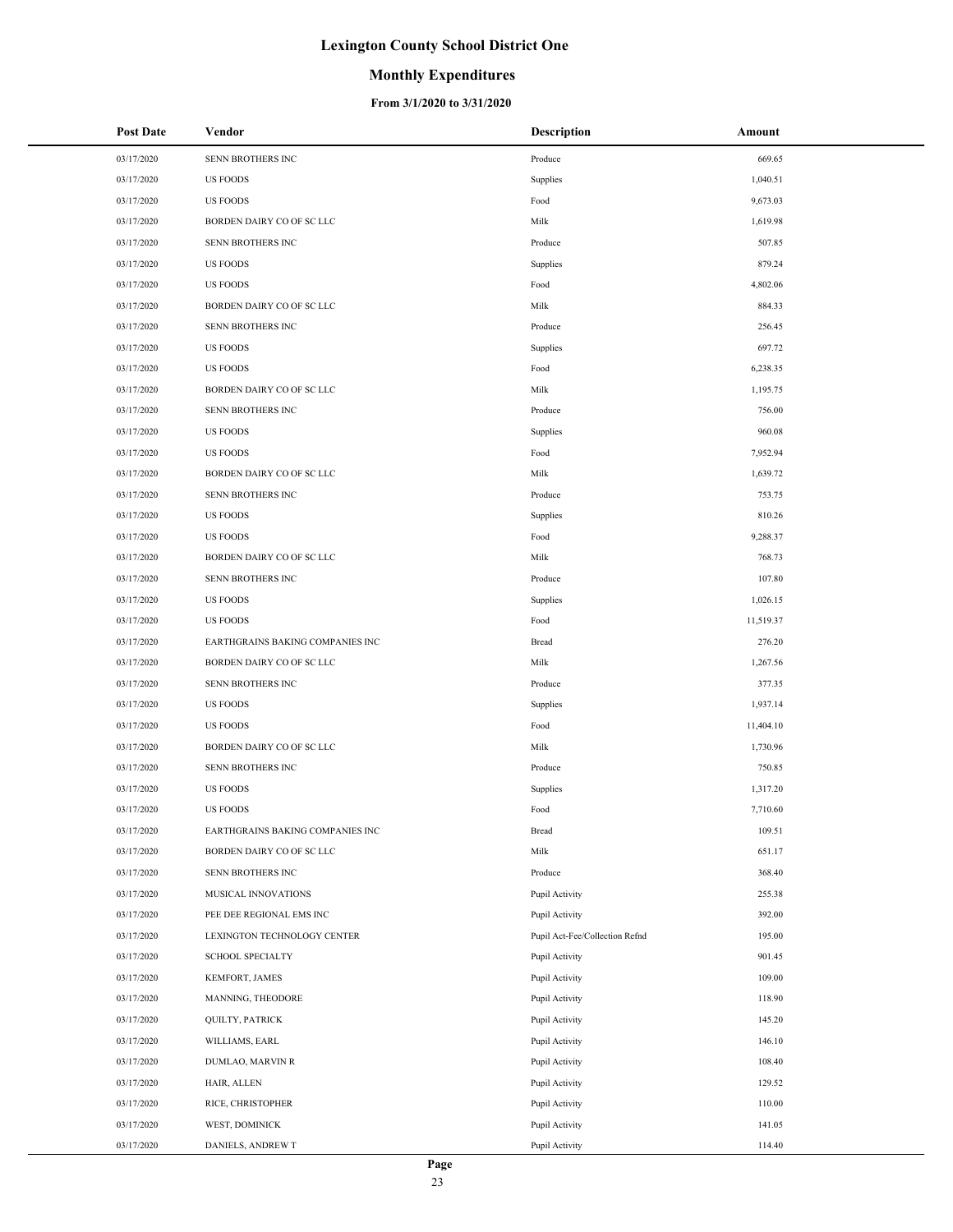### **Monthly Expenditures**

| <b>Post Date</b> | Vendor                               | <b>Description</b>            | Amount   |
|------------------|--------------------------------------|-------------------------------|----------|
| 03/17/2020       | MAURER, MARK R                       | Pupil Activity                | 109.00   |
| 03/17/2020       | HILL, TERRY L                        | Pupil Activity                | 120.00   |
| 03/17/2020       | LEATHERMAN, JOSEPH M                 | Pupil Activity                | 160.00   |
| 03/17/2020       | SNYDER, MICHAEL                      | Pupil Activity                | 107.00   |
| 03/17/2020       | TURGEON, ROBERT L                    | Pupil Activity                | 110.50   |
| 03/17/2020       | RITTER, WILLIAM KEITH                | Pupil Activity                | 106.00   |
| 03/17/2020       | MITCHELL, EUGENE                     | Pupil Activity                | 102.40   |
| 03/17/2020       | RUSSO, FRANK                         | Pupil Activity                | 106.00   |
| 03/17/2020       | DUBARD, BENJAMIN                     | Pupil Activity                | 158.10   |
| 03/17/2020       | EARLEY, MATTHEW S                    | Pupil Activity                | 101.00   |
| 03/17/2020       | FLICKER, SCOTT                       | Pupil Activity                | 112.00   |
| 03/17/2020       | PERRY, ZACHARY                       | Pupil Activity                | 123.70   |
| 03/17/2020       | MARSHALL, BRIAN WAYNE                | Pupil Activity                | 104.30   |
| 03/17/2020       | MARSHALL, REBECCA BRIANNE            | Pupil Activity                | 104.30   |
| 03/17/2020       | AYUB, ZEESHAN A                      | Pupil Activity                | 108.10   |
| 03/17/2020       | AZAD, KAMRAN                         | Pupil Activity                | 114.70   |
| 03/17/2020       | AYUB, ZEESHAN A                      | Pupil Activity                | 108.10   |
| 03/17/2020       | CORLEY, DONNA JO                     | Pupil Activity                | 102.70   |
| 03/17/2020       | LATTUCA, JOSEPH                      | Pupil Activity                | 108.10   |
| 03/17/2020       | TANVERDI, JOHN                       | Pupil Activity                | 114.70   |
| 03/17/2020       | THOMAS, ERIN HALLMAN                 | Pupil Activity                | 150.00   |
| 03/17/2020       | <b>IRON COMPANY</b>                  | Pupil Activity                | 1,164.16 |
| 03/17/2020       | BOWERS, CHRISTOPHER SCOTT            | Pupil Activity                | 136.20   |
| 03/17/2020       | <b>BSN SPORTS</b>                    | Pupil Activity                | 597.06   |
| 03/17/2020       | CROWELL, JAMES W                     | Pupil Activity                | 146.10   |
| 03/17/2020       | CURRY, YEWSTON JERRYD                | Pupil Activity                | 164.10   |
| 03/17/2020       | DAVIS, KEITH D                       | Pupil Activity                | 179.40   |
| 03/17/2020       | ESTES, DAVID FRANCIS                 | Pupil Activity                | 129.00   |
| 03/17/2020       | <b>BSN SPORTS</b>                    | Pupil Activity                | 144.45   |
| 03/17/2020       | CAUGHMAN, MICHAEL                    | Pupil Activity                | 280.00   |
| 03/17/2020       | DUMLAO, MARVIN R                     | Pupil Activity                | 140.00   |
| 03/17/2020       | HIGGINS, TOME A                      | Pupil Activity                | 210.00   |
| 03/17/2020       | MAURER, MARK R                       | Pupil Activity                | 140.00   |
| 03/17/2020       | RABON, JAMES                         | Pupil Activity                | 210.00   |
| 03/17/2020       | <b>SELLE, MICHAEL W</b>              | Pupil Activity                | 140.00   |
| 03/17/2020       | TIMMERMAN, EDWARD "NED" LAWSON       | Pupil Activity                | 210.00   |
| 03/17/2020       | WINDEKNECHT, MICHAEL                 | Pupil Activity                | 350.00   |
| 03/17/2020       | SCHOOL CUTS SCREENING AND EMBROIDERY | Pupil Activity                | 243.96   |
| 03/17/2020       | KNOCKOUT SPORTSWEAR                  | Pupil Activity                | 960.00   |
| 03/17/2020       | <b>BSN SPORTS</b>                    | Pupil Activity                | 5,829.05 |
| 03/18/2020       | PIONEER VALLEY BOOKS                 | Supplies                      | 1,241.90 |
| 03/18/2020       | <b>BOOKSOURCE</b>                    | Supplies                      | 575.15   |
| 03/18/2020       | PINE PRESS OF LEXINGTON INC          | Printing and Binding          | 256.74   |
| 03/18/2020       | CAMCOR                               | Technology Supplies-Immersion | 500.00   |
| 03/18/2020       | <b>EMPLOYEE</b>                      | Travel                        | 387.65   |
| 03/18/2020       | <b>EMPLOYEE</b>                      | Travel                        | 177.50   |
| 03/18/2020       | EMPLOYEE                             | Travel                        | 177.50   |
| 03/18/2020       | <b>EMPLOYEE</b>                      | Travel                        | 158.36   |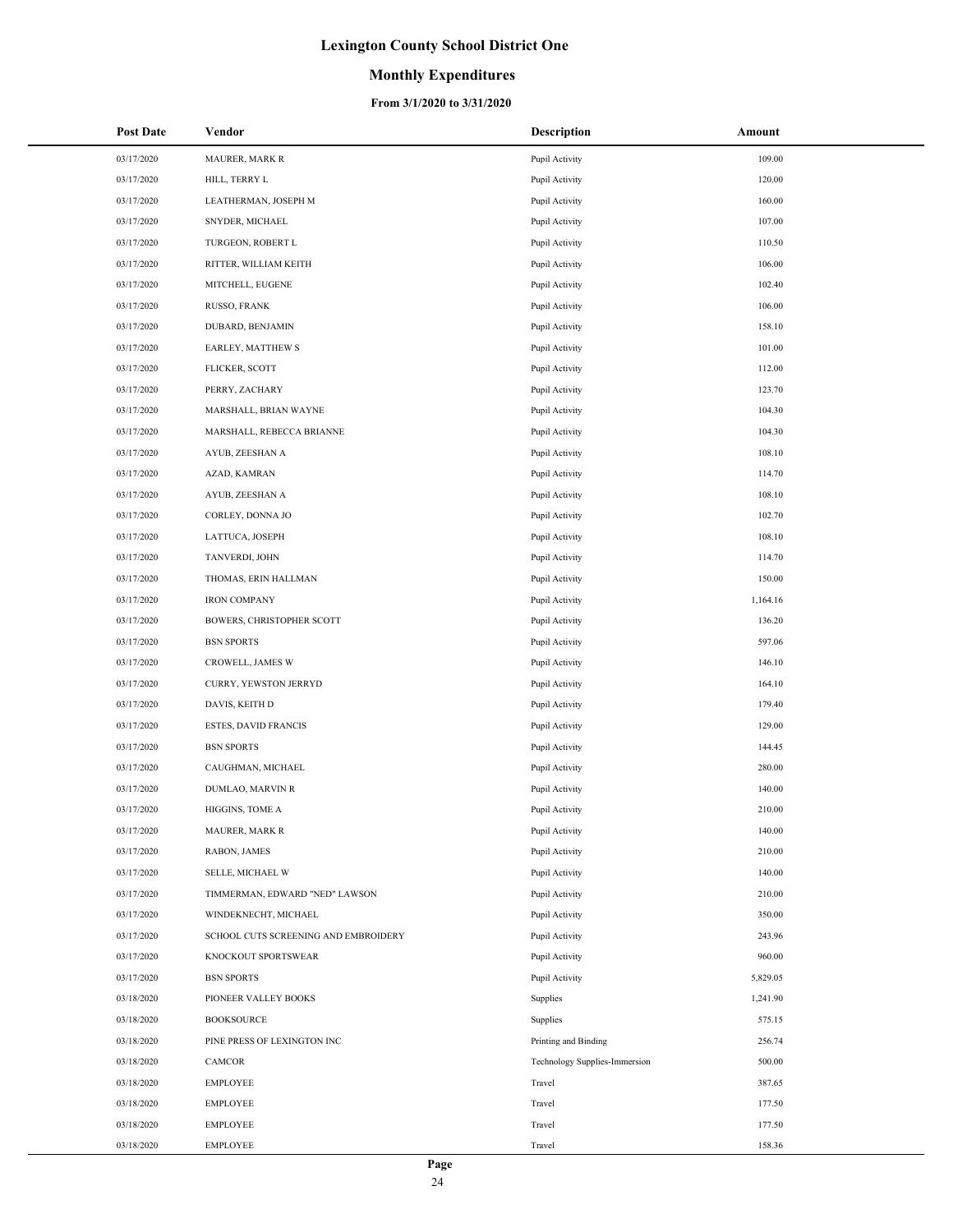### **Monthly Expenditures**

| <b>Post Date</b> | Vendor                                    | <b>Description</b>       | Amount   |
|------------------|-------------------------------------------|--------------------------|----------|
| 03/18/2020       | <b>EMPLOYEE</b>                           | Travel                   | 1,866.34 |
| 03/18/2020       | <b>SCHOOL SPECIALTY</b>                   | Supplies                 | 241.34   |
| 03/18/2020       | <b>EMPLOYEE</b>                           | Travel                   | 240.24   |
| 03/18/2020       | <b>EMPLOYEE</b>                           | Travel                   | 270.42   |
| 03/18/2020       | <b>EMPLOYEE</b>                           | Travel                   | 306.48   |
| 03/18/2020       | POWELL, MARILYN ELAINE                    | Inst Prog Improvement    | 3,280.50 |
| 03/18/2020       | <b>EMPLOYEE</b>                           | Travel                   | 152.50   |
| 03/18/2020       | <b>EMPLOYEE</b>                           | Travel                   | 165.31   |
| 03/18/2020       | <b>EMPLOYEE</b>                           | Travel                   | 152.50   |
| 03/18/2020       | <b>EMPLOYEE</b>                           | Travel                   | 152.50   |
| 03/18/2020       | <b>EMPLOYEE</b>                           | Travel                   | 298.88   |
| 03/18/2020       | <b>EMPLOYEE</b>                           | Travel                   | 197.23   |
| 03/18/2020       | <b>EMPLOYEE</b>                           | Travel-Teacher Staff Dev | 246.50   |
| 03/18/2020       | <b>EMPLOYEE</b>                           | Travel                   | 557.85   |
| 03/18/2020       | CHECKER YELLOW CAB CO INC                 | Pupil Transportation     | 1,612.00 |
| 03/18/2020       | <b>EMPLOYEE</b>                           | Travel                   | 287.00   |
| 03/18/2020       | <b>EMPLOYEE</b>                           | Travel                   | 475.08   |
| 03/18/2020       | P AND S CONSTRUCTION COMPANY INC          | Repairs and Maintenance  | 637.50   |
| 03/18/2020       | SC DEPARTMENT OF ADMINISTRATION           | Repairs and Maintenance  | 3,232.63 |
| 03/18/2020       | HOME DEPOT USA INC DBA THE HOME DEPOT PRO | Supplies-Maintenace      | 305.85   |
| 03/18/2020       | COOK & BOARDMAN LLC                       | Supplies-Maintenace      | 2,494.17 |
| 03/18/2020       | HOME DEPOT USA INC DBA THE HOME DEPOT PRO | Supplies-Maintenace      | 141.24   |
| 03/18/2020       | HOME DEPOT USA INC DBA THE HOME DEPOT PRO | Supplies-Maintenace      | 123.75   |
| 03/18/2020       | HOME DEPOT USA INC DBA THE HOME DEPOT PRO | Supplies-Maintenace      | 352.68   |
| 03/18/2020       | HOME DEPOT USA INC DBA THE HOME DEPOT PRO | Supplies-Maintenace      | 221.49   |
| 03/18/2020       | HOME DEPOT USA INC DBA THE HOME DEPOT PRO | Supplies-Maintenace      | 221.49   |
| 03/18/2020       | HOME DEPOT USA INC DBA THE HOME DEPOT PRO | Supplies-Maintenace      | 220.20   |
| 03/18/2020       | HOME DEPOT USA INC DBA THE HOME DEPOT PRO | Supplies-Maintenace      | 127.76   |
| 03/18/2020       | HOME DEPOT USA INC DBA THE HOME DEPOT PRO | Supplies-Maintenace      | 180.83   |
| 03/18/2020       | HOME DEPOT USA INC DBA THE HOME DEPOT PRO | Supplies-Maintenace      | 124.33   |
| 03/18/2020       | <b>EMPLOYEE</b>                           | Travel                   | 508.88   |
| 03/18/2020       | <b>EMPLOYEE</b>                           | Travel                   | 661.19   |
| 03/18/2020       | LORICK OFFICE PRODUCTS                    | Supplies                 | 550.52   |
| 03/18/2020       | <b>EMPLOYEE</b>                           | Travel                   | 103.50   |
| 03/18/2020       | <b>EMPLOYEE</b>                           | Travel                   | 484.75   |
| 03/18/2020       | <b>EMPLOYEE</b>                           | Travel                   | 141.50   |
| 03/18/2020       | <b>EMPLOYEE</b>                           | Travel                   | 488.21   |
| 03/18/2020       | <b>EMPLOYEE</b>                           | Travel                   | 322.05   |
| 03/18/2020       | <b>EMPLOYEE</b>                           | Travel                   | 141.50   |
| 03/18/2020       | <b>EMPLOYEE</b>                           | Travel                   | 490.50   |
| 03/18/2020       | <b>EMPLOYEE</b>                           | Travel                   | 398.45   |
| 03/18/2020       | READING AND WRITING PROJECT NETWORK LLC   | Inst Prog Improvement    | 5,753.85 |
| 03/18/2020       | <b>EMPLOYEE</b>                           | Travel                   | 315.10   |
| 03/18/2020       | <b>EMPLOYEE</b>                           | Travel                   | 236.62   |
| 03/18/2020       | <b>EMPLOYEE</b>                           | Travel                   | 180.03   |
| 03/18/2020       | <b>EMPLOYEE</b>                           | Travel                   | 107.24   |
| 03/18/2020       | <b>EMPLOYEE</b>                           | Travel                   | 162.15   |
| 03/18/2020       | <b>EMPLOYEE</b>                           | Travel                   | 140.30   |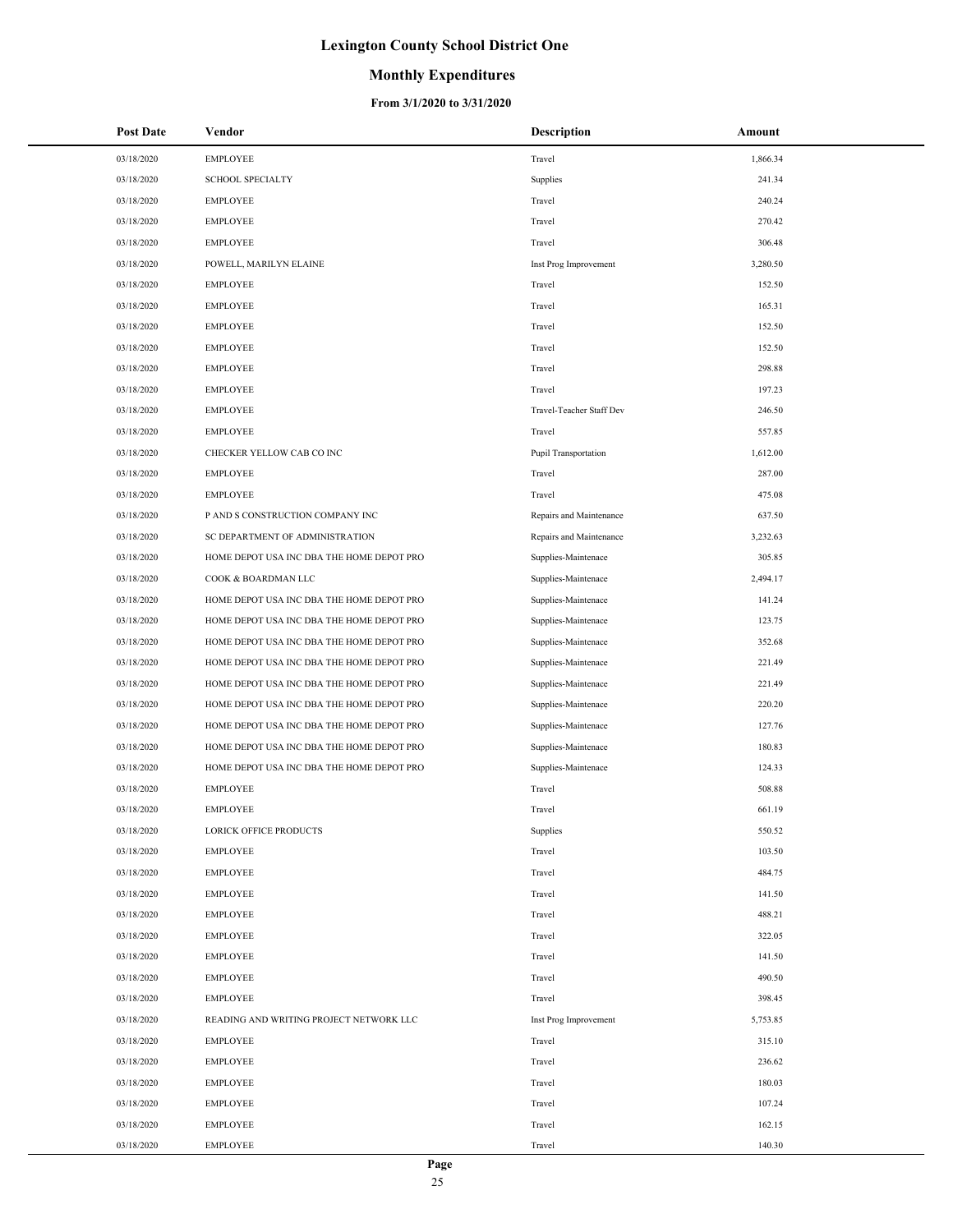## **Monthly Expenditures**

| <b>Post Date</b> | Vendor                                       | <b>Description</b>       | Amount   |
|------------------|----------------------------------------------|--------------------------|----------|
| 03/18/2020       | <b>EMPLOYEE</b>                              | Travel                   | 128.80   |
| 03/18/2020       | <b>EMPLOYEE</b>                              | Travel                   | 149.21   |
| 03/18/2020       | <b>EMPLOYEE</b>                              | Travel                   | 1,073.89 |
| 03/18/2020       | POWELL, MARILYN ELAINE                       | Inst Prog Improvement    | 3,281.00 |
| 03/18/2020       | <b>EMPLOYEE</b>                              | Travel                   | 116.15   |
| 03/18/2020       | READING AND WRITING PROJECT NETWORK LLC      | Travel                   | 850.00   |
| 03/18/2020       | <b>EMPLOYEE</b>                              | Supplies                 | 275.00   |
| 03/18/2020       | BLICK ART MATERIALS LLC                      | Supplies                 | 794.09   |
| 03/18/2020       | <b>BSN SPORTS</b>                            | Supplies                 | 928.76   |
| 03/18/2020       | <b>EMPLOYEE</b>                              | Travel                   | 227.18   |
| 03/18/2020       | <b>EMPLOYEE</b>                              | Travel                   | 298.48   |
| 03/18/2020       | <b>EMPLOYEE</b>                              | Travel                   | 422.56   |
| 03/18/2020       | <b>BSN SPORTS</b>                            | Pupil Activity           | 615.27   |
| 03/18/2020       | <b>BSN SPORTS</b>                            | Pupil Activity           | 308.16   |
| 03/18/2020       | MODERN TURF INC                              | Pupil Activity           | 1,233.75 |
| 03/18/2020       | MODERN TURF INC                              | Pupil Activity           | 825.00   |
| 03/18/2020       | <b>BSN SPORTS</b>                            | Pupil Activity           | 2,311.20 |
| 03/19/2020       | FORMS AND SUPPLY INC (FSI)                   | Supplies                 | 109.53   |
| 03/19/2020       | <b>SCHOOL SPECIALTY</b>                      | Supplies                 | 108.44   |
| 03/19/2020       | <b>SCHOOL SPECIALTY</b>                      | Supplies                 | 378.50   |
| 03/19/2020       | FORMS AND SUPPLY INC (FSI)                   | Supplies                 | 1,609.92 |
| 03/19/2020       | FORMS AND SUPPLY INC (FSI)                   | Supplies                 | 1,609.92 |
| 03/19/2020       | <b>TRAVEL</b>                                | Supplies-Immersion       | 108.00   |
| 03/19/2020       | <b>SCHOOL SPECIALTY</b>                      | Supplies                 | 211.38   |
| 03/19/2020       | <b>SCHOOL SPECIALTY</b>                      | Supplies                 | 125.19   |
| 03/19/2020       | MUSICAL INNOVATIONS                          | Repairs and Maintenance  | 1,530.00 |
| 03/19/2020       | <b>SCHOOL SPECIALTY</b>                      | Supplies                 | 260.24   |
| 03/19/2020       | <b>EMPLOYEE</b>                              | Travel                   | 129.95   |
| 03/19/2020       | SWEETWATER MUSIC EDUCATION TECHNOLOGY        | Supplies                 | 507.18   |
| 03/19/2020       | <b>EMPLOYEE</b>                              | Travel                   | 281.25   |
| 03/19/2020       | MUSICAL INNOVATIONS                          | Repairs and Maintenance  | 2,197.00 |
| 03/19/2020       | LEXINGTON COUNTY SCHOOL DIST 1               | Pupil Transportation     | 440.20   |
| 03/19/2020       | <b>SCHOOL HEALTH CORP</b>                    | Supplies                 | 107.88   |
| 03/19/2020       | FOLLETT SCHOOL SOLUTIONS INC                 | Library Books            | 1,869.79 |
| 03/19/2020       | FOLLETT SCHOOL SOLUTIONS INC                 | Library Books            | 153.70   |
| 03/19/2020       | FOLLETT SCHOOL SOLUTIONS INC                 | Library Books            | 464.08   |
| 03/19/2020       | <b>EMPLOYEE</b>                              | Travel-Teacher Staff Dev | 152.50   |
| 03/19/2020       | <b>EMPLOYEE</b>                              | Travel-Teacher Staff Dev | 152.50   |
| 03/19/2020       | <b>EMPLOYEE</b>                              | Travel-Teacher Staff Dev | 393.43   |
| 03/19/2020       | <b>EMPLOYEE</b>                              | Travel-Teacher Staff Dev | 352.60   |
| 03/19/2020       | <b>EMPLOYEE</b>                              | Travel-Teacher Staff Dev | 140.00   |
| 03/19/2020       | <b>EMPLOYEE</b>                              | Travel-Teacher Staff Dev | 330.90   |
| 03/19/2020       | <b>EMPLOYEE</b>                              | Travel-Teacher Staff Dev | 152.50   |
| 03/19/2020       | SWEET MAGNOLIAS CATERING                     | Other Objects            | 192.60   |
| 03/19/2020       | SC SCHOOL BOARDS ASSOCIATION INSURANCE TRUST | Property Insurance       | 501.80   |
| 03/19/2020       | GREENVILLE OFFICE SUPPLY CO INC              | Supplies-Maintenace      | 217.25   |
| 03/19/2020       | <b>BELCO</b>                                 | Supplies-Maintenace      | 184.04   |
| 03/19/2020       | LEBLEU ENTERPRISES                           | Rentals                  | 245.28   |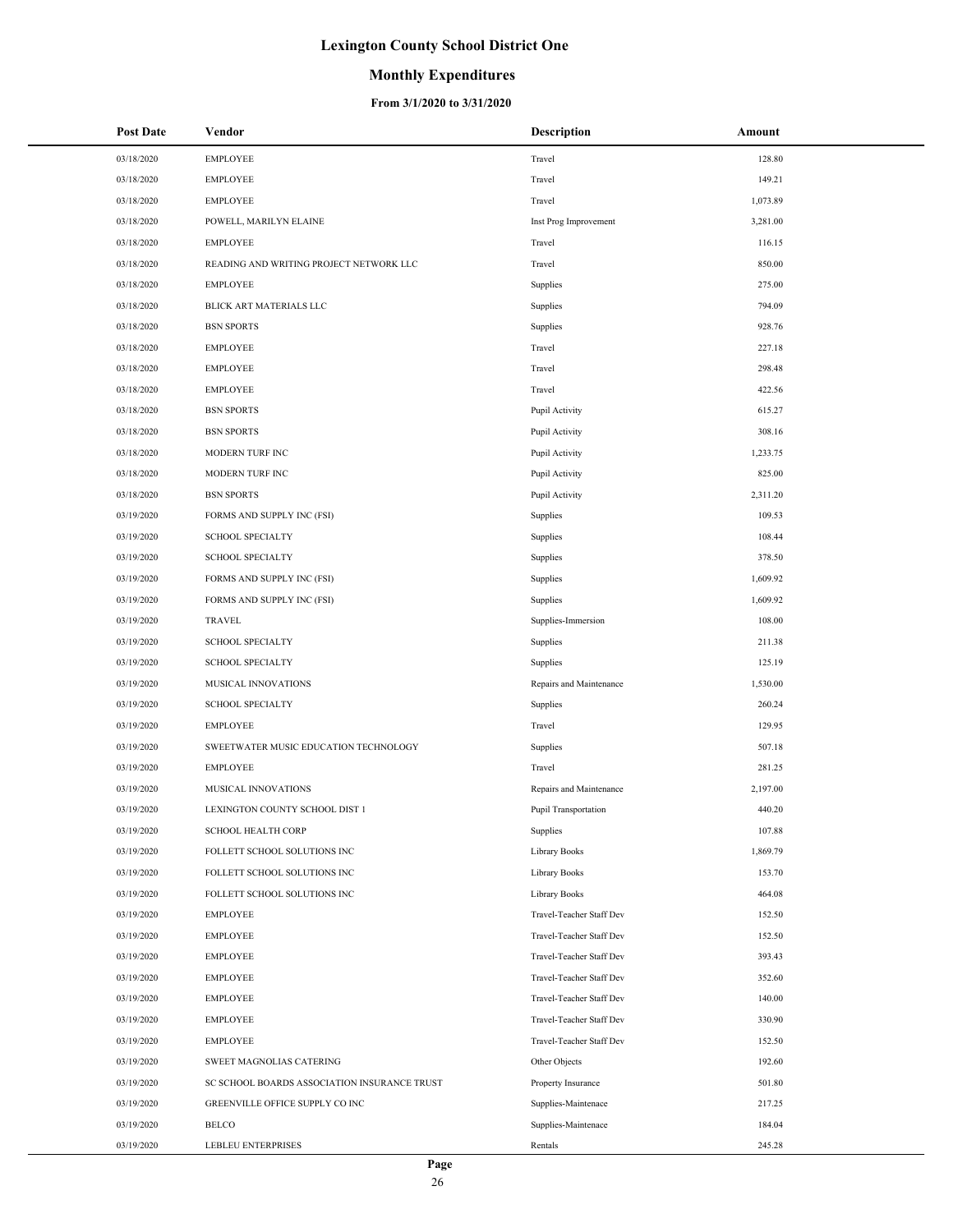## **Monthly Expenditures**

| <b>Post Date</b> | Vendor                                       | Description               | Amount     |
|------------------|----------------------------------------------|---------------------------|------------|
| 03/19/2020       | <b>W W GRAINGER</b>                          | Supplies-Maintenace       | 289.07     |
| 03/19/2020       | GREENVILLE OFFICE SUPPLY CO INC              | Supplies-Maintenace       | 108.63     |
| 03/19/2020       | SOUTHEASTERN PAPER GROUP                     | Supplies-Maintenace       | 716.33     |
| 03/19/2020       | SC SCHOOL BOARDS ASSOCIATION INSURANCE TRUST | Insurance and Judgments   | 99,219.00  |
| 03/19/2020       | THE TROPHY & AWARDS CENTER                   | Other Objects             | 877.40     |
| 03/19/2020       | SC SCHOOL BOARDS ASSOCIATION INSURANCE TRUST | Insurance and Judgments   | 431,850.00 |
| 03/19/2020       | <b>BOOKSOURCE</b>                            | Supplies                  | 3,964.52   |
| 03/19/2020       | STATE DEPARTMENT OF EDUCATION                | Pupil Transportation      | 987.04     |
| 03/19/2020       | STATE DEPARTMENT OF EDUCATION                | Pupil Transportation      | 1,399.96   |
| 03/19/2020       | STATE DEPARTMENT OF EDUCATION                | Pupil Transportation      | 1,161.88   |
| 03/19/2020       | STATE DEPARTMENT OF EDUCATION                | Pupil Transportation      | 1,931.92   |
| 03/19/2020       | W S DARLEY AND COMPANY                       | Supplies                  | 1,190.95   |
| 03/19/2020       | <b>W W GRAINGER</b>                          | Supplies                  | 1,392.10   |
| 03/19/2020       | EDUCATION AND BUSINESS SUMMITT               | Travel                    | 398.00     |
| 03/19/2020       | <b>MEAD &amp; HUNT INC</b>                   | Building                  | 1,790.63   |
| 03/19/2020       | DAVIS FRAWLEY ATTORNEYS AT LAW               | Legal Services            | 1,525.00   |
| 03/19/2020       | SWEETWATER MUSIC EDUCATION TECHNOLOGY        | Pupil Activity            | 1,487.29   |
| 03/19/2020       | FORMS AND SUPPLY INC (FSI)                   | Pupil Activity            | 135.21     |
| 03/19/2020       | <b>SCHOOL SPECIALTY</b>                      | Pupil Activity            | 121.79     |
| 03/19/2020       | <b>EMPLOYEE</b>                              | Pupil Activity            | 239.90     |
| 03/19/2020       | <b>EMPLOYEE</b>                              | Pupil Activity            | 248.52     |
| 03/24/2020       | <b>EMPLOYEE</b>                              | Supplies                  | 135.67     |
| 03/24/2020       | FORMS AND SUPPLY INC (FSI)                   | Supplies                  | 144.58     |
| 03/24/2020       | FORMS AND SUPPLY INC (FSI)                   | Supplies                  | 253.16     |
| 03/24/2020       | <b>SCHOOL SPECIALTY</b>                      | Supplies                  | 487.87     |
| 03/24/2020       | FORMS AND SUPPLY INC (FSI)                   | Supplies                  | 1,283.57   |
| 03/24/2020       | LEXINGTON COUNTY SCHOOL DIST 1               | Pupil Transportation      | 533.20     |
| 03/24/2020       | FORMS AND SUPPLY INC (FSI)                   | Supplies                  | 1,283.57   |
| 03/24/2020       | FORMS AND SUPPLY INC (FSI)                   | Supplies                  | 2,610.80   |
| 03/24/2020       | <b>SCHOOL SPECIALTY</b>                      | Supplies                  | 187.95     |
| 03/24/2020       | <b>EMPLOYEE</b>                              | Travel                    | 381.90     |
| 03/24/2020       | ADVANCED TRAVEL THERAPY                      | Other Prof & Tech Service | 1,575.00   |
| 03/24/2020       | ELEVATION HEALTHCARE                         | Other Prof & Tech Service | 4,725.00   |
| 03/24/2020       | <b>EMPLOYEE</b>                              | Travel                    | 750.80     |
| 03/24/2020       | <b>SCHOOL SPECIALTY</b>                      | Supplies                  | 173.24     |
| 03/24/2020       | SC DEPARTMENT OF REVENUE (SALES TAX RETURN)  | Supplies                  | $-0.70$    |
| 03/24/2020       | SCHOOL NURSE SUPPLY INC                      | Supplies                  | 1,178.25   |
| 03/24/2020       | GARRETT BOOK COMPANY                         | Library Books             | 3,784.13   |
| 03/24/2020       | FOLLETT SCHOOL SOLUTIONS INC                 | Library Books             | 5,141.79   |
| 03/24/2020       | <b>EMPLOYEE</b>                              | Travel-Teacher Staff Dev  | 216.25     |
| 03/24/2020       | <b>BURR AND FORMAN LLP</b>                   | Legal Services            | 7,207.50   |
| 03/24/2020       | <b>EMPLOYEE</b>                              | Travel                    | 342.25     |
| 03/24/2020       | <b>EMPLOYEE</b>                              | Supplies                  | 138.69     |
| 03/24/2020       | <b>DOMINION ENERGY</b>                       | <b>Public Utilities</b>   | 284.76     |
| 03/24/2020       | DOMINION ENERGY                              | <b>Public Utilities</b>   | 711.29     |
| 03/24/2020       | KEN CLARY AND CO                             | Supplies-Maintenace       | 12,551.10  |
| 03/24/2020       | <b>W W GRAINGER</b>                          | Supplies-Maintenace       | 2,247.82   |
| 03/24/2020       | <b>DOMINION ENERGY</b>                       | <b>Public Utilities</b>   | 577.87     |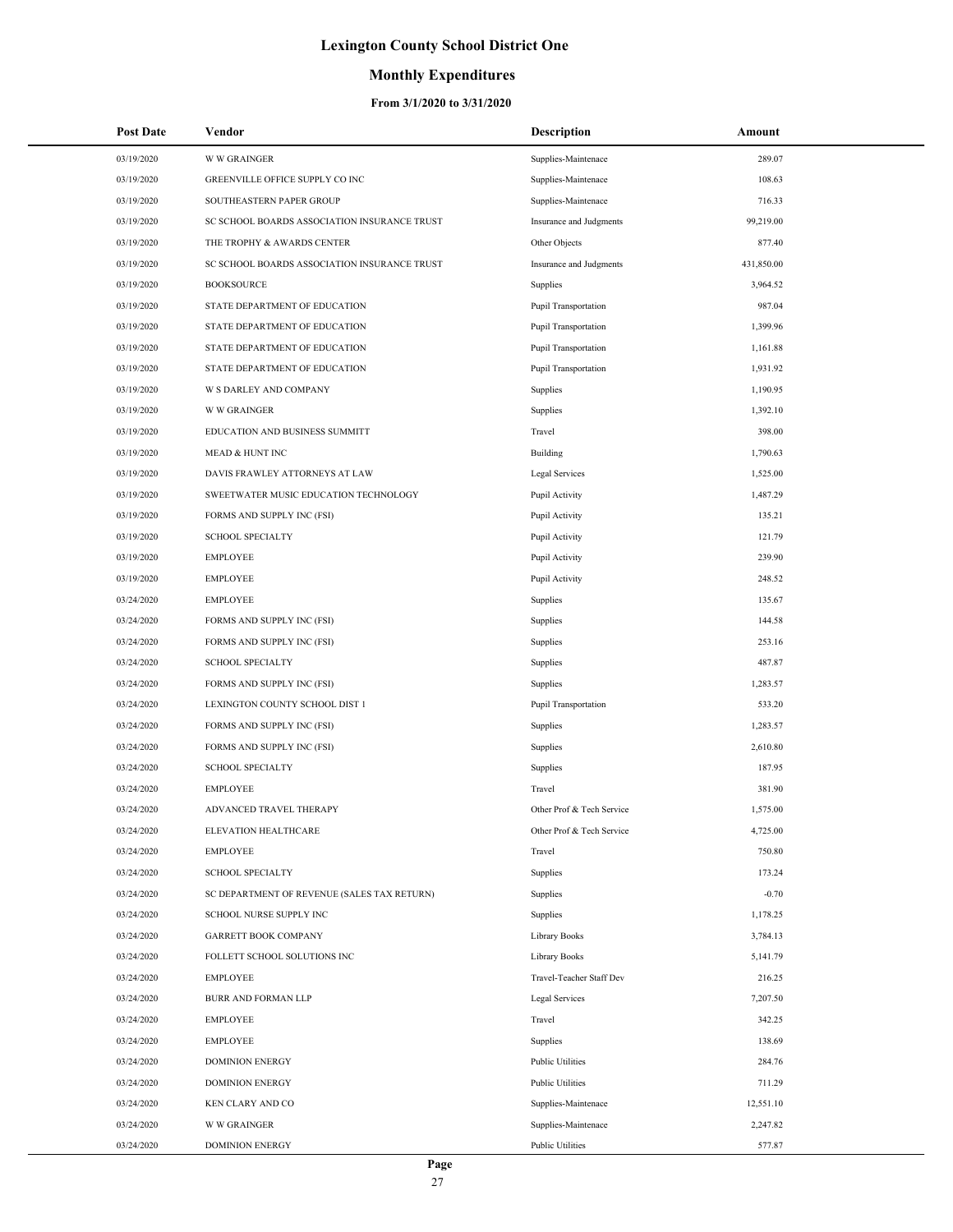### **Monthly Expenditures**

| <b>Post Date</b> | Vendor                                            | <b>Description</b>                 | Amount    |
|------------------|---------------------------------------------------|------------------------------------|-----------|
| 03/24/2020       | <b>DOMINION ENERGY</b>                            | <b>Public Utilities</b>            | 12,611.18 |
| 03/24/2020       | <b>DAKTRONICS INC</b>                             | Supplies-Maintenace                | 609.90    |
| 03/24/2020       | <b>DOMINION ENERGY</b>                            | <b>Public Utilities</b>            | 8,975.77  |
| 03/24/2020       | <b>DOMINION ENERGY</b>                            | <b>Public Utilities</b>            | 19,522.89 |
| 03/24/2020       | TRITEK FIRE AND SECURITY LLC                      | Repairs and Maintenance            | 1,566.99  |
| 03/24/2020       | <b>DOMINION ENERGY</b>                            | <b>Public Utilities</b>            | 12,814.33 |
| 03/24/2020       | SMITH AND JONES JANITORIAL SUPPLIES AND EQUIP INC | Supplies-Maintenace                | 158.36    |
| 03/24/2020       | SOUTHEASTERN PAPER GROUP                          | Supplies-Maintenace                | 1,608.96  |
| 03/24/2020       | <b>DOMINION ENERGY</b>                            | <b>Public Utilities</b>            | 7,833.02  |
| 03/24/2020       | <b>DOMINION ENERGY</b>                            | <b>Public Utilities</b>            | 7,033.49  |
| 03/24/2020       | SMITH AND JONES JANITORIAL SUPPLIES AND EQUIP INC | Supplies-Maintenace                | 304.75    |
| 03/24/2020       | <b>DOMINION ENERGY</b>                            | <b>Public Utilities</b>            | 35,231.97 |
| 03/24/2020       | <b>DOMINION ENERGY</b>                            | <b>Public Utilities</b>            | 8,543.29  |
| 03/24/2020       | <b>DOMINION ENERGY</b>                            | <b>Public Utilities</b>            | 8,377.14  |
| 03/24/2020       | <b>DOMINION ENERGY</b>                            | <b>Public Utilities</b>            | 14,180.98 |
| 03/24/2020       | SMITH AND JONES JANITORIAL SUPPLIES AND EQUIP INC | Supplies-Maintenace                | 585.71    |
| 03/24/2020       | <b>DOMINION ENERGY</b>                            | <b>Public Utilities</b>            | 8,140.18  |
| 03/24/2020       | <b>DOMINION ENERGY</b>                            | <b>Public Utilities</b>            | 2,523.70  |
| 03/24/2020       | MIDCAROLINA ELEC COOP INC                         | <b>Public Utilities</b>            | 15,008.00 |
| 03/24/2020       | MIDCAROLINA ELEC COOP INC                         | <b>Public Utilities</b>            | 10,753.00 |
| 03/24/2020       | <b>DOMINION ENERGY</b>                            | <b>Public Utilities</b>            | 13,978.37 |
| 03/24/2020       | TRITEK FIRE AND SECURITY LLC                      | Repairs and Maintenance            | 132.00    |
| 03/24/2020       | <b>DOMINION ENERGY</b>                            | <b>Public Utilities</b>            | 9,339.60  |
| 03/24/2020       | <b>DOMINION ENERGY</b>                            | Public Utilities                   | 8,241.98  |
| 03/24/2020       | <b>INTERSTATE SOLUTIONS</b>                       | Supplies-Maintenace                | 124.12    |
| 03/24/2020       | SMITH AND JONES JANITORIAL SUPPLIES AND EQUIP INC | Supplies-Maintenace                | 646.93    |
| 03/24/2020       | MIDCAROLINA ELEC COOP INC                         | <b>Public Utilities</b>            | 12,241.00 |
| 03/24/2020       | <b>DOMINION ENERGY</b>                            | <b>Public Utilities</b>            | 10,033.07 |
| 03/24/2020       | <b>DOMINION ENERGY</b>                            | Public Utilities                   | 19,708.20 |
| 03/24/2020       | <b>DOMINION ENERGY</b>                            | <b>Public Utilities</b>            | 55,016.76 |
| 03/24/2020       | <b>DOMINION ENERGY</b>                            | <b>Public Utilities</b>            | 9,710.62  |
| 03/24/2020       | MIDCAROLINA ELEC COOP INC                         | <b>Public Utilities</b>            | 21,409.00 |
| 03/24/2020       | SMITH AND JONES JANITORIAL SUPPLIES AND EQUIP INC | Supplies-Maintenace                | 1,170.58  |
| 03/24/2020       | <b>DOMINION ENERGY</b>                            | <b>Public Utilities</b>            | 214.10    |
| 03/24/2020       | <b>EMPLOYEE</b>                                   | Travel                             | 158.47    |
| 03/24/2020       | RAPTOR TECHNOLOGIES LLC                           | Other Prof & Tech Service          | 12,330.00 |
| 03/24/2020       | SC DEPARTMENT OF SOCIAL SERVICES                  | Other Prof & Tech Service          | 152.00    |
| 03/24/2020       | CDWG ACCT 305089                                  | <b>Technology Supplies-Copiers</b> | 160.80    |
| 03/24/2020       | <b>EMPLOYEE</b>                                   | Travel                             | 153.53    |
| 03/24/2020       | CARAHSOFT TECHNOLOGY CORP                         | Software Renewal/Agreemen          | 2,996.28  |
| 03/24/2020       | SC DEPARTMENT OF REVENUE (SALES TAX RETURN)       | Software Renewal/Agreemen          | 209.74    |
| 03/24/2020       | POWER SCHOOL GROUP LLC                            | Other Prof & Tech Service          | 9,750.00  |
| 03/24/2020       | DTC WORLDWIDE                                     | Supplies                           | 189.00    |
| 03/24/2020       | <b>TRAVEL</b>                                     | Supplies                           | 705.00    |
| 03/24/2020       | THE PARENT INSTITUTE                              | Supplies                           | 912.00    |
| 03/24/2020       | <b>EMPLOYEE</b>                                   | Travel                             | 148.64    |
| 03/24/2020       | <b>GROVE MEDICAL</b>                              | Supplies                           | 102.72    |
| 03/24/2020       | PEARSON EDUCATION INC                             | Supplies                           | 1,288.70  |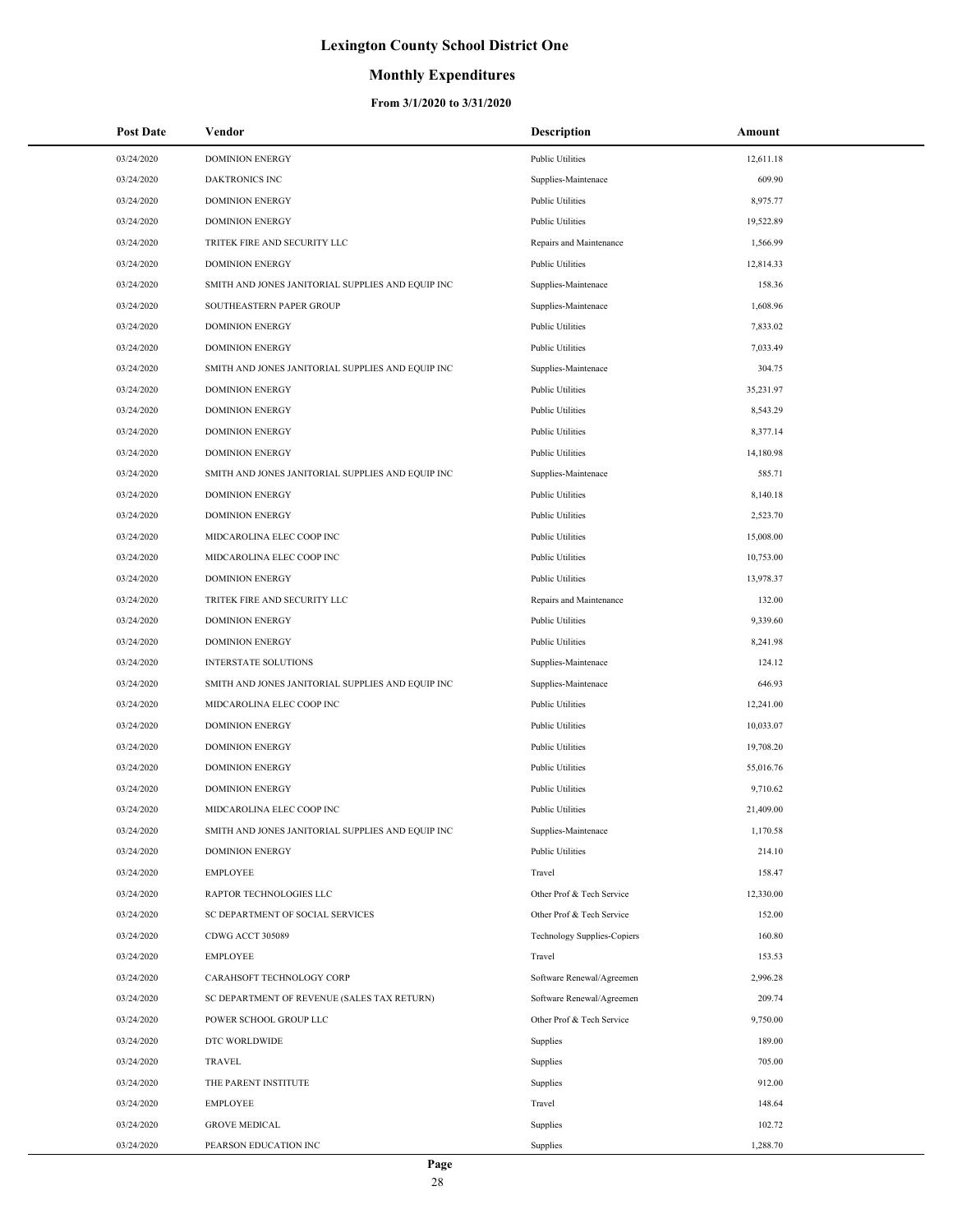### **Monthly Expenditures**

| <b>Post Date</b> | Vendor                                        | <b>Description</b>             | Amount    |
|------------------|-----------------------------------------------|--------------------------------|-----------|
| 03/24/2020       | STATE DEPARTMENT OF EDUCATION                 | <b>Pupil Transportation</b>    | 299.46    |
| 03/24/2020       | STATE DEPARTMENT OF EDUCATION                 | <b>Pupil Transportation</b>    | 673.32    |
| 03/24/2020       | STATE DEPARTMENT OF EDUCATION                 | Pupil Transportation           | 586.52    |
| 03/24/2020       | STATE DEPARTMENT OF EDUCATION                 | <b>Pupil Transportation</b>    | 920.08    |
| 03/24/2020       | NATIONAL RESTAURANT ASSOCIATION SOLUTIONS LLC | Other Prof & Tech Service      | 195.00    |
| 03/24/2020       | <b>GROVE MEDICAL</b>                          | Supplies                       | 352.07    |
| 03/24/2020       | JUMPER CARTER SEASE ARCHITECTS P A            | Building                       | 3,905.00  |
| 03/24/2020       | MCMILLAN PAZDAN SMITH ARCHITECTURE            | Building                       | 4,548.25  |
| 03/24/2020       | BUNNELL LAMMONS ENGINEERING INC               | Building                       | 341.25    |
| 03/24/2020       | CC AND I SERVICES LLC                         | Building                       | 11,536.10 |
| 03/24/2020       | FORMS AND SUPPLY INC (FSI)                    | Supplies                       | 167.56    |
| 03/24/2020       | <b>USA SUPPLY</b>                             | Supplies                       | 627.56    |
| 03/24/2020       | <b>USA SUPPLY</b>                             | Supplies                       | 334.91    |
| 03/24/2020       | <b>USA SUPPLY</b>                             | Supplies                       | 465.45    |
| 03/24/2020       | <b>USA SUPPLY</b>                             | Supplies                       | 585.29    |
| 03/24/2020       | <b>USA SUPPLY</b>                             | Supplies                       | 342.40    |
| 03/24/2020       | HERSHEYS ICE CREAM                            | Food                           | 118.98    |
| 03/24/2020       | <b>USA SUPPLY</b>                             | Supplies                       | 412.49    |
| 03/24/2020       | <b>USA SUPPLY</b>                             | Supplies                       | 352.57    |
| 03/24/2020       | SC DEPARTMENT OF REVENUE (SALES TAX RETURN)   | Equipment - Nonexpendable      | 595.90    |
| 03/24/2020       | THOMPSON AND LITTLE INC                       | Equipment - Nonexpendable      | 8,512.92  |
| 03/24/2020       | THE OFFICE PAL INC                            | Pupil Activity                 | 3,657.69  |
| 03/24/2020       | <b>SCHOOL SPECIALTY</b>                       | Pupil Activity                 | 105.72    |
| 03/24/2020       | <b>EMPLOYEE</b>                               | Pupil Activity                 | 1,025.99  |
| 03/24/2020       | <b>LEXINGTON HIGH SCHOOL</b>                  | Pupil Act-Fee/Collection Refnd | 250.00    |
| 03/24/2020       | WARDS NATURAL SCIENCE EST LLC                 | Pupil Activity                 | 499.80    |
| 03/24/2020       | UNIFORM ADVANTAGE                             | Pupil Activity                 | 114.53    |
| 03/24/2020       | LEXINGTON HIGH SCHOOL                         | Pupil Activity                 | 350.00    |
| 03/24/2020       | HARDEN, MARK A                                | Pupil Activity                 | 154.60    |
| 03/24/2020       | <b>BSN SPORTS</b>                             | Pupil Activity                 | 877.40    |
| 03/24/2020       | <b>BSN SPORTS</b>                             | Pupil Activity                 | 430.14    |
| 03/24/2020       | <b>BSN SPORTS</b>                             | Pupil Activity                 | 834.60    |
| 03/24/2020       | <b>BSN SPORTS</b>                             | Pupil Activity                 | 5,350.00  |
| 03/25/2020       | THE HALL COMPANY INC                          | Supplies                       | 194.34    |
| 03/25/2020       | <b>MARTIN INC</b>                             | Supplies-Maintenace            | 326.14    |
| 03/31/2020       | KURTZ BROS DBA BENDER BURKOT                  | Supplies                       | $-176.71$ |
| 03/31/2020       | FORMS AND SUPPLY INC (FSI)                    | Supplies                       | 1,389.42  |
| 03/31/2020       | FORMS AND SUPPLY INC (FSI)                    | Supplies                       | 2,567.14  |
| 03/31/2020       | PECKNEL MUSIC COMPANY INC                     | Repairs and Maintenance        | 300.00    |
| 03/31/2020       | KURTZ BROS DBA BENDER BURKOT                  | Supplies                       | 282.18    |
| 03/31/2020       | <b>SCHOOL SPECIALTY</b>                       | Supplies                       | 138.36    |
| 03/31/2020       | FORMS AND SUPPLY INC (FSI)                    | Supplies                       | 1,463.33  |
| 03/31/2020       | <b>SCHOOL SPECIALTY</b>                       | Supplies                       | 208.59    |
| 03/31/2020       | ELEVATION HEALTHCARE                          | Other Prof & Tech Service      | 915.00    |
| 03/31/2020       | SOLIANT HEALTH INC                            | Other Prof & Tech Service      | 1,860.00  |
| 03/31/2020       | <b>LAMAR CO</b>                               | Advertising                    | 850.00    |
| 03/31/2020       | INTERNATIONAL BACCALAUREATE ORGANIZATION      | Other Prof & Tech Service      | 2,200.00  |
| 03/31/2020       | LITTLE JOHNNY LLC                             | Other Prof & Tech Service      | 5,833.33  |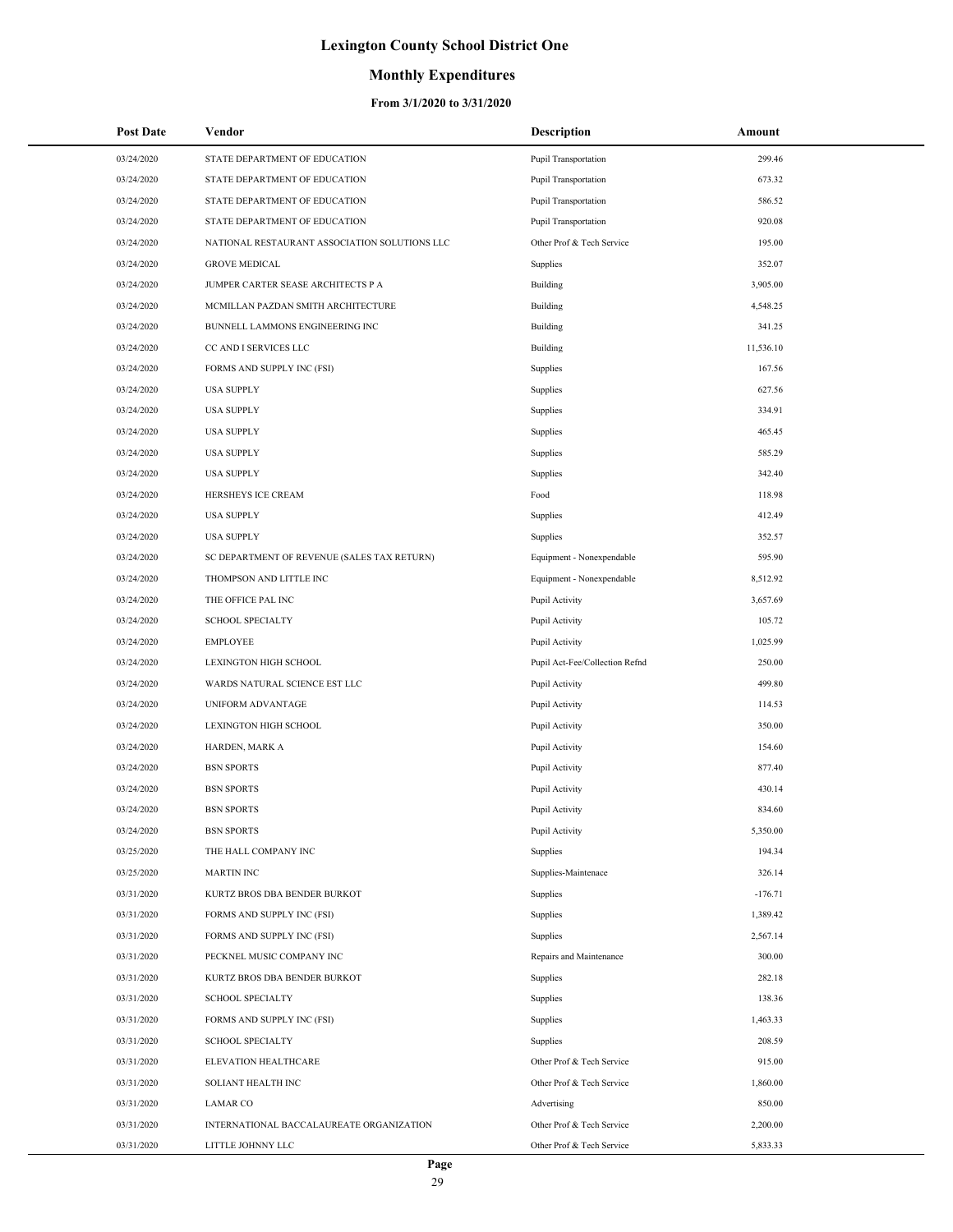### **Monthly Expenditures**

| <b>Post Date</b> | Vendor                                      | Description                        | Amount    |
|------------------|---------------------------------------------|------------------------------------|-----------|
| 03/31/2020       | FOLLETT SCHOOL SOLUTIONS INC                | Library Books                      | 343.79    |
| 03/31/2020       | <b>EMPLOYEE</b>                             | Travel                             | 213.90    |
| 03/31/2020       | <b>EMPLOYEE</b>                             | Travel                             | 128.23    |
| 03/31/2020       | <b>EMPLOYEE</b>                             | Travel                             | 139.15    |
| 03/31/2020       | <b>EMPLOYEE</b>                             | Supplies                           | 834.76    |
| 03/31/2020       | <b>ANOTHER PRINTER</b>                      | Supplies                           | 1,247.23  |
| 03/31/2020       | FORMS AND SUPPLY INC (FSI)                  | Supplies                           | 781.47    |
| 03/31/2020       | THE HALL COMPANY INC                        | Supplies                           | 846.93    |
| 03/31/2020       | SOUTHEASTERN PAPER GROUP                    | Supplies-Maintenace                | 2,399.15  |
| 03/31/2020       | <b>DOMINION ENERGY</b>                      | <b>Public Utilities</b>            | 15,148.99 |
| 03/31/2020       | SOUTHEASTERN PAPER GROUP                    | Supplies-Maintenace                | 661.96    |
| 03/31/2020       | <b>DOMINION ENERGY</b>                      | <b>Public Utilities</b>            | 44,037.94 |
| 03/31/2020       | <b>DOMINION ENERGY</b>                      | <b>Public Utilities</b>            | 7,738.78  |
| 03/31/2020       | GILBERTSUMMIT RURAL WATER DISTRICT          | <b>Public Utilities</b>            | 5,244.57  |
| 03/31/2020       | GILBERTSUMMIT RURAL WATER DISTRICT          | <b>Public Utilities</b>            | 886.20    |
| 03/31/2020       | GREENVILLE OFFICE SUPPLY CO INC             | Supplies-Maintenace                | 253.45    |
| 03/31/2020       | <b>DOMINION ENERGY</b>                      | <b>Public Utilities</b>            | 6,094.21  |
| 03/31/2020       | <b>DOMINION ENERGY</b>                      | <b>Public Utilities</b>            | 13,815.01 |
| 03/31/2020       | <b>DOMINION ENERGY</b>                      | <b>Public Utilities</b>            | 18,468.17 |
| 03/31/2020       | <b>DOMINION ENERGY</b>                      | <b>Public Utilities</b>            | 7,688.90  |
| 03/31/2020       | GREENVILLE OFFICE SUPPLY CO INC             | Supplies-Maintenace                | 116.33    |
| 03/31/2020       | <b>DOMINION ENERGY</b>                      | <b>Public Utilities</b>            | 7,170.74  |
| 03/31/2020       | SOUTHEASTERN PAPER GROUP                    | Supplies-Maintenace                | 1,705.26  |
| 03/31/2020       | <b>DOMINION ENERGY</b>                      | <b>Public Utilities</b>            | 10,660.91 |
| 03/31/2020       | GILBERTSUMMIT RURAL WATER DISTRICT          | <b>Public Utilities</b>            | 898.55    |
| 03/31/2020       | <b>W W GRAINGER</b>                         | Supplies-Maintenace                | 285.82    |
| 03/31/2020       | GILBERTSUMMIT RURAL WATER DISTRICT          | <b>Public Utilities</b>            | 1,328.47  |
| 03/31/2020       | <b>DOMINION ENERGY</b>                      | <b>Public Utilities</b>            | 1,238.31  |
| 03/31/2020       | <b>DOMINION ENERGY</b>                      | <b>Public Utilities</b>            | 281.55    |
| 03/31/2020       | GREENVILLE OFFICE SUPPLY CO INC             | Supplies-Maintenace                | 289.67    |
| 03/31/2020       | <b>W W GRAINGER</b>                         | Supplies-Maintenace                | 167.86    |
| 03/31/2020       | <b>DOMINION ENERGY</b>                      | <b>Public Utilities</b>            | 7,543.79  |
| 03/31/2020       | <b>DOMINION ENERGY</b>                      | <b>Public Utilities</b>            | 134.22    |
| 03/31/2020       | GILBERTSUMMIT RURAL WATER DISTRICT          | <b>Public Utilities</b>            | 572.84    |
| 03/31/2020       | MASTERCRAFT RENOVATION SYSTEMS LLC          | Supplies-Maintenace                | 5,032.21  |
| 03/31/2020       | GREENVILLE OFFICE SUPPLY CO INC             | Supplies-Maintenace                | 144.84    |
| 03/31/2020       | SOUTHEASTERN PAPER GROUP                    | Supplies-Maintenace                | 701.92    |
| 03/31/2020       | <b>ANOTHER PRINTER</b>                      | Printing and Binding               | 1,606.90  |
| 03/31/2020       | SC DEPARTMENT OF REVENUE (SALES TAX RETURN) | Supplies                           | 151.20    |
| 03/31/2020       | UNITY SCHOOL BUS PARTS INC                  | Supplies                           | 2,160.00  |
| 03/31/2020       | EXTRA DUTY SOLUTIONS                        | Other Prof & Tech Service          | 4,090.64  |
| 03/31/2020       | SPLASH OMNIMEDIA LLC                        | Advertising                        | 3,750.00  |
| 03/31/2020       | CDWG ACCT 305089                            | <b>Technology Supplies-Copiers</b> | 160.80    |
| 03/31/2020       | GREENVILLE MEDIA LLC                        | <b>Technology Supplies-Copiers</b> | 202.23    |
| 03/31/2020       | CDWG ACCT 305089                            | Software Renewal/Agreemen          | 850.00    |
| 03/31/2020       | FASTSPRING                                  | Software Renewal/Agreemen          | 422.65    |
| 03/31/2020       | <b>LEARNING A-Z</b>                         | Software Renewal/Agreemen          | 2,245.88  |
| 03/31/2020       | READING AND WRITING PROJECT NETWORK LLC     | Inst Prog Improvement              | 2,327.43  |